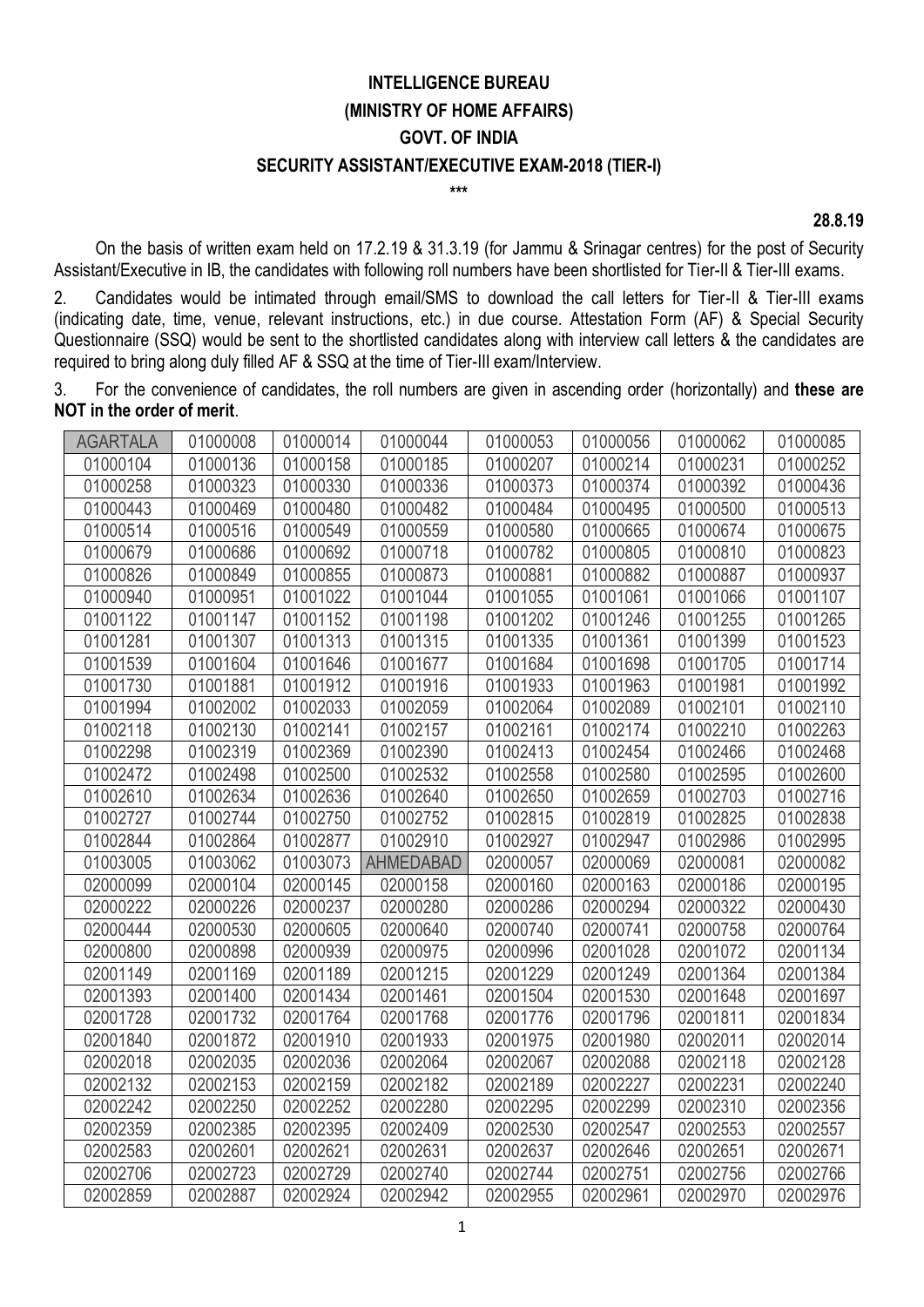| 02002989      | 02003004 | 02003009 | 02003019        | 02003039 | 02003118 | 02003129 | 02003141 |
|---------------|----------|----------|-----------------|----------|----------|----------|----------|
| 02003158      | 02003166 | 02003194 | 02003286        | 02003291 | 02003295 | 02003363 | 02003407 |
| 02003409      | 02003410 | 02003440 | 02003449        | 02003515 | 02003560 | 02003571 | 02003631 |
| 02003644      | 02003677 | 02003687 | 02003714        | 02003726 | 02003734 | 02003749 | 02003761 |
| 02003781      | 02003880 | 02003881 | 02003886        | 02003958 | 02003973 | 02003986 | 02004038 |
| 02004061      | 02004082 | 02004094 | 02004097        | 02004128 | 02004147 | 02004148 | 02004173 |
| 02004201      | 02004222 | 02004229 | 02004243        | 02004269 | 02004280 | 02004286 | 02004323 |
| 02004392      | 02004401 | 02004423 | 02004426        | 02004445 | 02004463 | 02004512 | 02004525 |
| 02004538      | 02004542 | 02004543 | 02004545        | 02004664 | 02004703 | 02004765 | 02004766 |
| 02004775      | 02004786 | 02004790 | 02004796        | 02004799 | 02004829 | 02004838 | 02004871 |
| 02004894      | 02004938 | 02004965 | 02005025        | 02005039 | 02005043 | 02005072 | 02005084 |
| 02005090      | 02005157 | 02005162 | 02005163        | 02005237 | 02005238 | 02005287 | 02005302 |
| 02005309      | 02005377 | 02005396 | 02005426        | 02005451 | 02005465 | 02005510 | 02005542 |
| 02005590      | 02005623 | 02005674 | 02005692        | 02005705 | 02005735 | 02005749 | 02005750 |
| 02005753      | 02005754 | 02005823 | 02005835        | 02005854 | 02005862 | 02005956 | 02005957 |
| 02005977      | 02005989 | 02006005 | 02006018        | 02006051 | 02006070 | 02006074 | 02006081 |
| 02006085      | 02006119 | 02006264 | 02006284        | 02006293 | 02006327 | 02006331 | 02006334 |
| 02006373      | 02006377 | 02006389 | 02006399        | 02006454 | 02006459 | 02006474 | 02006475 |
| 02006505      | 02006519 | 02006533 | 02006568        | 02006588 | 02006597 | 02006617 | 02006622 |
| 02006674      | 02006726 | 02006739 | 02006753        | 02006775 | 02006829 | 02006831 | 02006843 |
| 02006844      | 02006901 | 02006952 | 02006960        | 02006970 | 02006971 | 02007013 | 02007048 |
| 02007108      | 02007122 | 02007172 | 02007180        | 02007187 | 02007193 | 02007261 | 02007271 |
| 02007311      | 02007377 | 02007388 | 02007400        | 02007406 | 02007416 | 02007420 | 02007454 |
| 02007522      | 02007527 | 02007529 | 02007565        | 02007599 | 02007645 | 02007663 | 02007670 |
| 02007690      | 02007728 | 02007741 | 02007761        | 02007769 | 02007809 | 02007814 | 02007842 |
| 02007867      | 02007891 | 02007932 | 02007992        | 02008020 | 02008024 | 02008035 | 02008059 |
| 02008062      | 02008074 | 02008078 | 02008098        | 02008117 | 02008278 | 02008330 | 02008332 |
| 02008344      | 02008347 | 02008372 | 02008375        | 02008387 | 02008470 | 02008488 | 02008556 |
| 02008599      | 02008645 | 02008657 | 02008700        | 02008720 | 02008723 | 02008731 | 02008785 |
| 02008809      | 02008824 | 02008830 | 02008903        | 02008914 | 02008937 | 02008962 | 02008970 |
| 02008989      | 02009021 | 02009034 | 02009041        | 02009068 | 02009072 | 02009074 | 02009079 |
| 02009089      | 02009096 | 02009109 | 02009124        | 02009203 | 02009213 | 02009215 | 02009309 |
| 02009333      | 02009343 | 02009418 | 02009427        | 02009438 | 02009439 | 02009504 | 02009585 |
| 02009590      | 02009606 | 02009608 | 02009619        | 02009656 | 02009668 | 02009704 | 02009724 |
| 02009738      | 02009747 | 02009768 | 02009796        | 02009822 | 02009853 | 02009930 | 02009962 |
| 02009971      | 02009979 | 02009980 | 02009992        | 02010000 | 02010001 | 02010040 | 02010102 |
| <b>AIZAWL</b> | 03000004 | 03000011 | 03000014        | 03000018 | 03000039 | 03000044 | 03000047 |
| 03000048      | 03000051 | 03000062 | 03000063        | 03000066 | 03000088 | 03000091 | 03000092 |
| 03000096      | 03000097 | 03000102 | 03000106        | 03000111 | 03000115 | 03000117 | 03000122 |
| 03000123      | 03000124 | 03000125 | 03000127        | 03000128 | 03000152 | 03000165 | 03000170 |
| 03000182      | 03000189 | 03000201 | 03000202        | 03000206 | 03000212 | 03000213 | 03000218 |
| 03000220      | 03000221 | 03000223 | 03000228        | 03000232 | 03000244 | 03000255 | 03000257 |
| 03000268      | 03000270 | 03000283 | 03000285        | 03000287 | 03000288 | 03000291 | 03000293 |
| 03000313      | 03000320 | 03000321 | 03000322        | 03000330 | 03000338 | 03000352 | 03000358 |
| 03000361      | 03000362 | 03000365 | 03000375        | 03000377 | 03000382 | 03000386 | 03000402 |
| 03000404      | 03000419 | 03000431 | 03000435        | 03000447 | 03000449 | 03000458 | 03000468 |
| 03000471      | 03000476 | 03000477 | <b>AMRITSAR</b> | 04000002 | 04000265 | 04000284 | 04000310 |
| 04000330      | 04000376 | 04000433 | 04000528        | 04000592 | 04000602 | 04000765 | 04001015 |
| 04001018      | 04001044 | 04001176 | 04001209        | 04001280 | 04001319 | 04001328 | 04001414 |
| 04001459      | 04001591 | 04001597 | 04001775        | 04001787 | 04001810 | 04001985 | 04002017 |
| 04002090      | 04002128 | 04002146 | 04002147        | 04002232 | 04002273 | 04002310 | 04002312 |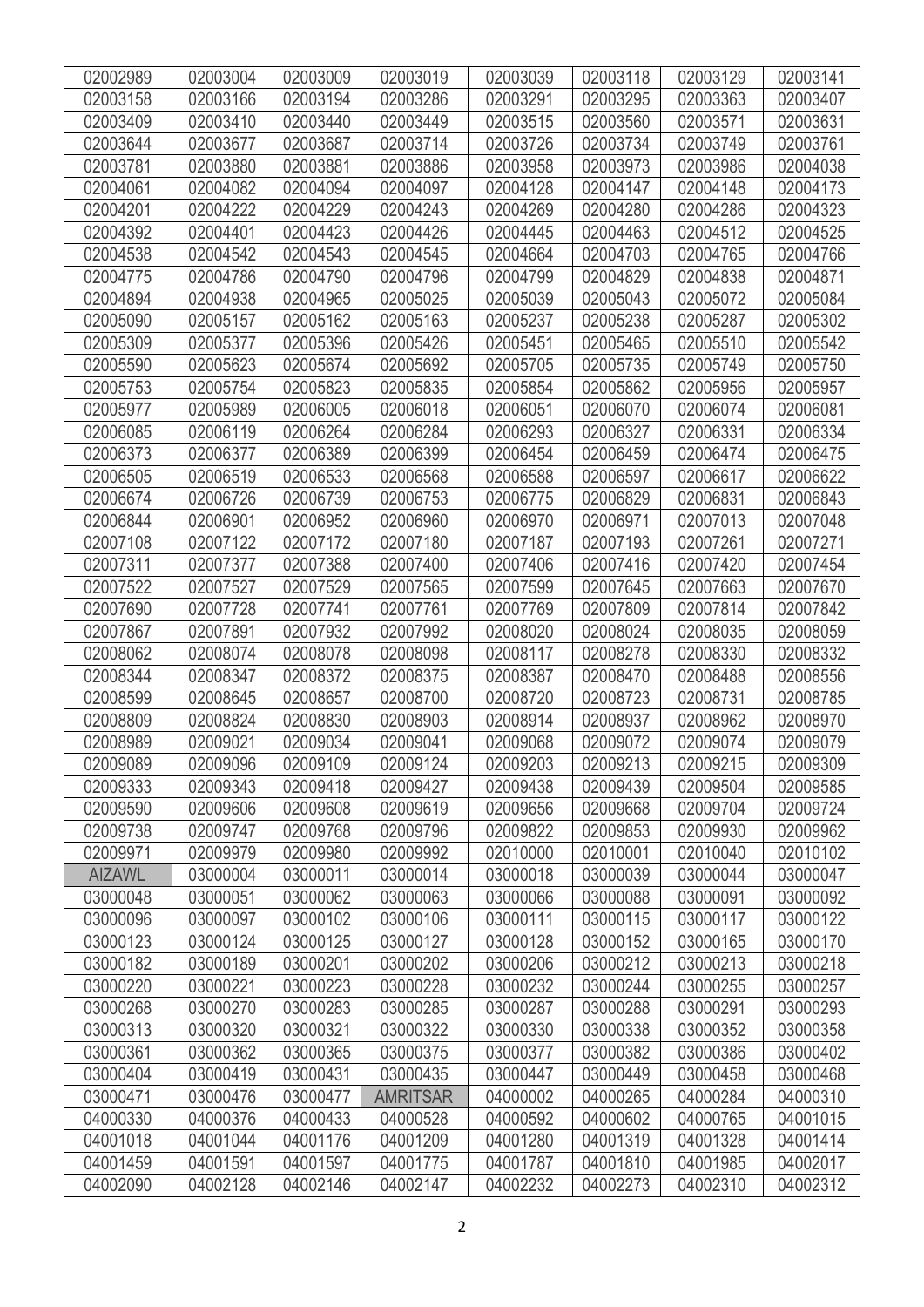| 04002405 | 04002478 | 04002550 | 04002565 | 04002628 | 04002782 | 04002962 | 04002986 |
|----------|----------|----------|----------|----------|----------|----------|----------|
| 04003049 | 04003083 | 04003104 | 04003108 | 04003194 | 04003204 | 04003438 | 04003446 |
| 04003478 | 04003528 | 04003560 | 04003588 | 04003632 | 04003639 | 04003668 | 04003720 |
| 04003748 | 04003796 | 04003831 | 04003833 | 04003849 | 04003952 | 04003972 | 04003992 |
| 04003994 | 04004009 | 04004016 | 04004073 | 04004133 | 04004213 | 04004323 | 04004358 |
| 04004367 | 04004390 | 04004399 | 04004483 | 04004613 | 04004626 | 04004639 | 04004697 |
| 04004736 | 04004757 | 04004811 | 04004830 | 04004883 | 04004914 | 04004920 | 04004936 |
| 04004940 | 04004980 | 04005010 | 04005034 | 04005209 | 04005215 | 04005233 | 04005293 |
| 04005463 | 04005527 | 04005537 | 04005558 | 04005597 | 04005609 | 04005671 | 04005722 |
| 04005836 | 04006053 | 04006092 | 04006142 | 04006169 | 04006177 | 04006184 | 04006209 |
| 04006221 | 04006288 | 04006373 | 04006411 | 04006479 | 04006581 | 04006597 | 04006651 |
| 04006687 | 04006706 | 04006722 | 04006772 | 04006877 | 04006889 | 04007005 | 04007033 |
| 04007043 | 04007098 | 04007199 | 04007229 | 04007290 | 04007297 | 04007382 | 04007413 |
| 04007542 | 04007566 | 04007647 | 04007697 | 04007753 | 04007906 | 04007932 | 04007937 |
| 04007959 | 04007974 | 04008137 | 04008164 | 04008177 | 04008202 | 04008232 | 04008252 |
| 04008255 | 04008321 | 04008381 | 04008396 | 04008499 | 04008602 | 04008609 | 04008651 |
| 04008652 | 04008789 | 04008854 | 04008862 | 04008923 | 04008924 | 04008998 | 04009093 |
| 04009110 | 04009193 | 04009248 | 04009453 | 04009469 | 04009512 | 04009518 | 04009537 |
| 04009619 | 04009656 | 04009767 | 04009860 | 04009957 | 04010081 | 04010098 | 04010134 |
| 04010143 | 04010158 | 04010179 | 04010196 | 04010265 | 04010274 | 04010291 | 04010321 |
| 04010377 | 04010448 | 04010458 | 04010516 | 04010556 | 04010562 | 04010622 | 04010703 |
| 04010737 | 04011031 | 04011143 | 04011319 | 04011328 | 04011390 | 04011393 | 04011466 |
| 04011490 | 04011580 | 04011627 | 04011648 | 04011727 | 04011875 | 04011909 | 04011975 |
| 04011995 | 04012007 | 04012011 | 04012013 | 04012040 | 04012125 | 04012153 | 04012308 |
| 04012322 | 04012336 | 04012390 | 04012517 | 04012529 | 04012538 | 04012564 | 04012571 |
| 04012673 | 04012675 | 04012682 | 04012694 | 04012717 | 04012828 | 04012881 | 04012886 |
| 04012914 | 04013011 | 04013091 | 04013092 | 04013176 | 04013186 | 04013267 | 04013292 |
| 04013313 | 04013320 | 04013342 | 04013567 | 04013593 | 04013634 | 04013649 | 04013768 |
| 04013782 | 04013815 | 04013839 | 04014026 | 04014035 | 04014066 | 04014071 | 04014094 |
| 04014147 | 04014189 | 04014196 | 04014206 | 04014220 | 04014223 | 04014314 | 04014328 |
| 04014367 | 04014376 | 04014398 | 04014472 | 04014490 | 04014537 | 04014710 | 04014741 |
| 04014955 | 04015025 | 04015132 | 04015175 | 04015232 | 04015311 | 04015379 | 04015418 |
| 04015461 | 04015571 | 04015575 | 04015693 | 04015694 | 04015722 | 04015734 | 04015756 |
| 04015765 | 04015804 | 04015846 | 04015867 | 04015890 | 04015913 | 04015940 | 04015965 |
| 04015992 | 04016092 | 04016160 | 04016204 | 04016219 | 04016290 | 04016493 | 04016576 |
| 04016622 | 04016636 | 04016764 | 04016897 | 04016952 | 04017013 | 04017030 | 04017062 |
| 04017097 | 04017130 | 04017142 | 04017152 | 04017186 | 04017227 | 04017375 | 04017380 |
| 04017455 | 04017543 | 04017589 | 04017616 | 04017648 | 04017752 | 04017792 | 04017861 |
| 04017864 | 04017867 | 04017871 | 04017938 | 04017958 | 04017977 | 04018006 | 04018014 |
| 04018046 | 04018048 | 04018099 | 04018121 | 04018205 | 04018206 | 04018207 | 04018218 |
| 04018359 | 04018617 | 04018655 | 04018664 | 04018691 | 04018692 | 04018703 | 04018719 |
| 04018762 | 04018786 | 04018790 | 04018817 | 04018995 | 04019177 | 04019190 | 04019454 |
| 04019515 | 04019605 | 04019611 | 04019659 | 04019709 | 04019836 | 04019852 | 04019963 |
| 04020050 | 04020059 | 04020124 | 04020151 | 04020176 | 04020212 | 04020219 | 04020247 |
| 04020357 | 04020365 | 04020370 | 04020371 | 04020535 | 04020657 | 04020672 | 04020699 |
| 04020784 | 04020797 | 04020886 | 04020921 | 04020948 | 04021129 | 04021176 | 04021223 |
| 04021252 | 04021329 | 04021427 | 04021569 | 04021610 | 04021626 | 04021660 | 04021702 |
| 04021733 | 04021830 | 04021871 | 04021880 | 04021936 | 04021941 | 04021942 | 04022062 |
| 04022152 | 04022171 | 04022270 | 04022293 | 04022331 | 04022371 | 04022447 | 04022499 |
| 04022502 | 04022561 | 04022576 | 04022587 | 04022711 | 04022821 | 04022857 | 04022867 |
| 04023039 | 04023150 | 04023239 | 04023286 | 04023383 | 04023419 | 04023467 | 04023470 |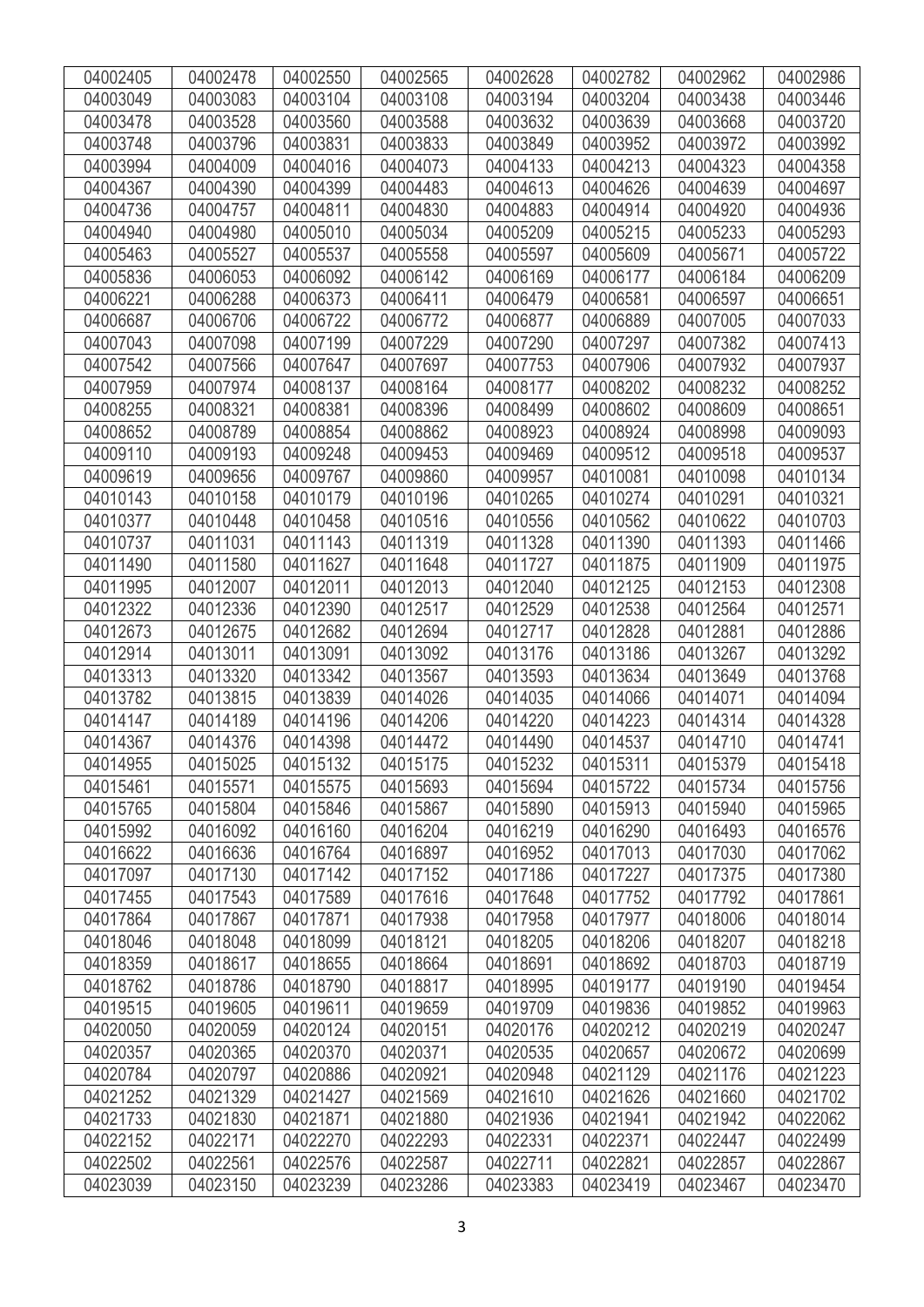| 04023498         | 04023538 | 04023582 | 04023675 | 04023782 | 04023829 | 04023873 | 04023887 |
|------------------|----------|----------|----------|----------|----------|----------|----------|
| 04023898         | 04024031 | 04024084 | 04024150 | 04024223 | 04024266 | 04024303 | 04024403 |
| 04024415         | 04024500 | 04024605 | 04024697 | 04024720 | 04024803 | 04024807 | 04024814 |
| 04024878         | 04024929 | 04024939 | 04025024 | 04025169 | 04025243 | 04025297 | 04025317 |
| 04025372         | 04025434 | 04025448 | 04025460 | 04025467 | 04025491 | 04025595 | 04025601 |
| 04025624         | 04025714 | 04025774 | 04025796 | 04025798 | 04025926 | 04025978 | 04026016 |
| 04026073         | 04026155 | 04026204 | 04026272 | 04026281 | 04026284 | 04026314 | 04026416 |
| 04026532         | 04026609 | 04026774 | 04026780 | 04026931 | 04026935 | 04026970 | 04027099 |
| 04027131         | 04027212 | 04027257 | 04027492 | 04027502 | 04027548 | 04027573 | 04027586 |
| 04027587         | 04027661 | 04027738 | 04027761 | 04027763 | 04027860 | 04027889 | 04028033 |
| 04028054         | 04028092 | 04028103 | 04028126 | 04028187 | 04028219 | 04028288 | 04028307 |
| 04028353         | 04028431 | 04028447 | 04028463 | 04028502 | 04028506 | 04028511 | 04028537 |
| 04028595         | 04028705 | 04028817 | 04028865 | 04028877 | 04028946 | 04029005 | 04029029 |
| 04029059         | 04029077 | 04029126 | 04029287 | 04029296 | 04029433 | 04029480 | 04029502 |
| 04029571         | 04029599 | 04029684 | 04029687 | 04029740 | 04029794 | 04029888 | 04029900 |
| 04029952         | 04029982 | 04030018 | 04030020 | 04030132 | 04030142 | 04030165 | 04030198 |
| <b>BANGALORE</b> | 05000001 | 05000023 | 05000036 | 05000058 | 05000073 | 05000088 | 05000141 |
| 05000153         | 05000256 | 05000369 | 05000452 | 05000528 | 05000540 | 05000554 | 05000555 |
| 05000569         | 05000710 | 05000715 | 05000755 | 05000828 | 05000983 | 05001010 | 05001031 |
| 05001042         | 05001084 | 05001090 | 05001120 | 05001166 | 05001192 | 05001208 | 05001225 |
| 05001252         | 05001263 | 05001321 | 05001369 | 05001408 | 05001410 | 05001432 | 05001437 |
| 05001455         | 05001476 | 05001521 | 05001556 | 05001633 | 05001646 | 05001648 | 05001663 |
| 05001727         | 05001788 | 05001816 | 05001859 | 05001880 | 05001899 | 05001939 | 05002014 |
| 05002053         | 05002118 | 05002131 | 05002136 | 05002173 | 05002301 | 05002309 | 05002310 |
| 05002360         | 05002372 | 05002423 | 05002424 | 05002454 | 05002457 | 05002494 | 05002525 |
| 05002549         | 05002550 | 05002638 | 05002642 | 05002645 | 05002654 | 05002675 | 05002714 |
| 05002739         | 05002763 | 05002772 | 05002834 | 05002857 | 05002883 | 05002952 | 05002981 |
| 05002998         | 05003041 | 05003049 | 05003092 | 05003141 | 05003145 | 05003159 | 05003193 |
| 05003286         | 05003384 | 05003389 | 05003394 | 05003430 | 05003492 | 05003520 | 05003529 |
| 05003559         | 05003563 | 05003593 | 05003617 | 05003655 | 05003686 | 05003695 | 05003894 |
| 05003913         | 05003917 | 05003929 | 05003949 | 05003977 | 05004023 | 05004035 | 05004140 |
| 05004175         | 05004197 | 05004286 | 05004320 | 05004457 | 05004458 | 05004518 | 05004535 |
| 05004548         | 05004625 | 05004648 | 05004806 | 05004855 | 05004904 | 05004906 | 05005006 |
| 05005090         | 05005307 | 05005336 | 05005403 | 05005410 | 05005415 | 05005437 | 05005492 |
| 05005504         | 05005520 | 05005566 | 05005569 | 05005578 | 05005589 | 05005594 | 05005598 |
| 05005606         | 05005638 | 05005687 | 05005698 | 05005704 | 05005705 | 05005762 | 05005766 |
| 05005783         | 05005825 | 05005912 | 05005952 | 05006008 | 05006015 | 05006017 | 05006024 |
| 05006189         | 05006252 | 05006321 | 05006325 | 05006334 | 05006359 | 05006383 | 05006384 |
| 05006444         | 05006510 | 05006570 | 05006652 | 05006696 | 05006702 | 05006703 | 05006787 |
| 05006813         | 05006922 | 05006994 | 05006999 | 05007016 | 05007071 | 05007140 | 05007152 |
| 05007166         | 05007202 | 05007215 | 05007219 | 05007302 | 05007376 | 05007402 | 05007405 |
| 05007411         | 05007445 | 05007471 | 05007570 | 05007601 | 05007607 | 05007697 | 05007746 |
| 05007825         | 05007931 | 05007983 | 05008043 | 05008069 | 05008076 | 05008104 | 05008186 |
| 05008212         | 05008283 | 05008295 | 05008357 | 05008383 | 05008476 | 05008488 | 05008521 |
| 05008539         | 05008542 | 05008567 | 05008568 | 05008576 | 05008587 | 05008624 | 05008661 |
| 05008685         | 05008698 | 05008899 | 05008941 | 05008967 | 05009072 | 05009103 | 05009126 |
| 05009211         | 05009226 | 05009269 | 05009301 | 05009324 | 05009360 | 05009420 | 05009433 |
| 05009464         | 05009505 | 05009511 | 05009527 | 05009547 | 05009578 | 05009631 | 05009754 |
| 05009770         | 05009781 | 05009787 | 05009805 | 05009809 | 05009844 | 05009853 | 05009970 |
| 05009974         | 05010084 | 05010237 | 05010244 | 05010277 | 05010324 | 05010337 | 05010347 |
| 05010440         | 05010454 | 05010464 | 05010490 | 05010557 | 05010563 | 05010565 | 05010568 |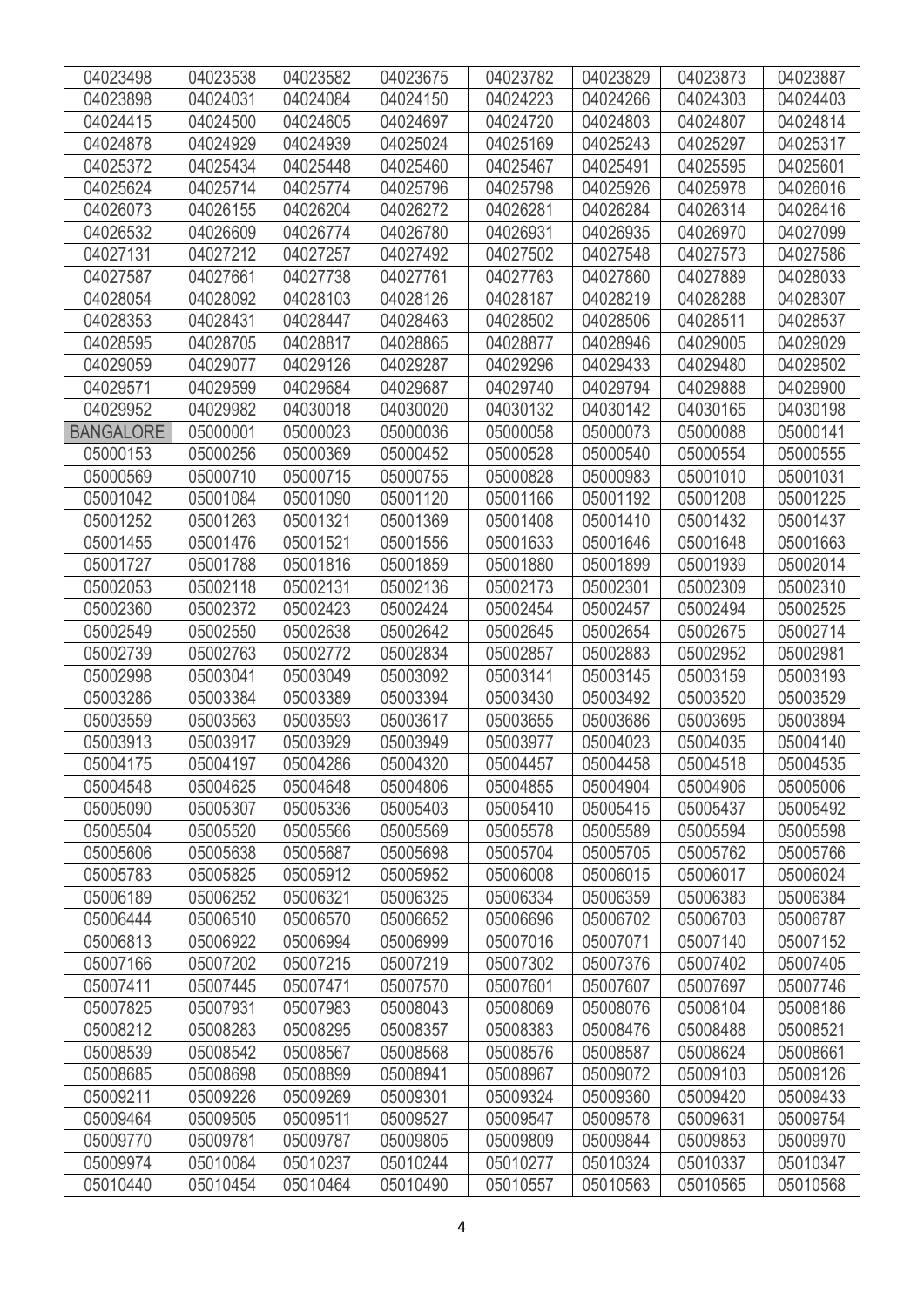| 05010592 | 05010655 | 05010664 | 05010680          | 05010809 | 05010830 | 05010832           | 05010914      |
|----------|----------|----------|-------------------|----------|----------|--------------------|---------------|
| 05010940 | 05011003 | 05011017 | 05011057          | 05011065 | 05011076 | 05011115           | 05011167      |
| 05011178 | 05011182 | 05011193 | 05011197          | 05011240 | 05011264 | 05011277           | 05011321      |
| 05011325 | 05011336 | 05011463 | 05011472          | 05011488 | 05011507 | 05011514           | 05011548      |
| 05011570 | 05011594 | 05011790 | 05011808          | 05011946 | 05011984 | 05011985           | 05012019      |
| 05012027 | 05012029 | 05012084 | 05012098          | 05012236 | 05012257 | 05012259           | <b>BHOPAL</b> |
| 06000224 | 06000414 | 06001512 | 06001753          | 06001857 | 06001939 | 06001962           | 06001981      |
| 06002665 | 06002680 | 06003149 | 06003780          | 06003837 | 06004084 | 06004258           | 06004359      |
| 06005080 | 06005299 | 06005589 | 06005641          | 06005879 | 06006061 | 06006190           | 06006309      |
| 06006473 | 06006777 | 06006944 | 06007960          | 06008437 | 06008566 | 06008610           | 06008922      |
| 06008945 | 06009093 | 06009150 | 06009419          | 06009478 | 06009591 | 06009637           | 06009751      |
| 06009824 | 06010005 | 06010163 | 06010484          | 06010575 | 06010647 | 06011056           | 06011060      |
| 06011133 | 06011161 | 06011415 | 06011784          | 06011931 | 06011935 | 06012132           | 06012262      |
| 06013319 | 06013399 | 06013558 | 06013652          | 06013825 | 06013964 | 06014512           | 06014539      |
| 06015420 | 06015530 | 06015665 | 06015723          | 06015883 | 06016195 | 06016379           | 06016538      |
| 06016851 | 06017605 | 06017838 | 06018043          | 06018283 | 06018604 | 06018844           | 06019032      |
| 06019079 | 06019154 | 06019707 | 06020048          | 06020120 | 06020511 | 06020517           | 06020587      |
| 06020705 | 06020951 | 06021562 | 06022036          | 06022341 | 06022390 | 06022882           | 06023023      |
| 06023126 | 06023425 | 06023572 | 06023647          | 06023902 | 06024201 | 06024506           | 06024660      |
| 06024950 | 06025104 | 06025191 | 06025330          | 06025372 | 06025644 | 06025734           | 06025970      |
| 06025995 | 06026170 | 06026371 | 06026387          | 06026507 | 06026692 | 06027097           | 06027223      |
| 06027343 | 06027486 | 06028848 | 06029061          | 06029134 | 06029317 | 06029424           | 06030348      |
| 06030385 | 06030852 | 06031109 | 06031443          | 06031511 | 06032094 | 06032207           | 06032209      |
| 06032915 | 06033743 | 06033822 | 06034511          | 06034615 | 06034624 | 06034695           | 06034907      |
| 06035410 | 06035445 | 06035607 | 06035947          | 06036152 | 06036378 | 06036477           | 06036874      |
| 06037046 | 06037493 | 06038132 | 06038847          | 06039027 | 06039055 | 06039073           | 06039959      |
| 06040020 | 06040073 | 06040563 | 06040959          | 06041030 | 06041610 | 06041630           | 06041711      |
| 06041984 | 06042687 | 06042743 | 06043628          | 06043868 | 06043931 | 06044145           | 06044222      |
| 06044423 | 06044431 | 06044888 | 06045095          | 06045287 | 06045655 | <b>BHUBANESWAR</b> | 07000147      |
| 07000157 | 07000723 | 07000751 | 07001117          | 07001366 | 07001397 | 07001579           | 07001583      |
| 07001726 | 07001976 | 07002090 | 07002125          | 07002407 | 07002885 | 07003151           | 07003236      |
| 07003252 | 07003403 | 07003515 | 07003559          | 07003820 | 07003890 | 07004143           | 07004294      |
| 07004672 | 07004694 | 07005369 | 07005720          | 07005731 | 07005838 | 07006094           | 07006166      |
| 07006340 | 07006600 | 07007535 | 07007543          | 07007668 | 07007869 | 07008059           | 07008097      |
| 07008353 | 07008468 | 07008732 | 07008995          | 07009105 | 07009965 | 07010285           | 07010428      |
| 07010588 | 07010800 | 07010973 | 07011110          | 07011169 | 07011220 | 07011322           | 07011410      |
| 07011449 | 07011512 | 07011702 | 07011947          | 07012006 | 07012527 | 07012640           | 07013089      |
| 07013207 | 07013368 | 07013410 | 07013554          | 07013559 | 07013647 | 07013760           | 07013821      |
| 07013882 | 07013911 | 07014065 | 07014264          | 07014625 | 07014630 | 07014776           | 07014887      |
| 07014942 | 07015468 | 07015966 | 07016670          | 07016671 | 07016684 | 07016848           | 07016851      |
| 07016916 | 07016992 | 07017302 | 07017405          | 07017556 | 07017771 | 07017919           | 07018676      |
| 07018750 | 07018795 | 07018913 | 07019071          | 07019160 | 07019457 | 07019485           | 07020186      |
| 07020430 | 07020708 | 07021253 | 07021289          | 07021923 | 07022189 | 07022521           | 07023095      |
| 07023302 | 07023351 | 07023488 | 07023756          | 07023818 | 07024388 | 07024959           | 07025280      |
| 07025706 | 07025982 | 07025984 | 07026021          | 07026068 | 07026113 | 07026123           | 07026142      |
| 07026294 | 07026491 | 07026494 | 07026754          | 07026776 | 07026778 | 07027057           | 07027402      |
| 07027535 | 07027887 | 07028173 | 07028245          | 07028383 | 07028732 | 07029181           | 07029239      |
| 07029326 | 07029347 | 07029810 | <b>CHANDIGARH</b> | 08000478 | 08000748 | 08000780           | 08001198      |
| 08001560 | 08001791 | 08002341 | 08002447          | 08002562 | 08002627 | 08002781           | 08002809      |
| 08002956 | 08003297 | 08003425 | 08003629          | 08003890 | 08004093 | 08004131           | 08004248      |
| 08004709 | 08004768 | 08004774 | 08004799          | 08004916 | 08005070 | 08005127           | 08005230      |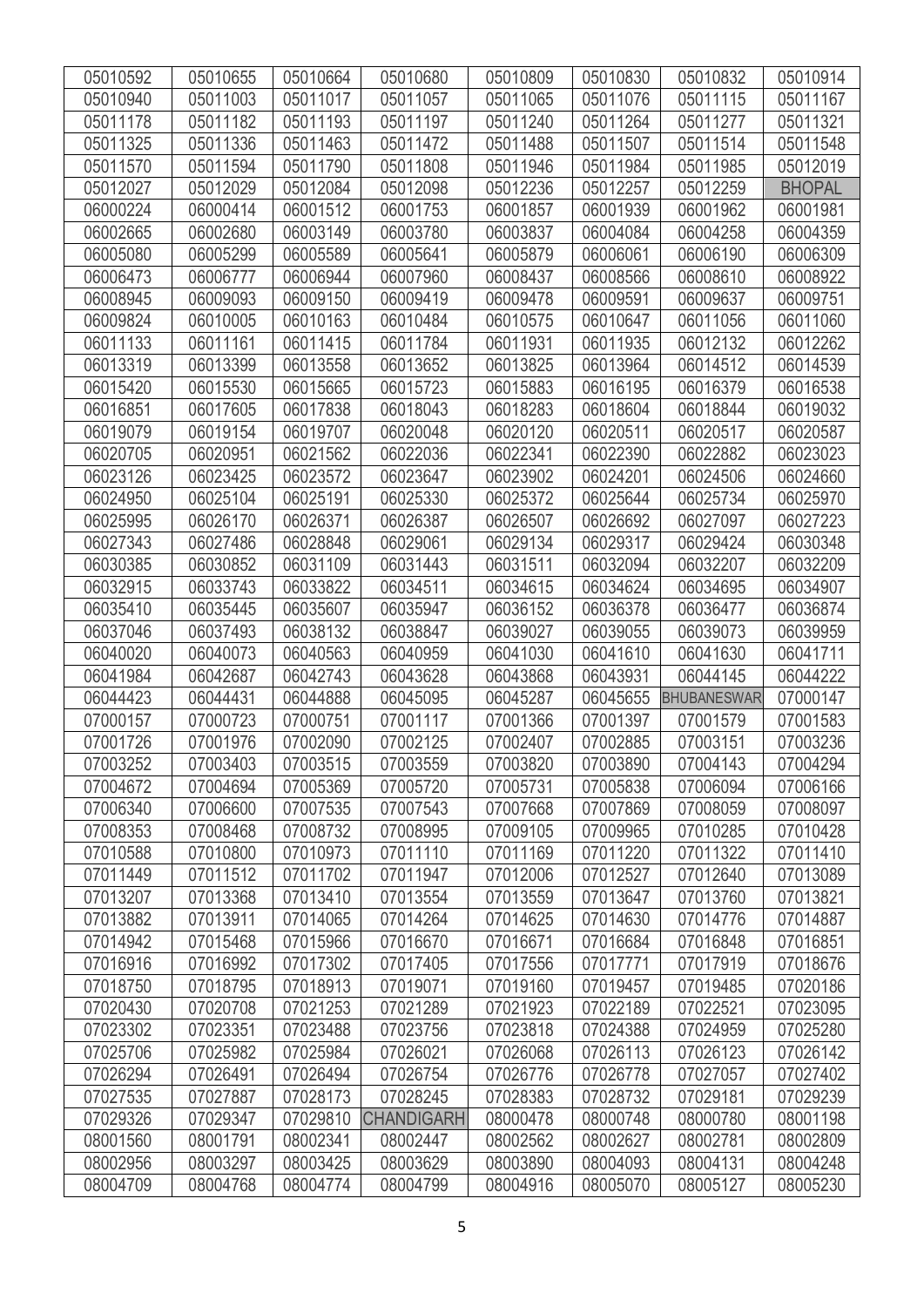| 08005345 | 08005533 | 08005691 | 08005875 | 08005900 | 08005971 | 08006035       | 08006269 |
|----------|----------|----------|----------|----------|----------|----------------|----------|
| 08006357 | 08006378 | 08006381 | 08006394 | 08006504 | 08006600 | 08006849       | 08007227 |
| 08007302 | 08007579 | 08007895 | 08007915 | 08008142 | 08008261 | 08008283       | 08008610 |
| 08009276 | 08009483 | 08010057 | 08010344 | 08010595 | 08010615 | 08010650       | 08010713 |
| 08010896 | 08011141 | 08011439 | 08011486 | 08011679 | 08011830 | 08012060       | 08012141 |
| 08012144 | 08012621 | 08012821 | 08013116 | 08013132 | 08013164 | 08013187       | 08013391 |
| 08013487 | 08014481 | 08014508 | 08014509 | 08014648 | 08014660 | 08014672       | 08014716 |
| 08014747 | 08014857 | 08015922 | 08015935 | 08016337 | 08016349 | 08016477       | 08016606 |
| 08016644 | 08016903 | 08017182 | 08017313 | 08017315 | 08017467 | 08017725       | 08017822 |
| 08018196 | 08018274 | 08018767 | 08019000 | 08019090 | 08019181 | 08019886       | 08019990 |
| 08020101 | 08020611 | 08020853 | 08021011 | 08021752 | 08021775 | 08021975       | 08022477 |
| 08022678 | 08022743 | 08022806 | 08023016 | 08023093 | 08023158 | 08023208       | 08023396 |
| 08023593 | 08023817 | 08023934 | 08023981 | 08024043 | 08024474 | 08024528       | 08024529 |
| 08024542 | 08024890 | 08025254 | 08025364 | 08025414 | 08025506 | 08025611       | 08025751 |
| 08025932 | 08025972 | 08026608 | 08026616 | 08026674 | 08026688 | 08027419       | 08027678 |
| 08027733 | 08027774 | 08027776 | 08027781 | 08027823 | 08028270 | 08028579       | 08028600 |
| 08029102 | 08029132 | 08029295 | 08029389 | 08029481 | 08029766 | 08030152       | 08030339 |
| 08030418 | 08030919 | 08031038 | 08031225 | 08031246 | 08031414 | 08031698       | 08031707 |
| 08031906 | 08032034 | 08032173 | 08032224 | 08032444 | 08033135 | 08033340       | 08033461 |
| 08033508 | 08033565 | 08033704 | 08034614 | 08034641 | 08034877 | 08035312       | 08035622 |
| 08035626 | 08035929 | 08036205 | 08036254 | 08036547 | 08036614 | 08036645       | 08036646 |
| 08036991 | 08037263 | 08037319 | 08037357 | 08037560 | 08037651 | 08037877       | 08037969 |
| 08038293 | 08038471 | 08038715 | 08038836 | 08038940 | 08039233 | 08039380       | 08039461 |
| 08039701 | 08039891 | 08040005 | 08040113 | 08040275 | 08040456 | 08040662       | 08040699 |
| 08040959 | 08041244 | 08041262 | 08041314 | 08041364 | 08041671 | 08041839       | 08041923 |
| 08041958 | 08042022 | 08042480 | 08043078 | 08043787 | 08043964 | <b>CHENNAI</b> | 09000011 |
| 09000034 | 09000065 | 09000119 | 09000307 | 09000403 | 09000416 | 09000430       | 09000454 |
| 09000466 | 09000469 | 09000606 | 09000729 | 09000746 | 09000801 | 09000843       | 09000858 |
| 09000868 | 09000939 | 09000992 | 09001065 | 09001123 | 09001128 | 09001214       | 09001256 |
| 09001282 | 09001313 | 09001329 | 09001379 | 09001397 | 09001437 | 09001470       | 09001570 |
| 09001588 | 09001718 | 09001881 | 09001934 | 09001989 | 09002121 | 09002125       | 09002130 |
| 09002241 | 09002278 | 09002383 | 09002426 | 09002445 | 09002462 | 09002507       | 09002644 |
| 09002677 | 09002678 | 09002711 | 09002774 | 09002785 | 09002919 | 09002972       | 09002986 |
| 09003001 | 09003191 | 09003237 | 09003257 | 09003292 | 09003438 | 09003498       | 09003506 |
| 09003565 | 09003690 | 09003699 | 09003700 | 09003799 | 09003816 | 09003892       | 09003940 |
| 09003968 | 09004037 | 09004044 | 09004060 | 09004152 | 09004169 | 09004192       | 09004268 |
| 09004321 | 09004331 | 09004348 | 09004603 | 09004617 | 09004626 | 09004799       | 09004855 |
| 09004857 | 09004913 | 09004953 | 09004988 | 09005047 | 09005070 | 09005098       | 09005140 |
| 09005160 | 09005183 | 09005255 | 09005265 | 09005266 | 09005297 | 09005423       | 09005493 |
| 09005514 | 09005526 | 09005544 | 09005583 | 09005708 | 09005714 | 09005715       | 09005784 |
| 09005814 | 09005825 | 09005836 | 09005991 | 09006003 | 09006020 | 09006033       | 09006165 |
| 09006345 | 09006372 | 09006384 | 09006416 | 09006459 | 09006485 | 09006523       | 09006527 |
| 09006590 | 09006641 | 09006656 | 09006793 | 09006974 | 09006992 | 09007013       | 09007033 |
| 09007143 | 09007152 | 09007260 | 09007267 | 09007362 | 09007378 | 09007454       | 09007467 |
| 09007492 | 09007572 | 09007645 | 09007662 | 09007761 | 09007769 | 09007808       | 09007890 |
| 09007911 | 09007933 | 09007974 | 09007975 | 09008014 | 09008101 | 09008126       | 09008233 |
| 09008294 | 09008393 | 09008425 | 09008443 | 09008567 | 09008583 | 09008613       | 09008660 |
| 09008670 | 09008692 | 09008747 | 09008834 | 09008879 | 09008890 | 09008920       | 09008971 |
| 09009138 | 09009166 | 09009235 | 09009285 | 09009330 | 09009335 | 09009387       | 09009510 |
| 09009576 | 09009599 | 09009636 | 09009642 | 09009667 | 09009674 | 09009749       | 09009860 |
| 09009871 | 09009924 | 09010046 | 09010049 | 09010057 | 09010139 | 09010243       | 09010352 |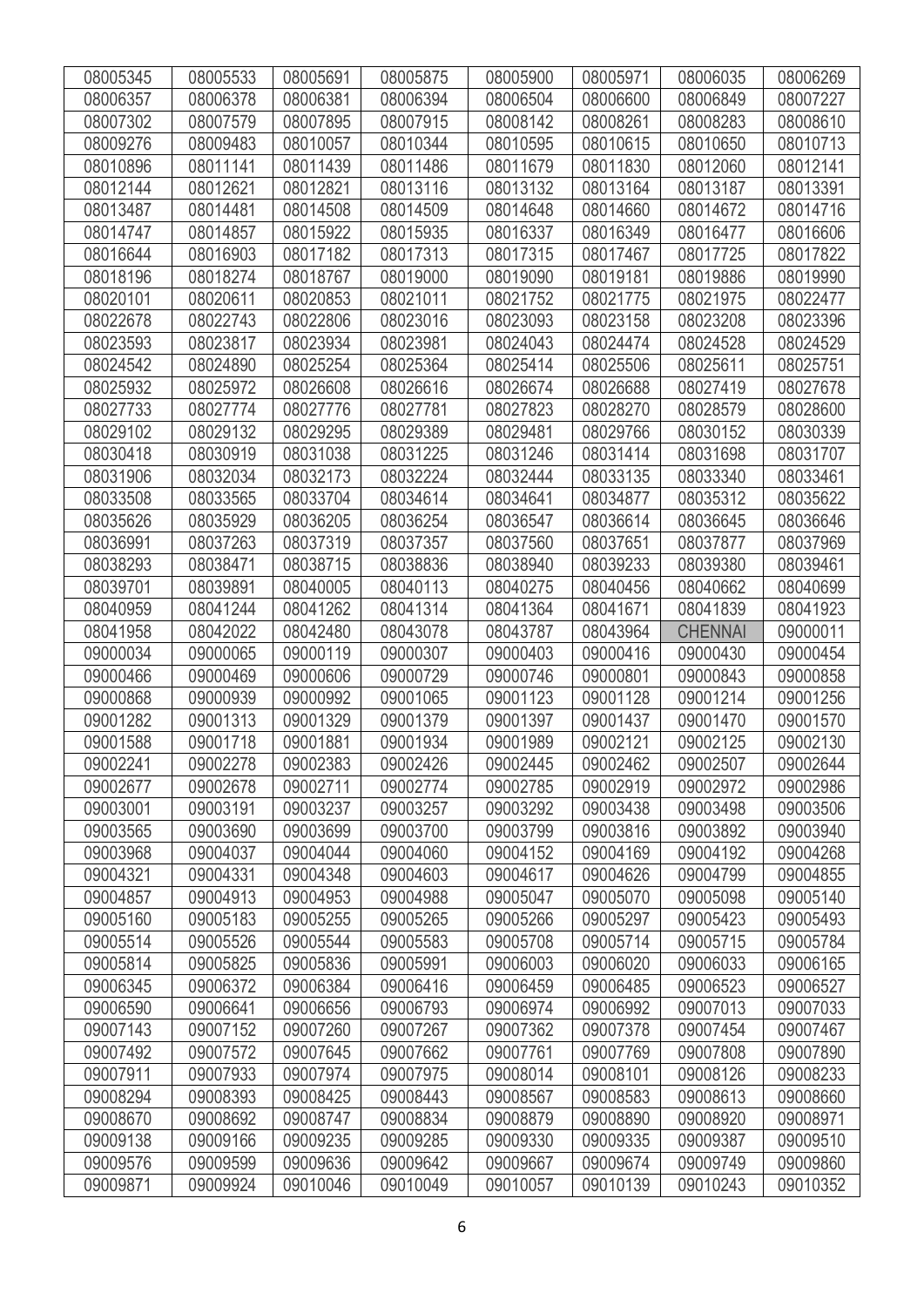| 09010388 | 09010419 | 09010454 | 09010517 | 09010543     | 09010565 | 09010573 | 09010617        |
|----------|----------|----------|----------|--------------|----------|----------|-----------------|
| 09010632 | 09010678 | 09010684 | 09010697 | 09010701     | 09010830 | 09010831 | 09010921        |
| 09010927 | 09010932 | 09010998 | 09011015 | 09011042     | 09011136 | 09011234 | 09011300        |
| 09011311 | 09011444 | 09011596 | 09011618 | 09011667     | 09011799 | 09011816 | 09011819        |
| 09011824 | 09011874 | 09011879 | 09011885 | 09011921     | 09011956 | 09012022 | 09012040        |
| 09012045 | 09012157 | 09012165 | 09012298 | 09012323     | 09012329 | 09012341 | 09012433        |
| 09012471 | 09012529 | 09012536 | 09012553 | 09012562     | 09012643 | 09012725 | 09012757        |
| 09012775 | 09012783 | 09012791 | 09012925 | 09012932     | 09012967 | 09012982 | 09013000        |
| 09013029 | 09013045 | 09013232 | 09013258 | 09013383     | 09013421 | 09013455 | 09013521        |
| 09013576 | 09013588 | 09013667 | 09013782 | 09013785     | 09013848 | 09013916 | 09013959        |
| 09013967 | 09013970 | 09013987 | 09013998 | 09014050     | 09014124 | 09014180 | 09014194        |
| 09014217 | 09014386 | 09014411 | 09014416 | 09014420     | 09014610 | 09014647 | 09014713        |
| 09014744 | 09014785 | 09014833 | 09014842 | 09014861     | 09014881 | 09014884 | 09014923        |
| 09014936 | 09014941 | 09015037 | 09015043 | 09015060     | 09015134 | 09015147 | 09015242        |
| 09015266 | 09015333 | 09015363 | 09015367 | 09015381     | 09015408 | 09015541 | 09015608        |
| 09015627 | 09015854 | 09015899 | 09015912 | 09015915     | 09015945 | 09016057 | 09016060        |
| 09016175 | 09016205 | 09016258 | 09016301 | 09016314     | 09016348 | 09016372 | 09016405        |
| 09016423 | 09016456 | 09016466 | 09016500 | 09016537     | 09016585 | 09016596 | 09016604        |
| 09016712 | 09016743 | 09016769 | 09016804 | 09016934     | 09017130 | 09017202 | 09017235        |
| 09017393 | 09017434 | 09017448 | 09017499 | 09017546     | 09017599 | 09017703 | 09017711        |
| 09017796 | 09017800 | 09017813 | 09017820 | 09017829     | 09017839 | 09017853 | 09017885        |
| 09017907 | 09017973 | 09017997 | 09018092 | 09018120     | 09018128 | 09018216 | 09018258        |
| 09018291 | 09018448 | 09018456 | 09018457 | 09018515     | 09018520 | 09018540 | 09018551        |
| 09018559 | 09018605 | 09018610 | 09018793 | 09018875     | 09018879 | 09019018 | 09019051        |
| 09019152 | 09019162 | 09019174 | 09019226 | 09019321     | 09019336 | 09019341 | 09019352        |
| 09019382 | 09019412 | 09019455 | 09019487 | 09019531     | 09019622 | 09019630 | 09019717        |
| 09019769 | 09019797 | 09019964 | 09020047 | 09020056     | 09020061 | 09020085 | 09020115        |
| 09020344 | 09020397 | 09020404 | 09020406 | 09020427     | 09020486 | 09020488 | 09020547        |
| 09020548 | 09020573 | 09020615 | 09020698 | 09020703     | 09020727 | 09020912 | <b>DEHRADUN</b> |
| 10000629 | 10000754 | 10000901 | 10000959 | 10001459     | 10001567 | 10001606 | 10001674        |
| 10001956 | 10001962 | 10002207 | 10003195 | 10003209     | 10003215 | 10003329 | 10003449        |
| 10003480 | 10003544 | 10003566 | 10003638 | 10004096     | 10004323 | 10004582 | 10004917        |
| 10005324 | 10005409 | 10005561 | 10005644 | 10005658     | 10005671 | 10005679 | 10005832        |
| 10005981 | 10006190 | 10006343 | 10006450 | 10006576     | 10006594 | 10006738 | 10006898        |
| 10007038 | 10007175 | 10007630 | 10008357 | 10008363     | 10008369 | 10008370 | 10008476        |
| 10008773 | 10008785 | 10008786 | 10009101 | 10009140     | 10009472 | 10009530 | 10009541        |
| 10009798 | 10009921 | 10010274 | 10010318 | 10010489     | 10010602 | 10010676 | 10010741        |
| 10010796 | 10010963 | 10011284 | 10011377 | 10011518     | 10011540 | 10011593 | 10011640        |
| 10011755 | 10011904 | 10011951 | 10013159 | 10013198     | 10013231 | 10013465 | 10013584        |
| 10013809 | 10014181 | 10014198 | 10014778 | <b>DELHI</b> | 11000196 | 11000534 | 11001237        |
| 11001796 | 11001875 | 11002956 | 11003268 | 11003766     | 11004028 | 11004565 | 11004646        |
| 11005625 | 11006395 | 11007032 | 11007138 | 11008175     | 11008710 | 11009165 | 11009513        |
| 11009724 | 11010063 | 11010160 | 11010410 | 11010536     | 11010671 | 11010871 | 11011590        |
| 11011691 | 11011951 | 11012594 | 11013116 | 11013571     | 11014279 | 11014491 | 11014542        |
| 11014607 | 11014653 | 11014880 | 11014928 | 11015094     | 11015104 | 11015403 | 11015442        |
| 11015994 | 11016511 | 11016972 | 11017185 | 11017820     | 11018176 | 11018212 | 11019115        |
| 11019382 | 11019480 | 11019690 | 11019806 | 11020056     | 11020312 | 11020691 | 11021185        |
| 11021473 | 11021922 | 11022073 | 11022409 | 11023318     | 11024373 | 11024464 | 11024868        |
| 11025435 | 11025824 | 11026034 | 11026053 | 11026453     | 11026965 | 11027131 | 11027174        |
| 11027574 | 11027873 | 11028063 | 11028193 | 11029902     | 11030257 | 11030458 | 11030986        |
| 11031328 | 11031555 | 11032262 | 11032263 | 11032439     | 11032835 | 11033772 | 11033879        |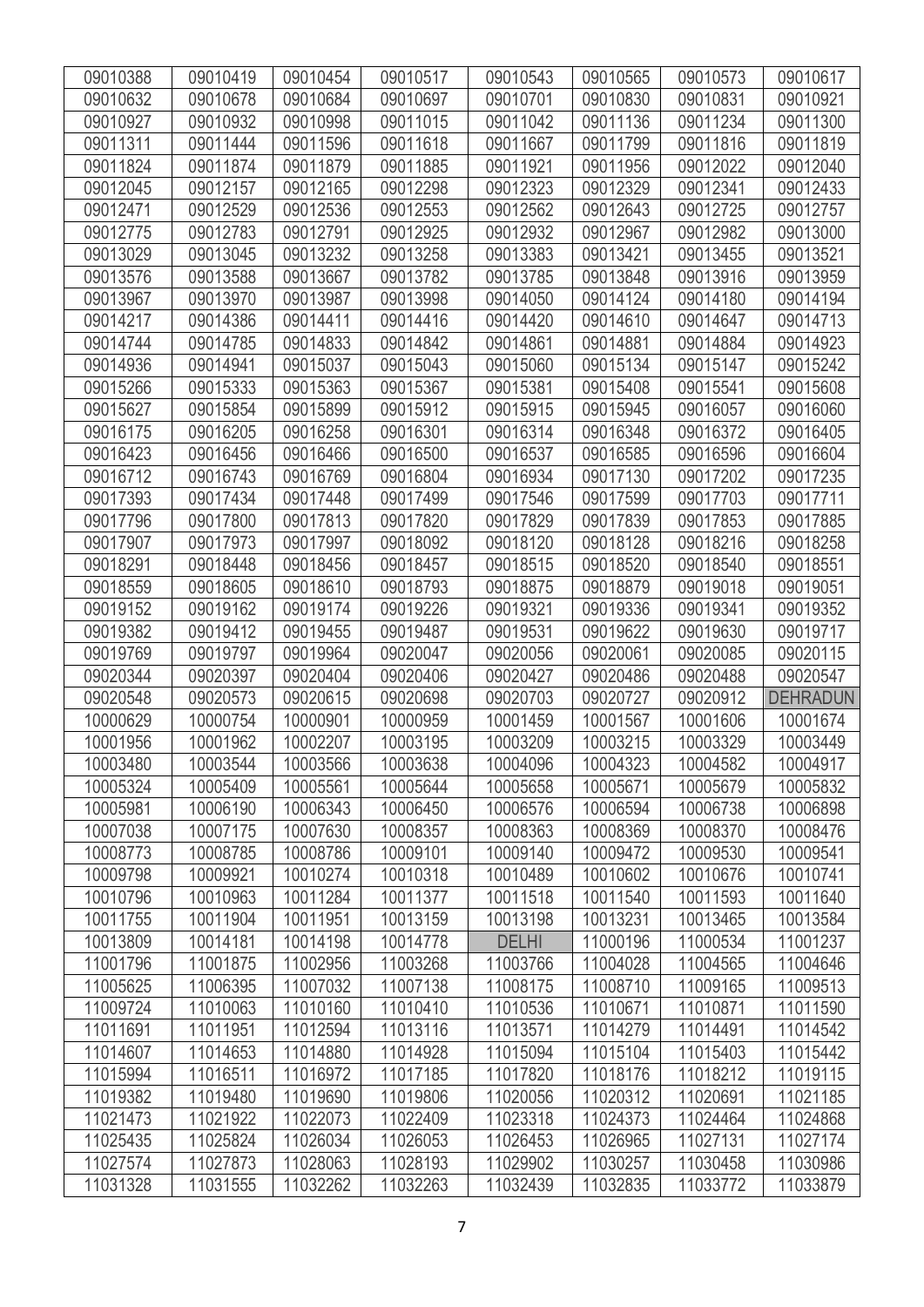| 11033996             | 11034090             | 11034323             | 11034431             | 11034493             | 11034897             | 11034999             | 11035017             |
|----------------------|----------------------|----------------------|----------------------|----------------------|----------------------|----------------------|----------------------|
| 11035040             | 11035121             | 11035280             | 11035334             | 11035564             | 11035603             | 11035635             | 11035763             |
| 11035770             | 11035845             | 11035925             | 11036035             | 11036068             | 11036093             | 11036119             | 11036257             |
| 11036319             | 11036383             | 11036514             | 11036635             | 11036675             | 11036760             | 11036821             | 11036876             |
| 11036892             | 11037103             | 11037141             | 11037195             | 11037205             | 11037314             | 11037346             | 11037707             |
| 11038075             | 11038113             | 11038576             | 11038857             | 11039188             | 11039977             | 11040238             | 11040901             |
| 11041548             | 11042198             | 11042410             | 11042432             | 11042535             | 11042637             | 11042639             | 11042787             |
| 11043222             | 11043223             | 11043554             | 11043587             | 11043891             | 11044153             | 11044175             | 11044234             |
| 11044357             | 11044385             | 11046035             | 11046606             | 11047087             | 11048086             | 11048736             | 11049050             |
| 11049329             | 11049503             | 11049993             | 11050548             | 11052897             | 11053606             | 11054435             | 11054801             |
| 11055182             | 11055458             | 11055514             | 11057359             | 11057968             | 11057995             | 11058035             | 11058165             |
| 11058277             | 11062055             | 11062283             | 11063129             | 11063526             | 11064363             | 11064838             | 11065548             |
| 11066693             | 11067512             | 11067883             | 11068287             | 11068288             | 11068358             | 11068361             | 11068946             |
| 11069228             | 11069234             | 11069912             | 11070196             | 11070220             | 11070520             | 11070527             | 11071419             |
| 11071664             | 11072325             | 11072497             | 11072968             | 11073429             | 11073462             | 11073667             | 11073904             |
| 11074278             | 11074564             | 11074930             | 11075300             | 11076231             | 11077183             | 11077321             | 11078080             |
| 11078126             | 11078159             | 11079746             | 11080004             | 11080328             | 11080432             | 11080887             | 11081233             |
| 11081435             | 11081592             | 11081777             | 11081796             | 11082182             | 11082457             | 11082581             | 11083744             |
| 11083761             | 11084222             | 11084403             | 11084412             | 11084437             | 11084715             | 11084884             | 11085167             |
| 11085424             | 11085650             | 11086763             | 11086855             | 11087006             | 11089234             | 11089497             | 11089662             |
| 11089785             | 11089829             | 11089887             | 11089918             | 11089941             | 11090111             | 11090476             | 11091024             |
| 11091334             | 11091398             | 11091522             | 11091715             | 11091873             | 11091902             | 11092052             | 11092130             |
| 11092468             | 11092563             | 11092792             | 11092996             | 11093069             | 11093141             | 11093634             | 11093854             |
| 11093940             | 11093945             | 11094004             | 11094180             | 11094202             | 11094210             | 11094382             | 11094588             |
| 11094648             | 11094802             | 11094848             | 11095081             | 11095116             | 11095127             | 11095161             | 11095225             |
| 11096674             | 11096830             | 11096859             | 11096861             | 11096862             | 11097311             | 11097386             | 11097606             |
| 11097655             | 11097754             | 11098458             | 11098564             | 11098706             | 11098766             | 11098811             | 11098932             |
| 11098991             | 11099034             | 11099147             | 11099456             | 11099462             | 11099563             | 11099728             | 11100003             |
| 11100017             | 11100140             | 11100176             | 11100191             | 11100262             | 11100341             | 11100406             | 11100433             |
| 11100569             | 11100692             | 11100846             | 11101062             | 11101200             | 11101344             | 11101688             | 11101787             |
| 11101848             | 11101856             | 11101867             | 11101902             | 11102290             | 11102381             | 11103285             | 11103302             |
| 11103553             | 11103572             | 11103761             | 11103927             | 11104351             | 11105533             | 11105555             | 11105641             |
| 11105958             | 11106643             | 11107030             | 11107268             | 11107772             | 11107827             | 11108295             | 11108404             |
| 11108439             | 11108622             | 11108707             | 11108815             | 11108834             | 11108841             | 11109520             | 11109772             |
| 11110249             | 11110536             | 11110576             | 11110712             | 11110850             | 11110888             | 11111169             | 11111982             |
| 11112226             | 11112675             | 11112964             | 11113109             | 11113176             | 11113233             | 11113245             | 11113571             |
| 11113798             | 11113928             | 11114209             | 11114345             | 11114635             | 11114791             | 11114829             | 11115390             |
| 11115535             | 11115807             | 11115870             | 11115935             | 11116209             | 11116339             | 11116402             | 11116585             |
| 11116661             | 11116786             | 11116869             | 11116968             | 11117174             | 11117279             | 11117381             | 11117392             |
| 11117592             | 11117601             | 11117676             | 11117769             | 11117775             | 11117821             | 11117842             | 11118141             |
| 11118202             | 11118247             | 11118248             | 11118541             | 11118687             | 11118981             | 11119386             | 11119497             |
| 11119990<br>11120655 | 11120003<br>11120815 | 11120160<br>11120908 | 11120244<br>11120913 | 11120268<br>11120943 | 11120302<br>11121072 | 11120335<br>11121075 | 11120527             |
|                      |                      |                      |                      |                      |                      |                      | 11121117             |
| 11121150<br>11123077 | 11121291<br>11124042 | 11121543<br>11124542 | 11121545<br>11124625 | 11122021<br>11124635 | 11122059<br>11124668 | 11122119<br>11124669 | 11122122<br>11124808 |
| 11125115             | 11125430             | 11125541             | 11126009             | 11126448             | 11126817             | 11127283             | 11127533             |
| 11127544             | 11127615             | 11127732             | 11128279             | 11128354             | 11128713             | 11128853             | 11129014             |
| 11129016             | 11129347             | 11129385             | 11129586             | 11129603             | 11129630             | 11129792             | 11129830             |
| 11129951             | 11130028             | 11130514             | 11130980             | 11131215             | 11131271             | 11131355             | 11131437             |
| 11131442             | 11131776             | 11131839             | 11131915             | 11132255             | 11132832             | 11132896             | 11133090             |
| 11133192             | 11133436             | 11133570             | 11133692             | 11133882             | 11134008             | 11134045             | 11134098             |
|                      |                      |                      |                      |                      |                      |                      |                      |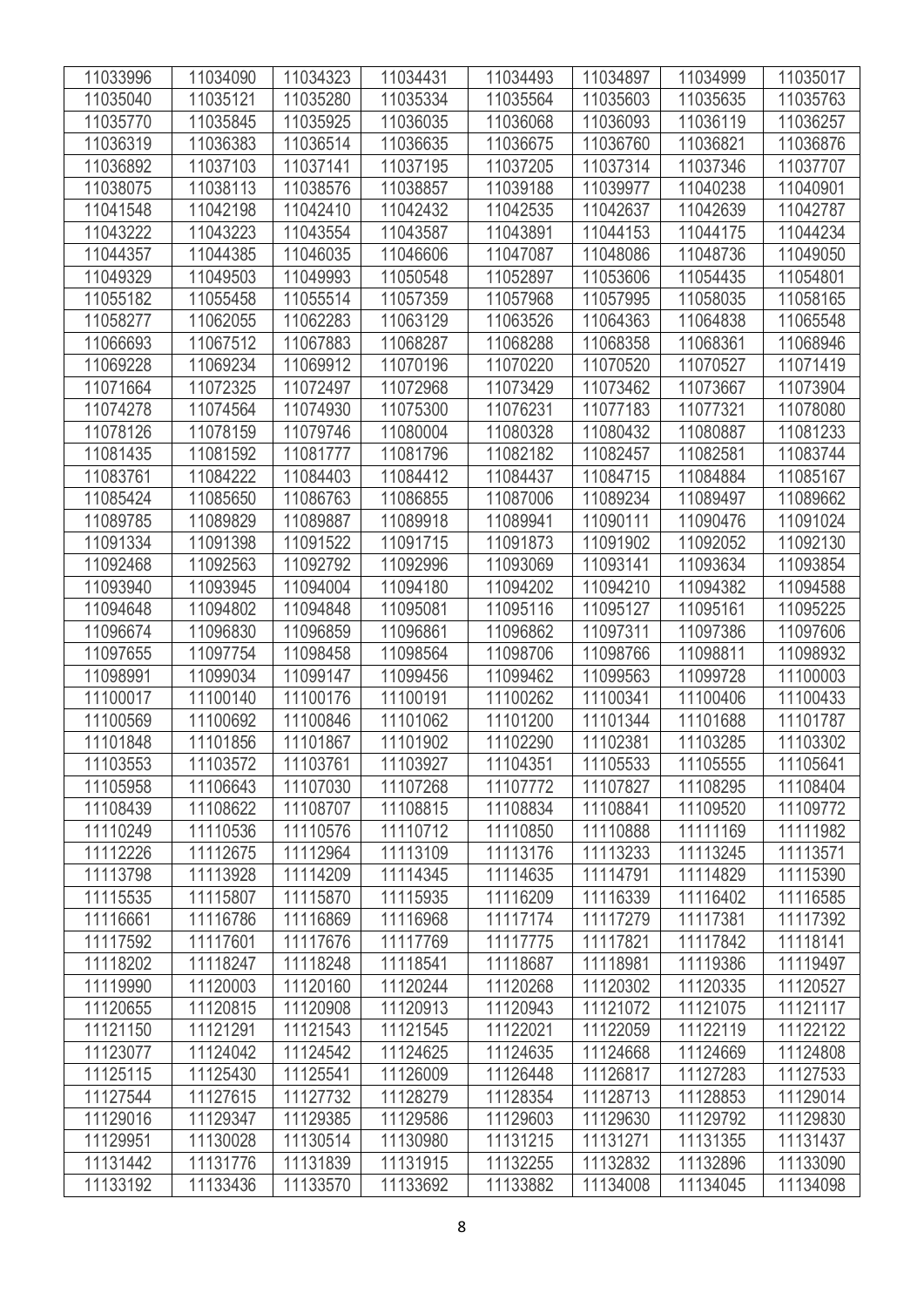| 11134207 | 11134260 | 11134332 | 11134399 | 11134455 | 11134782 | 11134964 | 11135090 |
|----------|----------|----------|----------|----------|----------|----------|----------|
| 11135603 | 11135738 | 11135832 | 11136252 | 11136408 | 11136545 | 11136673 | 11136846 |
| 11136848 | 11137169 | 11137225 | 11137322 | 11137377 | 11137393 | 11137687 | 11137710 |
| 11137723 | 11137733 | 11137870 | 11138033 | 11138646 | 11138748 | 11138872 | 11138923 |
| 11138935 | 11139112 | 11139129 | 11139654 | 11139828 | 11139841 | 11139956 | 11140139 |
| 11140739 | 11141551 | 11141619 | 11141701 | 11141775 | 11141806 | 11141849 | 11141955 |
| 11142315 | 11142316 | 11142352 | 11142544 | 11142786 | 11144243 | 11146502 | 11147637 |
| 11147804 | 11147911 | 11148233 | 11148236 | 11148465 | 11148499 | 11148605 | 11148755 |
| 11148904 | 11149269 | 11149423 | 11149563 | 11149876 | 11150230 | 11150818 | 11150907 |
| 11151335 | 11151734 | 11151740 | 11151776 | 11151814 | 11151872 | 11152061 | 11152221 |
| 11152265 | 11152371 | 11152501 | 11152563 | 11152751 | 11152938 | 11152958 | 11153308 |
| 11153316 | 11153376 | 11153402 | 11153407 | 11153425 | 11153611 | 11153725 | 11154126 |
| 11154158 | 11154610 | 11154613 | 11154711 | 11154789 | 11154914 | 11154970 | 11155265 |
| 11155450 | 11155635 | 11155717 | 11155776 | 11155880 | 11156010 | 11156158 | 11156308 |
| 11156343 | 11157245 | 11157572 | 11158446 | 11158454 | 11158499 | 11158860 | 11159057 |
| 11159136 | 11159277 | 11159347 | 11159387 | 11160176 | 11161054 | 11162220 | 11162401 |
| 11162585 | 11163019 | 11163686 | 11163922 | 11164156 | 11164387 | 11164580 | 11165000 |
| 11165314 | 11165606 | 11165762 | 11165873 | 11165934 | 11166100 | 11166127 | 11166609 |
| 11166694 | 11167286 | 11167867 | 11168100 | 11168142 | 11168339 | 11168725 | 11169063 |
| 11169451 | 11169458 | 11169623 | 11170422 | 11170582 | 11170589 | 11170735 | 11170917 |
| 11171049 | 11171258 | 11171817 | 11172186 | 11172260 | 11172273 | 11172418 | 11172427 |
| 11172539 | 11172602 | 11172635 | 11172685 | 11172879 | 11172893 | 11173046 | 11173086 |
| 11173135 | 11173151 | 11173170 | 11173273 | 11173285 | 11173340 | 11173394 | 11173516 |
| 11173527 | 11173568 | 11173776 | 11173889 | 11174031 | 11174078 | 11174246 | 11174293 |
| 11174315 | 11174413 | 11174419 | 11174734 | 11175140 | 11175289 | 11175686 | 11175804 |
| 11176041 | 11176229 | 11176236 | 11176294 | 11176309 | 11176338 | 11176405 | 11176573 |
| 11176698 | 11177021 | 11178403 | 11179256 | 11179353 | 11180211 | 11180214 | 11180278 |
| 11180873 | 11180916 | 11181199 | 11181508 | 11182071 | 11182079 | 11182549 | 11182871 |
| 11183384 | 11183703 | 11183881 | 11184008 | 11184080 | 11184267 | 11184290 | 11184477 |
| 11184615 | 11184755 | 11184825 | 11184828 | 11185196 | 11185247 | 11185254 | 11185427 |
| 11185569 | 11186011 | 11186510 | 11186556 | 11186776 | 11187108 | 11187125 | 11187725 |
| 11188546 | 11188667 | 11188769 | 11189151 | 11189376 | 11190146 | 11190285 | 11190872 |
| 11191305 | 11191619 | 11191825 | 11192086 | 11192575 | 11193177 | 11193255 | 11193437 |
| 11194211 | 11195037 | 11195952 | 11196292 | 11196320 | 11196690 | 11198487 | 11198552 |
| 11198936 | 11199076 | 11199771 | 11200093 | 11200141 | 11200385 | 11201019 | 11201741 |
| 11202511 | 11203016 | 11204789 | 11206181 | 11206354 | 11208749 | 11209146 | 11209890 |
| 11210521 | 11210857 | 11211882 | 11213580 | 11213585 | 11213926 | 11214141 | 11214562 |
| 11214755 | 11214862 | 11214886 | 11215123 | 11215853 | 11218067 | 11218689 | 11219220 |
| 11220033 | 11220193 | 11220321 | 11220322 | 11220362 | 11220435 | 11220459 | 11220589 |
| 11220815 | 11220902 | 11220947 | 11221603 | 11221785 | 11222696 | 11222712 | 11222816 |
| 11223181 | 11223222 | 11223548 | 11223761 | 11223781 | 11223920 | 11224084 | 11224110 |
| 11224249 | 11224348 | 11224513 | 11224641 | 11224712 | 11224834 | 11224866 | 11224932 |
| 11224985 | 11224997 | 11225523 | 11225638 | 11225697 | 11225880 | 11225983 | 11226059 |
| 11226068 | 11226296 | 11226318 | 11226327 | 11226483 | 11226487 | 11226573 | 11226614 |
| 11226812 | 11226889 | 11226897 | 11226948 | 11226969 | 11227220 | 11227344 | 11227374 |
| 11227403 | 11227408 | 11227431 | 11227441 | 11228392 | 11228493 | 11228542 | 11228605 |
| 11228609 | 11228701 | 11229231 | 11229239 | 11229295 | 11229480 | 11229715 | 11229984 |
| 11230235 | 11230291 | 11230327 | 11230442 | 11230595 | 11230598 | 11230960 | 11231302 |
| 11231377 | 11232788 | 11232858 | 11232958 | 11232964 | 11233078 | 11233210 | 11233235 |
| 11233263 | 11233279 | 11233293 | 11233360 | 11233482 | 11233705 | 11233938 | 11233972 |
| 11234014 | 11234111 | 11234139 | 11234369 | 11234566 | 11234867 | 11235061 | 11235086 |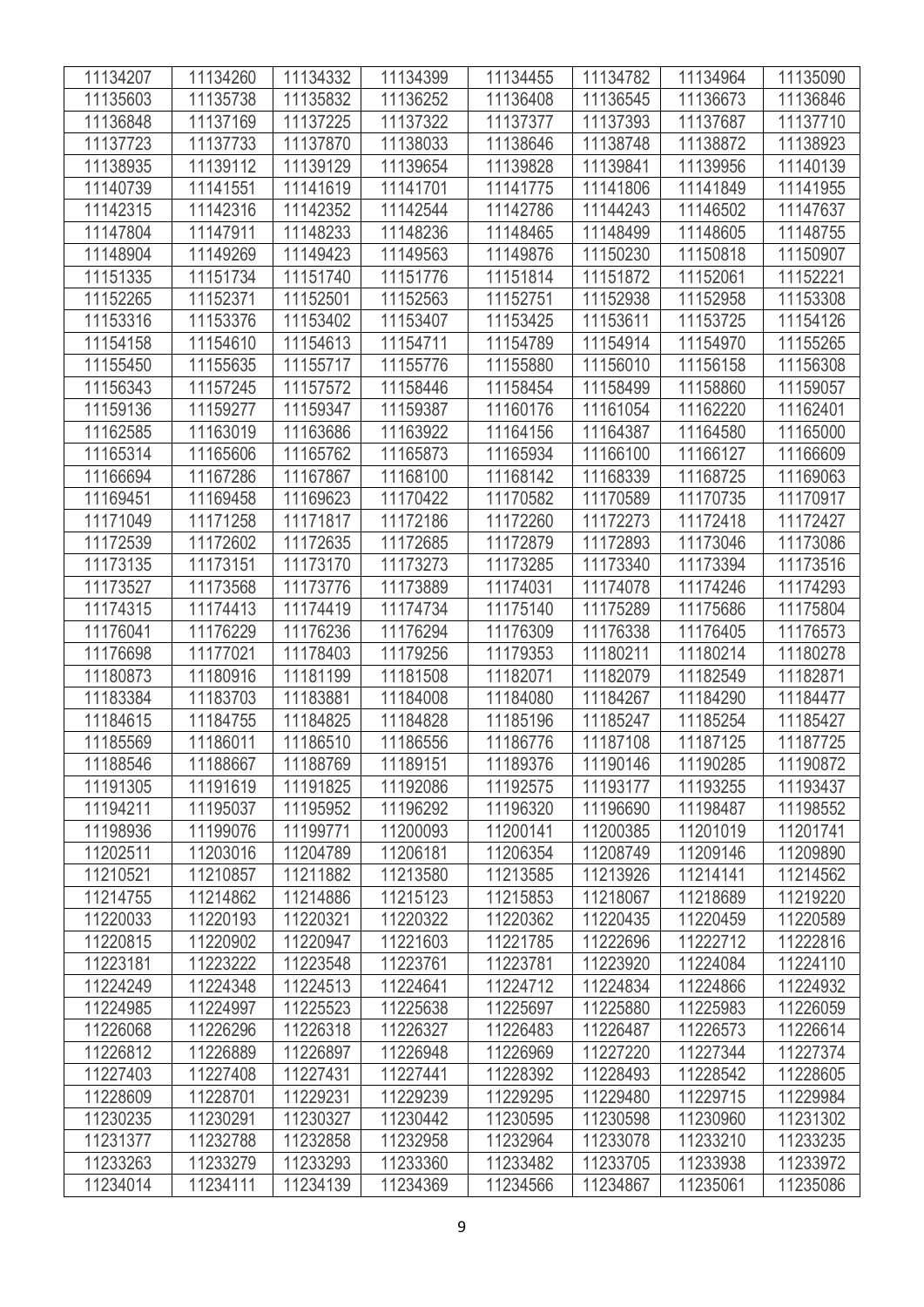| 11235098 | 11235138 | 11235171 | 11235222 | 11235248 | 11235374 | 11235375 | 11235376 |
|----------|----------|----------|----------|----------|----------|----------|----------|
| 11235391 | 11235408 | 11235482 | 11235509 | 11235784 | 11235790 | 11235816 | 11235822 |
| 11235836 | 11235926 | 11236084 | 11236124 | 11236160 | 11236503 | 11236528 | 11236553 |
| 11236559 | 11236590 | 11236761 | 11236776 | 11236812 | 11236932 | 11237110 | 11237202 |
| 11237526 | 11237694 | 11237906 | 11238283 | 11238349 | 11238586 | 11238755 | 11239002 |
| 11239206 | 11239251 | 11239308 | 11239382 | 11239667 | 11239719 | 11239804 | 11239947 |
| 11239985 | 11239997 | 11240005 | 11240088 | 11240257 | 11240476 | 11240491 | 11240577 |
| 11240600 | 11240670 | 11240685 | 11240732 | 11240814 | 11240823 | 11241542 | 11241591 |
| 11241612 | 11241729 | 11241849 | 11241956 | 11242331 | 11242401 | 11242414 | 11242442 |
| 11242536 | 11242638 | 11242728 | 11242786 | 11242812 | 11243878 | 11244085 | 11244133 |
| 11244143 | 11244177 | 11244203 | 11244305 | 11244313 | 11244331 | 11244434 | 11244463 |
| 11244675 | 11245218 | 11245263 | 11245347 | 11245396 | 11245410 | 11245543 | 11245569 |
| 11245595 | 11245623 | 11245842 | 11245896 | 11245987 | 11246061 | 11246070 | 11246113 |
| 11246261 | 11246263 | 11246352 | 11246513 | 11246602 | 11247143 | 11247521 | 11247650 |
| 11247759 | 11247990 | 11248063 | 11248073 | 11248232 | 11248271 | 11248309 | 11248453 |
| 11248724 | 11248768 | 11248777 | 11248988 | 11249042 | 11249162 | 11249269 | 11249360 |
| 11249470 | 11249575 | 11249576 | 11249621 | 11249672 | 11249902 | 11249950 | 11249998 |
| 11250039 | 11250054 | 11250090 | 11250156 | 11250220 | 11250272 | 11250406 | 11250586 |
| 11250683 | 11251045 | 11251310 | 11251339 | 11251473 | 11251549 | 11251598 | 11251649 |
| 11251656 | 11251700 | 11251707 | 11251744 | 11251758 | 11252002 | 11252084 | 11252347 |
| 11252427 | 11252490 | 11252514 | 11252569 | 11252633 | 11252767 | 11252922 | 11252961 |
| 11252994 | 11253037 | 11253104 | 11253229 | 11253420 | 11253438 | 11253743 | 11253756 |
| 11253795 | 11253804 | 11253814 | 11254057 | 11254069 | 11254107 | 11254386 | 11254716 |
| 11254758 | 11254785 | 11254827 | 11254935 | 11254991 | 11255051 | 11255102 | 11255128 |
| 11255171 | 11255315 | 11255358 | 11255366 | 11255368 | 11255387 | 11255416 | 11255453 |
| 11255540 | 11255570 | 11255587 | 11255627 | 11255635 | 11255707 | 11255833 | 11255840 |
| 11255864 | 11255885 | 11255896 | 11255917 | 11256049 | 11256090 | 11256156 | 11256163 |
| 11256186 | 11256212 | 11256759 | 11256773 | 11256776 | 11256833 | 11256866 | 11256992 |
| 11256995 | 11257030 | 11257065 | 11257189 | 11257200 | 11257235 | 11257333 | 11257393 |
| 11257433 | 11257480 | 11257507 | 11257704 | 11257713 | 11257781 | 11257787 | 11257801 |
| 11257842 | 11257979 | 11257997 | 11258254 | 11258418 | 11258464 | 11258548 | 11258610 |
| 11258640 | 11258678 | 11258679 | 11258701 | 11258785 | 11258812 | 11259172 | 11259249 |
| 11259357 | 11259831 | 11260167 | 11260234 | 11260370 | 11260440 | 11260549 | 11260556 |
| 11260572 | 11260597 | 11260609 | 11260615 | 11260634 | 11260643 | 11260688 | 11260820 |
| 11260855 | 11260875 | 11260902 | 11261050 | 11261083 | 11261294 | 11261402 | 11261498 |
| 11261515 | 11261537 | 11261633 | 11261721 | 11261747 | 11261792 | 11261818 | 11261825 |
| 11261854 | 11261864 | 11261878 | 11261901 | 11261970 | 11262069 | 11262082 | 11262149 |
| 11262260 | 11262349 | 11262350 | 11262584 | 11262778 | 11262848 | 11262860 | 11263080 |
| 11263148 | 11263189 | 11263210 | 11263266 | 11263274 | 11263375 | 11263376 | 11263432 |
| 11263543 | 11263557 | 11263674 | 11263720 | 11263763 | 11263780 | 11263788 | 11263860 |
| 11263866 | 11263926 | 11264070 | 11264077 | 11264148 | 11264169 | 11264418 | 11264510 |
| 11264515 | 11264521 | 11264674 | 11264850 | 11264859 | 11264895 | 11265144 | 11265151 |
| 11265257 | 11265259 | 11265341 | 11265508 | 11265548 | 11265759 | 11265778 | 11265781 |
| 11265944 | 11265976 | 11266147 | 11266166 | 11266193 | 11266250 | 11266290 | 11266316 |
| 11266605 | 11266661 | 11266725 | 11266812 | 11266829 | 11266839 | 11266843 | 11266872 |
| 11267236 | 11267238 | 11267308 | 11267316 | 11267329 | 11267452 | 11267462 | 11267531 |
| 11267587 | 11267589 | 11267663 | 11267737 | 11267821 | 11267944 | 11267968 | 11268142 |
| 11268251 | 11268318 | 11268393 | 11268437 | 11268628 | 11268633 | 11269036 | 11269751 |
| 11269753 | 11269923 | 11270218 | 11270252 | 11270302 | 11270392 | 11270393 | 11270450 |
| 11270495 | 11270504 | 11270603 | 11270667 | 11270709 | 11270758 | 11271084 | 11271326 |
| 11271809 | 11271956 | 11271988 | 11272014 | 11272036 | 11272201 | 11272202 | 11272207 |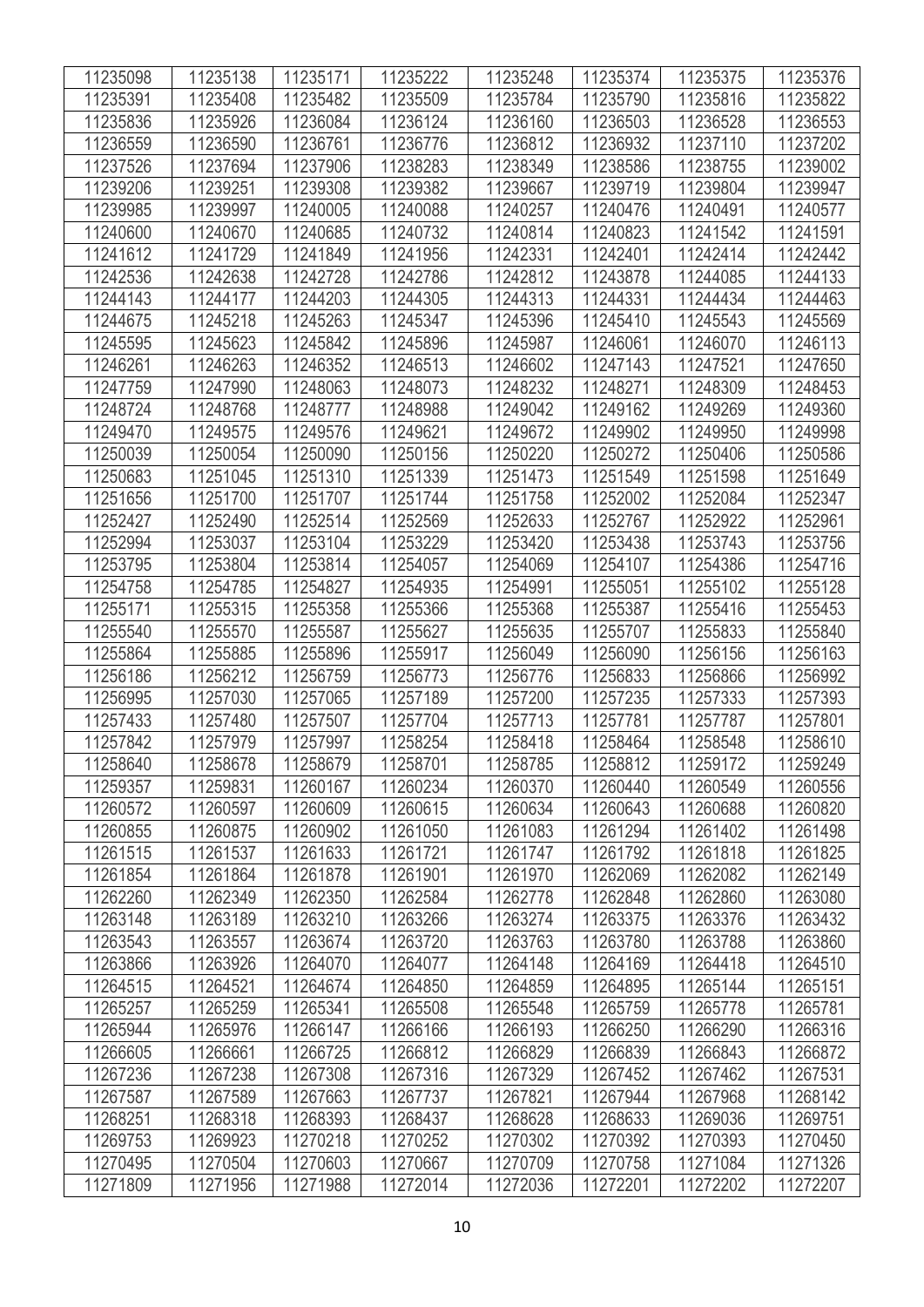| 11272305             | 11272344 | 11273336 | 11273422 | 11273503 | 11273534 | 11273604 | 11273642 |
|----------------------|----------|----------|----------|----------|----------|----------|----------|
|                      |          |          |          |          |          |          |          |
| 11273652<br>11275110 | 11273682 | 11273778 | 11273803 | 11273990 | 11274026 | 11274570 | 11274828 |
|                      | 11275493 | 11275595 | 11275612 | 11275631 | 11275734 | 11275829 | 11275915 |
| 11275986             | 11275994 | 11276052 | 11276324 | 11276404 | 11276634 | 11277063 | 11277726 |
| 11277927             | 11278309 | 11278638 | 11278823 | 11279018 | 11279115 | 11279227 | 11279324 |
| 11279400             | 11279728 | 11279734 | 11279790 | 11279984 | 11280032 | 11280091 | 11280313 |
| 11280344             | 11280787 | 11281472 | 11281766 | 11281825 | 11281881 | 11281960 | 11282033 |
| 11282166             | 11282219 | 11282226 | 11282248 | 11282341 | 11282901 | 11283109 | 11283114 |
| 11283140             | 11283262 | 11283452 | 11283580 | 11283748 | 11283795 | 11283831 | 11284085 |
| 11284135             | 11284151 | 11284311 | 11284322 | 11284370 | 11284475 | 11284513 | 11284596 |
| 11284651             | 11284688 | 11284701 | 11284744 | 11284888 | 11284946 | 11285200 | 11285317 |
| 11285324             | 11285417 | 11285429 | 11285530 | 11285534 | 11285633 | 11285742 | 11285776 |
| 11285795             | 11285827 | 11285906 | 11285935 | 11286070 | 11286072 | 11286236 | 11286327 |
| 11286548             | 11286622 | 11286652 | 11286659 | 11287602 | 11287626 | 11287807 | 11288021 |
| 11288060             | 11288319 | 11288321 | 11288335 | 11288454 | 11288494 | 11288949 | 11289208 |
| 11289285             | 11289393 | 11289402 | 11289437 | 11289501 | 11289581 | 11289594 | 11289602 |
| 11289643             | 11289659 | 11289677 | 11289765 | 11289781 | 11289805 | 11289874 | 11289877 |
| 11289931             | 11289954 | 11289960 | 11290070 | 11290095 | 11290134 | 11290155 | 11290185 |
| 11290188             | 11290217 | 11290218 | 11290342 | 11290394 | 11290480 | 11290531 | 11290534 |
| 11290760             | 11290779 | 11290867 | 11290891 | 11290926 | 11290927 | 11291061 | 11291089 |
| 11291187             | 11291225 | 11291239 | 11291295 | 11291307 | 11291332 | 11291365 | 11291397 |
| 11291462             | 11291505 | 11291523 | 11291559 | 11291564 | 11291602 | 11291834 | 11292051 |
| 11292062             | 11292074 | 11292079 | 11292080 | 11292103 | 11292727 | 11292804 | 11292882 |
| 11292940             | 11293099 | 11293232 | 11293247 | 11293262 | 11293291 | 11293373 | 11293640 |
| 11293697             | 11293808 | 11293831 | 11293846 | 11293881 | 11293888 | 11293944 | 11294114 |
| 11294177             | 11294355 | 11294414 | 11294585 | 11294601 | 11294697 | 11294710 | 11294936 |
| 11294977             | 11295104 | 11295210 | 11295368 | 11295661 | 11295726 | 11295745 | 11295861 |
| 11296015             | 11296038 | 11296101 | 11296102 | 11296219 | 11296225 | 11296281 | 11296289 |
| 11296295             | 11296446 | 11296516 | 11296823 | 11296910 | 11296957 | 11297405 | 11297532 |
| 11297555             | 11297636 | 11297643 | 11297681 | 11297687 | 11297720 | 11297723 | 11297742 |
| 11297747             | 11297861 | 11297873 | 11298145 | 11298161 | 11298245 | 11298343 | 11298456 |
| 11298530             | 11298566 | 11298606 | 11298640 | 11298691 | 11298735 | 11298792 | 11298802 |
| 11299107             | 11299121 | 11299130 | 11299216 | 11299252 | 11299275 | 11299296 | 11299438 |
| 11299510             | 11299546 | 11299639 | 11299692 | 11299696 | 11299712 | 11299776 | 11299798 |
| 11299834             | 11300060 | 11300105 | 11300178 | 11300598 | 11300809 | 11300815 | 11300838 |
| 11300928             | 11301067 | 11301121 | 11301187 | 11301204 | 11301261 | 11301349 | 11301448 |
| 11301552             | 11301674 | 11301677 | 11301766 | 11301848 | 11301923 | 11302176 | 11302203 |
| 11302248             | 11302307 | 11302406 | 11302437 | 11302440 | 11302447 | 11302709 | 11302734 |
| 11302879             | 11302881 | 11302899 | 11302960 | 11302998 | 11303005 | 11303039 | 11303165 |
| 11303235             | 11303384 | 11303481 | 11303490 | 11303522 | 11303581 | 11304396 | 11304457 |
| 11304532             | 11304538 | 11304705 | 11305408 | 11305438 | 11305698 | 11305734 | 11306033 |
| 11306128             | 11306446 | 11306617 | 11306711 | 11306713 | 11306816 | 11306905 | 11306940 |
| 11306966             | 11306995 | 11307288 | 11307433 | 11307456 | 11307532 | 11307549 | 11307636 |
| 11307640             | 11307723 | 11307743 | 11307838 | 11307866 | 11307872 | 11307919 | 11307945 |
| 11307976             | 11308117 | 11308172 | 11308173 | 11308184 | 11308193 | 11308243 | 11308284 |
| 11308334             | 11308339 | 11308355 | 11308609 | 11308682 | 11308709 | 11308722 | 11308772 |
| 11308951             | 11308973 | 11308976 | 11309073 | 11309086 | 11309091 | 11309195 | 11309526 |
| 11309648             | 11309865 | 11309903 | 11310036 | 11310109 | 11310114 | 11310223 | 11310479 |
| 11310738             | 11310862 | 11310867 | 11311009 | 11311118 | 11311302 | 11311525 | 11311575 |
| 11311581             | 11311707 | 11311740 | 11311802 | 11311834 | 11312414 | 11312455 | 11312515 |
| 11312517             | 11312566 | 11312782 | 11312815 | 11312848 | 11313174 | 11313521 | 11313721 |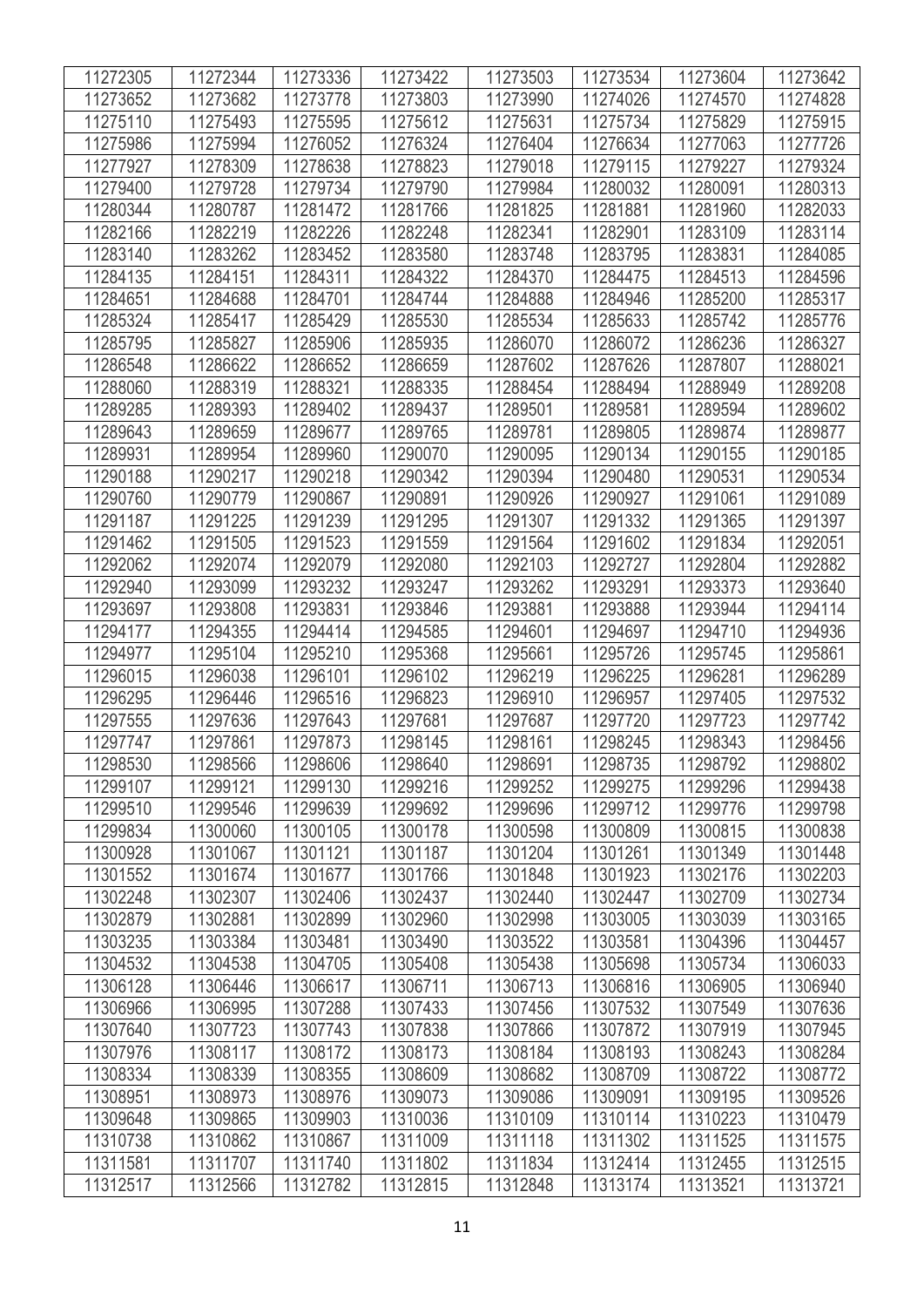| 11314065 | 11314195 | 11314345 | 11314976 | 11315544 | 11315649 | 11315652 | 11315744 |
|----------|----------|----------|----------|----------|----------|----------|----------|
| 11315790 | 11315882 | 11315893 | 11315920 | 11315923 | 11315935 | 11315995 | 11316029 |
| 11316046 | 11316053 | 11316136 | 11316166 | 11316190 | 11316229 | 11316235 | 11316756 |
| 11317289 | 11317367 | 11317556 | 11317571 | 11317979 | 11318160 | 11318163 | 11318196 |
| 11318291 | 11318294 | 11318314 | 11318331 | 11318446 | 11318617 | 11318631 | 11318640 |
| 11318737 | 11318928 | 11318946 | 11318959 | 11318961 | 11318977 | 11319027 | 11319062 |
| 11319064 | 11319073 | 11319146 | 11319281 | 11319307 | 11319344 | 11319382 | 11319481 |
| 11319528 | 11319732 | 11320435 | 11320471 | 11320479 | 11320496 | 11320520 | 11320556 |
| 11320595 | 11320596 | 11320605 | 11320659 | 11320692 | 11320702 | 11320757 | 11320777 |
| 11320798 | 11320820 | 11320846 | 11320879 | 11321337 | 11321459 | 11321462 | 11321629 |
| 11321665 | 11321691 | 11321729 | 11321782 | 11321783 | 11322004 | 11322019 | 11322351 |
| 11322557 | 11322632 | 11322686 | 11322836 | 11322921 | 11323008 | 11323196 | 11323235 |
| 11323344 | 11323445 | 11323796 | 11323871 | 11324166 | 11324191 | 11324269 | 11325420 |
| 11325518 | 11326194 | 11326391 | 11326413 | 11326453 | 11326556 | 11327050 | 11327126 |
| 11327164 | 11327194 | 11327382 | 11327404 | 11327407 | 11327477 | 11327627 | 11327685 |
| 11327713 | 11327729 | 11327765 | 11327898 | 11328013 | 11328055 | 11328063 | 11328090 |
| 11328181 | 11328198 | 11328270 | 11328503 | 11328514 | 11328537 | 11328543 | 11328549 |
| 11328629 | 11328679 | 11328764 | 11328849 | 11328889 | 11328903 | 11328934 | 11329252 |
| 11329286 | 11329484 | 11329609 | 11329735 | 11329770 | 11329807 | 11329823 | 11329898 |
| 11330052 | 11330071 | 11330356 | 11330411 | 11330438 | 11330540 | 11331138 | 11332036 |
| 11332106 | 11332146 | 11332299 | 11332355 | 11332429 | 11332461 | 11332918 | 11333094 |
| 11333134 | 11333205 | 11333375 | 11333631 | 11333699 | 11333722 | 11334399 | 11335196 |
| 11335293 | 11335852 | 11335927 | 11336128 | 11336472 | 11336590 | 11336660 | 11336763 |
| 11337000 | 11337053 | 11337411 | 11337415 | 11337427 | 11337816 | 11338035 | 11338085 |
| 11338272 | 11338693 | 11338696 | 11338698 | 11338709 | 11338718 | 11338767 | 11338808 |
| 11338874 | 11338880 | 11338887 | 11339064 | 11339338 | 11339351 | 11339367 | 11339379 |
| 11339407 | 11339490 | 11339507 | 11339517 | 11339532 | 11339632 | 11339793 | 11339830 |
| 11339899 | 11339925 | 11340007 | 11340040 | 11340081 | 11340084 | 11340109 | 11340238 |
| 11340293 | 11340362 | 11340430 | 11340613 | 11340636 | 11340653 | 11340668 | 11340710 |
| 11340828 | 11340844 | 11340883 | 11340973 | 11341056 | 11341218 | 11341297 | 11341306 |
| 11341319 | 11341401 | 11341467 | 11341472 | 11341539 | 11341556 | 11341578 | 11341669 |
| 11341685 | 11341710 | 11341846 | 11341881 | 11342153 | 11342175 | 11342294 | 11342402 |
| 11342410 | 11342473 | 11342594 | 11342596 | 11342602 | 11342942 | 11342952 | 11343157 |
| 11343178 | 11343293 | 11343365 | 11343436 | 11343444 | 11343485 | 11343486 | 11343737 |
| 11343762 | 11344075 | 11344196 | 11344296 | 11344623 | 11344779 | 11344843 | 11344858 |
| 11344920 | 11344956 | 11345038 | 11345122 | 11345241 | 11345272 | 11345298 | 11345312 |
| 11345426 | 11345562 | 11345897 | 11345997 | 11346228 | 11346263 | 11346313 | 11346939 |
| 11347268 | 11347546 | 11347697 | 11347719 | 11347807 | 11347998 | 11348050 | 11348303 |
| 11348306 | 11348702 | 11348759 | 11348801 | 11349005 | 11349048 | 11349072 | 11349154 |
| 11349441 | 11349827 | 11349937 | 11349983 | 11350051 | 11350486 | 11350818 | 11351072 |
| 11351126 | 11351284 | 11351340 | 11351444 | 11351469 | 11351530 | 11351543 | 11351631 |
| 11351633 | 11351682 | 11351698 | 11351707 | 11351713 | 11351729 | 11351732 | 11351752 |
| 11351828 | 11351863 | 11351894 | 11351958 | 11352031 | 11352037 | 11352073 | 11352074 |
| 11352345 | 11352648 | 11352685 | 11352754 | 11353231 | 11353261 | 11353477 | 11353902 |
| 11354201 | 11354465 | 11354582 | 11354611 | 11354732 | 11354781 | 11354793 | 11354842 |
| 11355007 | 11355403 | 11355584 | 11355658 | 11355737 | 11355750 | 11355992 | 11356007 |
| 11356047 | 11356317 | 11356522 | 11356791 | 11356925 | 11357895 | 11357970 | 11358016 |
| 11358348 | 11358482 | 11358760 | 11358770 | 11358866 | 11359339 | 11359342 | 11359393 |
| 11359399 | 11359621 | 11359803 | 11360229 | 11360496 | 11360696 | 11360743 | 11361356 |
| 11361393 | 11361454 | 11361499 | 11361509 | 11361664 | 11361738 | 11361952 | 11362036 |
| 11362236 | 11362431 | 11362704 | 11362818 | 11362926 | 11362959 | 11363624 | 11363803 |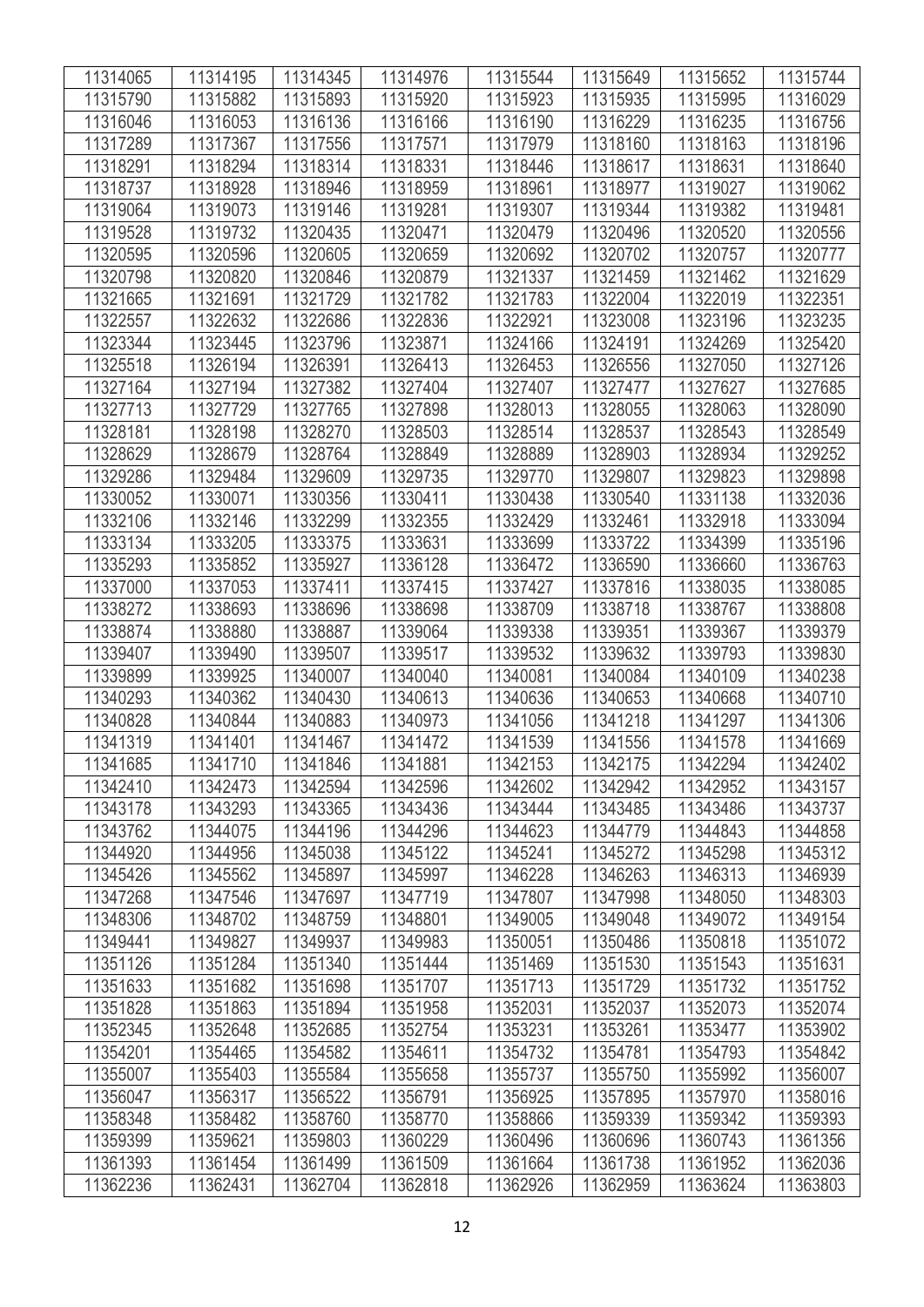| 11363929 | 11364020 | 11364148 | 11364230 | 11364430 | 11364666 | 11364760 | 11364841 |
|----------|----------|----------|----------|----------|----------|----------|----------|
| 11364861 | 11364963 | 11365051 | 11365062 | 11365223 | 11365271 | 11365349 | 11365443 |
| 11365611 | 11365614 | 11365781 | 11365863 | 11365869 | 11365875 | 11365995 | 11366006 |
| 11366042 | 11366244 | 11366464 | 11366569 | 11367163 | 11367282 | 11367305 | 11367345 |
| 11367447 | 11367530 | 11367553 | 11367644 | 11367798 | 11367830 | 11367889 | 11367949 |
| 11367952 | 11367986 | 11368434 | 11368543 | 11368681 | 11368768 | 11368854 | 11368889 |
| 11368993 | 11369145 | 11369200 | 11369269 | 11369294 | 11369316 | 11369322 | 11369439 |
| 11369624 | 11369848 | 11369941 | 11369970 | 11369980 | 11370067 | 11370135 | 11370156 |
| 11370164 | 11370412 | 11370424 | 11371103 | 11371131 | 11371205 | 11371225 | 11371238 |
| 11371378 | 11371414 | 11372017 | 11372320 | 11372534 | 11372660 | 11372694 | 11372731 |
| 11372890 | 11373202 | 11373227 | 11373294 | 11373334 | 11373397 | 11373473 | 11373631 |
| 11373652 | 11373732 | 11373847 | 11373858 | 11373946 | 11373979 | 11374052 | 11374150 |
| 11374239 | 11374299 | 11374425 | 11374564 | 11374592 | 11374599 | 11374610 | 11375222 |
| 11375224 | 11375287 | 11375410 | 11375495 | 11375496 | 11375780 | 11375911 | 11376069 |
| 11376125 | 11376143 | 11376277 | 11376304 | 11376347 | 11376432 | 11376445 | 11376547 |
| 11376708 | 11376756 | 11376770 | 11376834 | 11376905 | 11376960 | 11377002 | 11377102 |
| 11377538 | 11378046 | 11378238 | 11378758 | 11378868 | 11379263 | 11379264 | 11379320 |
| 11379424 | 11379528 | 11379617 | 11379857 | 11379917 | 11380085 | 11380093 | 11380330 |
| 11380713 | 11380752 | 11380869 | 11380894 | 11380944 | 11381114 | 11381354 | 11381410 |
| 11381429 | 11381672 | 11381709 | 11381731 | 11381824 | 11381841 | 11381894 | 11382587 |
| 11382821 | 11382946 | 11382957 | 11382967 | 11382997 | 11383014 | 11383290 | 11383555 |
| 11383727 | 11383880 | 11384506 | 11385212 | 11385343 | 11385371 | 11385392 | 11385401 |
| 11385427 | 11385434 | 11385467 | 11385495 | 11385616 | 11385677 | 11385689 | 11385694 |
| 11385720 | 11386111 | 11386222 | 11386279 | 11386347 | 11386375 | 11386657 | 11386675 |
| 11387803 | 11388302 | 11388326 | 11388480 | 11388558 | 11388732 | 11388785 | 11388892 |
| 11388927 | 11388952 | 11389000 | 11389058 | 11389184 | 11389222 | 11389262 | 11389466 |
| 11389488 | 11389847 | 11389868 | 11389906 | 11389930 | 11389979 | 11390409 | 11390456 |
| 11390464 | 11390536 | 11390668 | 11390925 | 11391017 | 11391029 | 11391080 | 11391137 |
| 11391180 | 11391304 | 11391309 | 11391322 | 11391398 | 11391481 | 11391507 | 11391759 |
| 11391927 | 11392233 | 11392409 | 11392537 | 11392586 | 11392656 | 11392877 | 11392946 |
| 11392993 | 11393091 | 11393244 | 11393460 | 11393535 | 11393573 | 11393578 | 11393887 |
| 11394305 | 11394633 | 11394658 | 11394798 | 11395201 | 11395215 | 11395341 | 11395443 |
| 11396257 | 11396259 | 11396309 | 11396321 | 11396322 | 11396348 | 11396361 | 11396595 |
| 11396606 | 11396667 | 11396924 | 11397181 | 11397329 | 11397336 | 11397437 | 11397510 |
| 11397551 | 11397792 | 11398151 | 11398828 | 11398902 | 11398905 | 11399041 | 11399145 |
| 11399219 | 11399226 | 11399259 | 11399330 | 11399492 | 11399517 | 11400092 | 11400434 |
| 11400641 | 11400883 | 11400924 | 11400945 | 11401057 | 11401748 | 11402050 | 11402372 |
| 11402413 | 11402660 | 11402712 | 11402903 | 11402939 | 11403263 | 11403290 | 11403626 |
| 11403726 | 11403792 | 11403932 | 11403987 | 11404006 | 11404026 | 11404068 | 11404106 |
| 11404181 | 11404234 | 11404249 | 11404319 | 11404346 | 11404592 | 11404659 | 11404668 |
| 11405053 | 11405354 | 11405384 | 11405428 | 11405554 | 11405936 | 11406093 | 11406140 |
| 11406171 | 11406206 | 11406241 | 11406257 | 11406320 | 11406399 | 11406516 | 11406565 |
| 11406744 | 11406782 | 11406788 | 11406817 | 11406945 | 11406984 | 11407027 | 11407039 |
| 11407116 | 11407237 | 11407268 | 11407320 | 11407323 | 11407341 | 11407348 | 11407383 |
| 11407464 | 11407479 | 11407522 | 11407656 | 11407784 | 11407953 | 11408583 | 11408617 |
| 11408693 | 11408709 | 11408723 | 11408730 | 11408739 | 11408760 | 11408834 | 11408850 |
| 11408863 | 11408869 | 11408880 | 11408935 | 11408982 | 11409027 | 11409035 | 11409094 |
| 11409190 | 11409282 | 11409418 | 11409539 | 11409544 | 11409734 | 11409749 | 11409784 |
| 11409870 | 11409914 | 11409969 | 11409974 | 11410117 | 11410247 | 11410301 | 11410310 |
| 11410321 | 11410339 | 11410355 | 11410388 | 11410572 | 11410693 | 11410711 | 11410763 |
| 11410797 | 11410894 | 11411649 | 11411725 | 11411893 | 11412000 | 11412017 | 11412124 |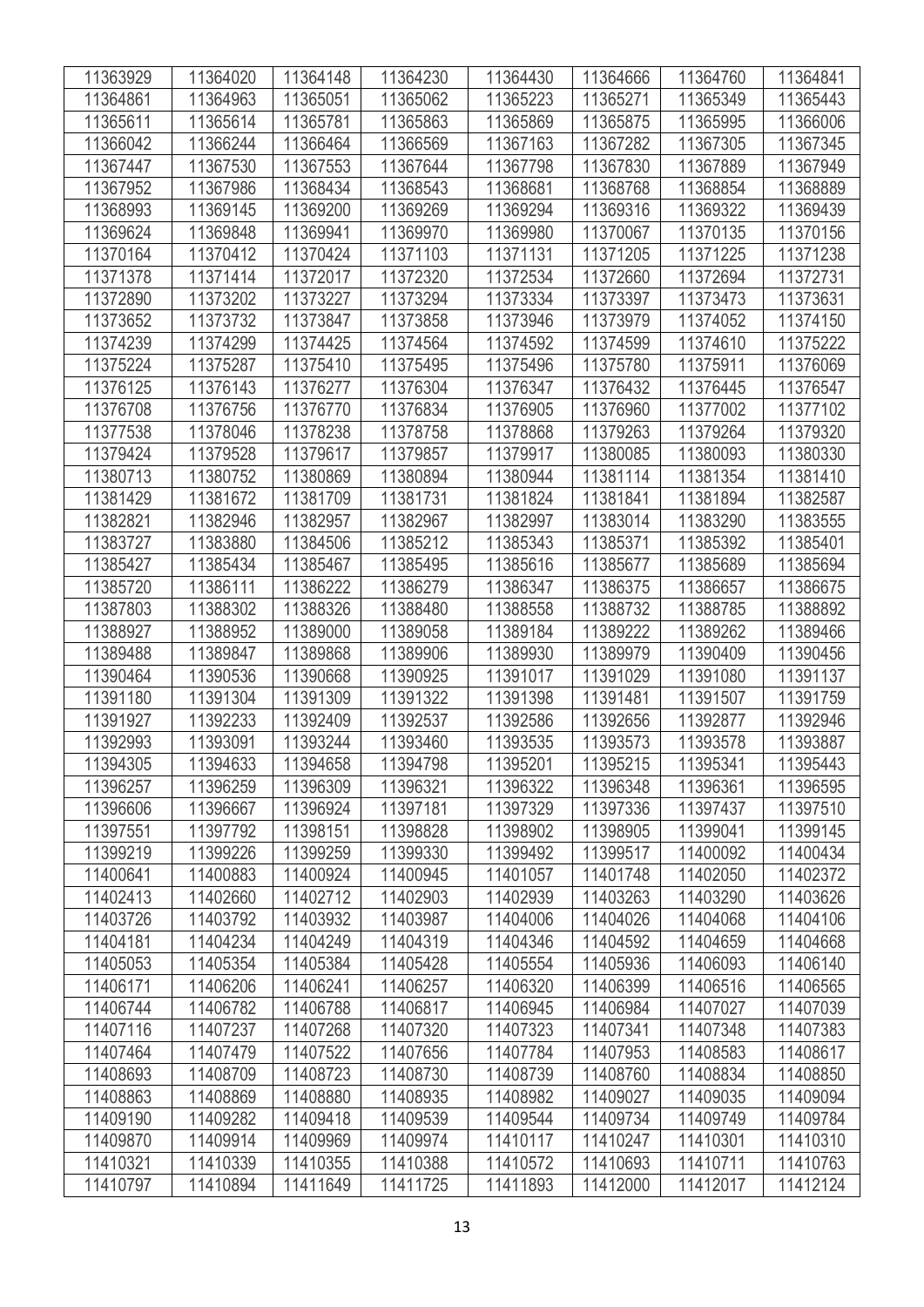| 11412200 | 11412322         | 11412341 | 11412349 | 11412576         | 11412653 | 11412818 | 11412847 |
|----------|------------------|----------|----------|------------------|----------|----------|----------|
| 11412849 | 11412905         | 11412950 | 11412971 | 11412972         | 11413010 | 11413018 | 11413082 |
| 11413114 | 11413137         | 11413294 | 11413328 | 11413331         | 11413435 | 11413468 | 11413485 |
| 11413490 | 11413634         | 11413642 | 11413660 | 11413661         | 11413802 | 11413806 | 11414220 |
| 11414793 | 11414824         | 11414933 | 11415672 | 11415716         | 11415730 | 11415834 | 11415845 |
| 11415871 | 11415898         | 11416059 | 11416156 | 11416502         | 11416683 | 11417036 | 11417300 |
| 11417556 | 11417603         | 11417664 | 11417709 | 11418404         | 11418989 | 11419137 | 11419478 |
| 11419777 | 11419800         | 11419806 | 11419974 | 11420027         | 11420110 | 11420128 | 11420217 |
| 11420224 | 11420520         | 11420591 | 11420598 | 11420773         | 11420831 | 11420838 | 11421054 |
| 11421251 | <b>DIBRUGARH</b> | 12000041 | 12000069 | 12000084         | 12000106 | 12000132 | 12000197 |
| 12000315 | 12000329         | 12000331 | 12000425 | 12000426         | 12000502 | 12000530 | 12000538 |
| 12000564 | 12000608         | 12000663 | 12000698 | 12000764         | 12000830 | 12000862 | 12000891 |
| 12000894 | 12000955         | 12001010 | 12001032 | 12001055         | 12001088 | 12001090 | 12001105 |
| 12001108 | 12001123         | 12001143 | 12001148 | <b>GANGTOK</b>   | 13000002 | 13000004 | 13000010 |
| 13000014 | 13000017         | 13000019 | 13000020 | 13000029         | 13000031 | 13000035 | 13000036 |
| 13000037 | 13000043         | 13000049 | 13000066 | 13000068         | 13000069 | 13000072 | 13000075 |
| 13000087 | 13000089         | 13000094 | 13000097 | 13000104         | 13000107 | 13000132 | 13000140 |
| 13000144 | 13000146         | 13000147 | 13000154 | 13000155         | 13000164 | 13000172 | 13000178 |
| 13000186 | 13000194         | 13000203 | 13000204 | 13000205         | 13000209 | 13000211 | 13000222 |
| 13000223 | 13000227         | 13000230 | 13000232 | 13000242         | 13000243 | 13000245 | 13000249 |
| 13000251 | 13000254         | 13000260 | 13000270 | 13000277         | 13000286 | 13000287 | 13000290 |
| 13000297 | 13000305         | 13000310 | 13000313 | 13000319         | 13000322 | 13000324 | 13000327 |
| 13000360 | 13000361         | 13000362 | 13000363 | <b>HYDERABAD</b> | 14000055 | 14000072 | 14000101 |
| 14000124 | 14000125         | 14000209 | 14000351 | 14000354         | 14000368 | 14000544 | 14000571 |
| 14000667 | 14000795         | 14000901 | 14000926 | 14000969         | 14000983 | 14001001 | 14001095 |
| 14001269 | 14001281         | 14001296 | 14001298 | 14001444         | 14001531 | 14001561 | 14001695 |
| 14001770 | 14001892         | 14002044 | 14002060 | 14002269         | 14002361 | 14002514 | 14002533 |
| 14002655 | 14002741         | 14002761 | 14002767 | 14003130         | 14003137 | 14003280 | 14003354 |
| 14003501 | 14003537         | 14003618 | 14003670 | 14003730         | 14004006 | 14004138 | 14004140 |
| 14004180 | 14004185         | 14004200 | 14004472 | 14004515         | 14004603 | 14004632 | 14004704 |
| 14004909 | 14004923         | 14004940 | 14004964 | 14004965         | 14005098 | 14005161 | 14005170 |
| 14005202 | 14005274         | 14005303 | 14005625 | 14005635         | 14005954 | 14005974 | 14005987 |
| 14006066 | 14006067         | 14006163 | 14006251 | 14006294         | 14006335 | 14006404 | 14006407 |
| 14006508 | 14006532         | 14006555 | 14006584 | 14006841         | 14006941 | 14006994 | 14007021 |
| 14007071 | 14007104         | 14007357 | 14007458 | 14007513         | 14007534 | 14007535 | 14007575 |
| 14007607 | 14007654         | 14007659 | 14007712 | 14007746         | 14007788 | 14007808 | 14007816 |
| 14008013 | 14008674         | 14008768 | 14008783 | 14008788         | 14008855 | 14009142 | 14009178 |
| 14009325 | 14009525         | 14009554 | 14009575 | 14009857         | 14009886 | 14009943 | 14010076 |
| 14010221 | 14010290         | 14010303 | 14010502 | 14010503         | 14010528 | 14010873 | 14010956 |
| 14011070 | 14011120         | 14011292 | 14011458 | 14011463         | 14011479 | 14011570 | 14011576 |
| 14011642 | 14011805         | 14011822 | 14011884 | 14011928         | 14012011 | 14012029 | 14012094 |
| 14012228 | 14012268         | 14012273 | 14012310 | 14012335         | 14012439 | 14012607 | 14012739 |
| 14012752 | 14012848         | 14012995 | 14013272 | 14013523         | 14013590 | 14013729 | 14013762 |
| 14014161 | 14014196         | 14014311 | 14014409 | 14014453         | 14014590 | 14014685 | 14014955 |
| 14015303 | 14015415         | 14015421 | 14015472 | 14015619         | 14015831 | 14016057 | 14016330 |
| 14016439 | 14016449         | 14016523 | 14016590 | 14016600         | 14016794 | 14016855 | 14016892 |
| 14017074 | 14017388         | 14017390 | 14017416 | 14017439         | 14017616 | 14017748 | 14017898 |
| 14018030 | 14018052         | 14018089 | 14018115 | 14018388         | 14018419 | 14018513 | 14018639 |
| 14018698 | 14018918         | 14018955 | 14019039 | 14019161         | 14019181 | 14019370 | 14019435 |
| 14019501 | 14019620         | 14019748 | 14019778 | 14019848         | 14019884 | 14019951 | 14020107 |
| 14020164 | 14020204         | 14020349 | 14020406 | 14020444         | 14020536 | 14020844 | 14020933 |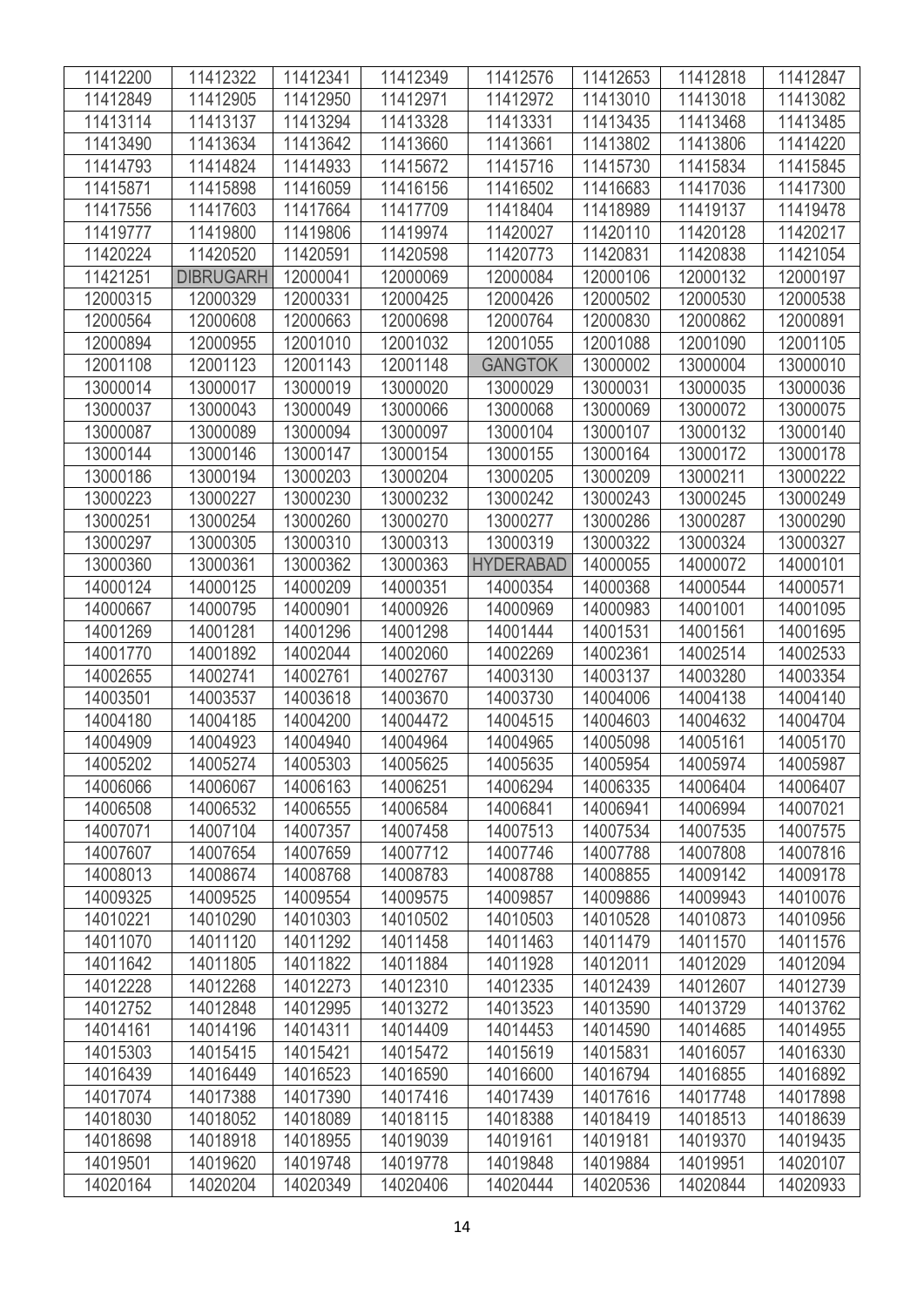| 14021014      | 14021123 | 14021328        | 14021398 | 14021407 | 14021601 | 14021669 | 14021746 |
|---------------|----------|-----------------|----------|----------|----------|----------|----------|
| 14021964      | 14022021 | 14022331        | 14022439 | 14022734 | 14022736 | 14022756 | 14022884 |
| 14022946      | 14022984 | 14023035        | 14023200 | 14023263 | 14023356 | 14023408 | 14023418 |
| 14023517      | 14023706 | 14023926        | 14023927 | 14023931 | 14023962 | 14024033 | 14024070 |
| 14024298      | 14024364 | 14024499        | 14024527 | 14024570 | 14024701 | 14025098 | 14025230 |
| 14025377      | 14025535 | 14025655        | 14025713 | 14025824 | 14025837 | 14025903 | 14025953 |
| 14025987      | 14026008 | 14026153        | 14026164 | 14026224 | 14026257 | 14026656 | 14026687 |
| 14026736      | 14026842 | 14027032        | 14027037 | 14027084 | 14027181 | 14027300 | 14027330 |
| 14027333      | 14027605 | 14027681        | 14027770 | 14027796 | 14027990 | 14028016 | 14028189 |
| 14028235      | 14028295 | 14028365        | 14028386 | 14028473 | 14028539 | 14028653 | 14028669 |
| 14028704      | 14028706 | 14028738        | 14028819 | 14028951 | 14029136 | 14029242 | 14029341 |
| 14029355      | 14029591 | 14029606        | 14029745 | 14029874 | 14030026 | 14030295 | 14030330 |
| 14030564      | 14030709 | 14030725        | 14030731 | 14030748 | 14030806 | 14030822 | 14030829 |
| 14030904      | 14031133 | 14031251        | 14031464 | 14031536 | 14031660 | 14031838 | 14031882 |
| 14031883      | 14031902 | 14031916        | 14032069 | 14032127 | 14032209 | 14032227 | 14032260 |
| 14032865      | 14032923 | 14032987        | 14032993 | 14033004 | 14033050 | 14033110 | 14033138 |
| 14033222      | 14033244 | 14033323        | 14033374 | 14033432 | 14033488 | 14033596 | 14033790 |
| 14033905      | 14034109 | 14034163        | 14034345 | 14034370 | 14034722 | 14034745 | 14034916 |
| 14034985      | 14035062 | 14035072        | 14035091 | 14035194 | 14035221 | 14035291 | 14035321 |
| 14035322      | 14035344 | 14035411        | 14035704 | 14035826 | 14035874 | 14036166 | 14036182 |
| 14036444      | 14036583 | 14036595        | 14036711 | 14036892 | 14037132 | 14037292 | 14037297 |
| 14037417      | 14037489 | 14037669        | 14037776 | 14037803 | 14037886 | 14037894 | 14037997 |
| <b>IMPHAL</b> | 15000011 | 15000035        | 15000045 | 15000048 | 15000060 | 15000061 | 15000063 |
| 15000111      | 15000118 | 15000124        | 15000130 | 15000133 | 15000170 | 15000175 | 15000179 |
| 15000188      | 15000225 | 15000283        | 15000371 | 15000457 | 15000505 | 15000548 | 15000553 |
| 15000557      | 15000562 | 15000598        | 15000610 | 15000640 | 15000701 | 15000727 | 15000788 |
| 15000801      | 15000809 | 15000849        | 15000865 | 15000897 | 15000911 | 15000927 | 15001007 |
| 15001109      | 15001121 | 15001133        | 15001155 | 15001160 | 15001175 | 15001185 | 15001192 |
| 15001193      | 15001206 | 15001232        | 15001269 | 15001270 | 15001304 | 15001308 | 15001344 |
| 15001351      | 15001391 | 15001460        | 15001487 | 15001496 | 15001497 | 15001498 | 15001507 |
| 15001510      | 15001522 | 15001538        | 15001584 | 15001599 | 15001601 | 15001611 | 15001635 |
| 15001726      | 15001809 | 15001823        | 15001903 | 15001909 | 15001910 | 15001931 | 15002000 |
| 15002027      | 15002043 | 15002055        | 15002097 | 15002118 | 15002134 | 15002141 | 15002148 |
| 15002191      | 15002199 | 15002343        | 15002360 | 15002384 | 15002400 | 15002481 | 15002549 |
| 15002585      | 15002602 | 15002619        | 15002627 | 15002629 | 15002634 | 15002637 | 15002638 |
| 15002654      | 15002668 | 15002677        | 15002704 | 15002727 | 15002738 | 15002773 | 15002809 |
| 15002828      | 15002862 | 15002903        | 15002905 | 15002912 | 15002920 | 15002988 | 15003046 |
| 15003063      | 15003096 | 15003128        | 15003158 | 15003196 | 15003202 | 15003219 | 15003249 |
| 15003324      | 15003334 | 15003346        | 15003366 | 15003370 | 15003387 | 15003406 | 15003418 |
| 15003457      | 15003469 | <b>ITANAGAR</b> | 16000007 | 16000008 | 16000010 | 16000018 | 16000019 |
| 16000024      | 16000027 | 16000038        | 16000039 | 16000040 | 16000042 | 16000046 | 16000050 |
| 16000053      | 16000055 | 16000070        | 16000084 | 16000099 | 16000100 | 16000102 | 16000106 |
| 16000108      | 16000110 | 16000118        | 16000121 | 16000128 | 16000129 | 16000140 | 16000150 |
| 16000152      | 16000161 | 16000167        | 16000187 | 16000188 | 16000189 | 16000197 | 16000199 |
| 16000207      | 16000210 | 16000215        | 16000216 | 16000222 | 16000235 | 16000245 | 16000250 |
| 16000262      | 16000267 | 16000274        | 16000279 | 16000280 | 16000282 | 16000290 | 16000292 |
| 16000295      | 16000298 | 16000299        | 16000300 | 16000302 | 16000303 | 16000326 | 16000329 |
| 16000334      | 16000335 | 16000336        | 16000337 | 16000341 | 16000348 | 16000360 | 16000365 |
| 16000376      | 16000392 | 16000401        | 16000402 | 16000403 | 16000409 | 16000427 | 16000430 |
| 16000442      | 16000453 | 16000464        | 16000466 | 16000475 | 16000476 | 16000484 | 16000486 |
| 16000496      | 16000498 | 16000500        | 16000508 | 16000513 | 16000519 | 16000529 | 16000532 |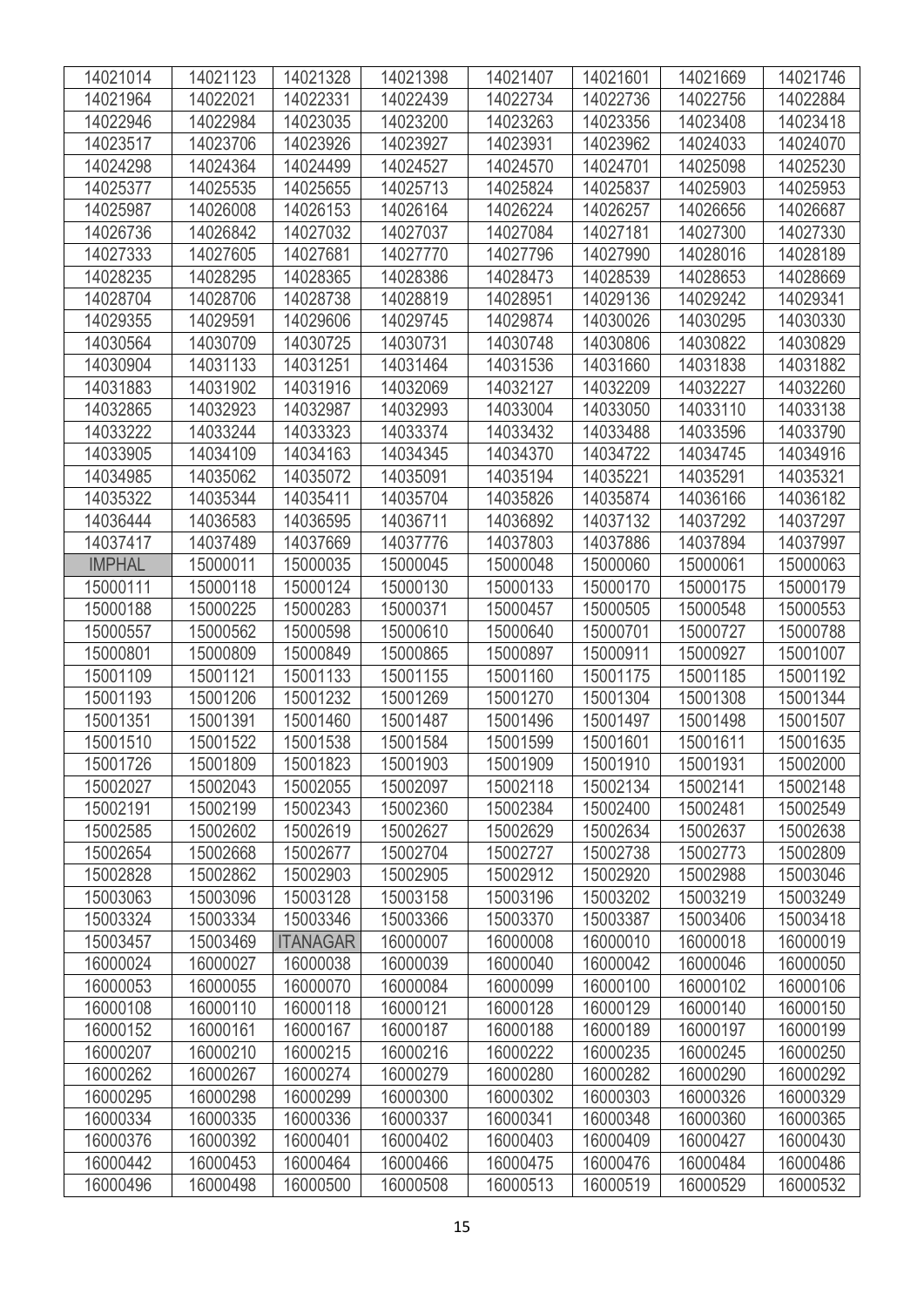| 16000541 | 16000543 | 16000545      | 16000551 | 16000561 | 16000565 | 16000586 | 16000591 |
|----------|----------|---------------|----------|----------|----------|----------|----------|
| 16000596 | 16000603 | 16000615      | 16000625 | 16000631 | 16000644 | 16000652 | 16000654 |
| 16000656 | 16000657 | 16000662      | 16000663 | 16000670 | 16000685 | 16000688 | 16000690 |
| 16000691 | 16000698 | 16000703      | 16000706 | 16000712 | 16000715 | 16000716 | 16000717 |
| 16000725 | 16000730 | 16000731      | 16000735 | 16000737 | 16000743 | 16000749 | 16000750 |
| 16000756 | 16000763 | 16000764      | 16000770 | 16000775 | 16000780 | 16000781 | 16000783 |
| 16000798 | 16000801 | 16000804      | 16000806 | 16000807 | 16000813 | 16000819 | 16000826 |
| 16000830 | 16000836 | 16000853      | 16000859 | 16000864 | 16000867 | 16000878 | 16000881 |
| 16000885 | 16000886 | 16000890      | 16000897 | 16000900 | 16000901 | 16000903 | 16000905 |
| 16000920 | 16000926 | <b>JAIPUR</b> | 17000035 | 17000079 | 17000437 | 17000443 | 17000768 |
| 17000793 | 17001229 | 17001260      | 17001402 | 17001496 | 17001739 | 17001979 | 17002136 |
| 17002446 | 17002542 | 17002618      | 17002680 | 17002923 | 17003188 | 17003238 | 17003324 |
| 17003487 | 17003635 | 17004002      | 17004091 | 17004190 | 17004212 | 17004367 | 17004542 |
| 17004613 | 17004618 | 17004672      | 17005191 | 17005515 | 17005589 | 17005656 | 17006435 |
| 17006530 | 17006654 | 17006697      | 17007336 | 17007759 | 17008458 | 17008508 | 17008538 |
| 17008676 | 17008682 | 17008719      | 17008745 | 17008799 | 17008879 | 17008958 | 17009364 |
| 17009937 | 17010538 | 17010544      | 17010744 | 17010761 | 17010819 | 17010902 | 17011231 |
| 17011269 | 17011636 | 17012037      | 17012085 | 17012251 | 17012363 | 17012496 | 17012543 |
| 17012555 | 17012999 | 17013085      | 17013086 | 17013815 | 17013840 | 17013868 | 17014024 |
| 17014443 | 17014587 | 17014665      | 17015042 | 17015246 | 17015487 | 17015555 | 17015565 |
| 17015590 | 17015727 | 17016098      | 17016115 | 17016174 | 17016408 | 17016578 | 17016701 |
| 17016719 | 17016949 | 17016975      | 17017172 | 17017333 | 17017972 | 17018497 | 17018805 |
| 17018946 | 17019067 | 17019164      | 17019211 | 17019229 | 17019429 | 17019527 | 17020001 |
| 17020289 | 17020496 | 17020724      | 17021236 | 17021419 | 17021868 | 17022346 | 17022943 |
| 17023283 | 17023339 | 17023485      | 17023547 | 17023812 | 17023864 | 17023886 | 17024036 |
| 17024065 | 17024483 | 17024502      | 17024669 | 17025343 | 17025527 | 17025572 | 17025587 |
| 17025930 | 17026208 | 17026375      | 17026396 | 17026413 | 17026585 | 17026960 | 17027101 |
| 17027114 | 17027282 | 17027329      | 17027799 | 17028143 | 17028180 | 17028631 | 17028704 |
| 17028789 | 17028790 | 17028859      | 17028881 | 17029199 | 17029264 | 17029382 | 17029769 |
| 17029770 | 17029773 | 17029867      | 17029883 | 17029963 | 17030039 | 17030052 | 17030220 |
| 17030281 | 17030342 | 17030509      | 17030848 | 17030899 | 17031405 | 17031882 | 17032295 |
| 17032559 | 17033010 | 17033313      | 17033546 | 17033949 | 17034147 | 17034327 | 17034458 |
| 17034600 | 17034669 | 17034708      | 17034898 | 17035055 | 17035317 | 17035906 | 17036417 |
| 17036476 | 17036509 | 17036657      | 17036753 | 17036782 | 17036789 | 17036791 | 17036842 |
| 17037179 | 17037537 | 17037554      | 17037686 | 17037724 | 17038134 | 17038463 | 17038506 |
| 17038573 | 17038790 | 17038832      | 17039074 | 17039609 | 17039647 | 17039673 | 17040025 |
| 17040046 | 17040247 | 17040273      | 17040463 | 17040620 | 17040879 | 17041018 | 17041118 |
| 17041541 | 17041642 | 17041929      | 17042260 | 17042823 | 17043026 | 17043055 | 17043331 |
| 17043442 | 17043457 | 17043511      | 17043514 | 17043523 | 17043540 | 17043762 | 17043964 |
| 17044067 | 17044347 | 17044355      | 17044717 | 17044860 | 17045228 | 17045302 | 17045565 |
| 17046304 | 17046397 | 17046530      | 17046543 | 17046554 | 17046636 | 17046869 | 17046916 |
| 17046956 | 17047115 | 17047179      | 17047205 | 17047275 | 17047437 | 17047577 | 17047578 |
| 17047634 | 17048018 | 17048105      | 17048561 | 17048883 | 17048993 | 17049144 | 17049188 |
| 17049196 | 17049220 | 17049258      | 17049422 | 17049582 | 17049797 | 17049825 | 17049997 |
| 17050020 | 17050164 | 17050369      | 17050487 | 17050583 | 17050775 | 17050963 | 17051000 |
| 17051268 | 17051571 | 17051668      | 17051841 | 17051973 | 17051992 | 17052395 | 17052487 |
| 17052930 | 17053129 | 17053219      | 17053325 | 17053359 | 17053433 | 17053442 | 17053621 |
| 17053799 | 17053896 | 17054105      | 17054157 | 17054534 | 17054722 | 17054749 | 17054918 |
| 17055267 | 17055449 | 17055475      | 17055506 | 17055768 | 17056102 | 17056110 | 17056474 |
| 17056932 | 17057006 | 17057026      | 17057373 | 17057446 | 17057717 | 17057857 | 17057926 |
| 17057939 | 17058005 | 17058219      | 17058555 | 17059009 | 17059049 | 17059264 | 17059586 |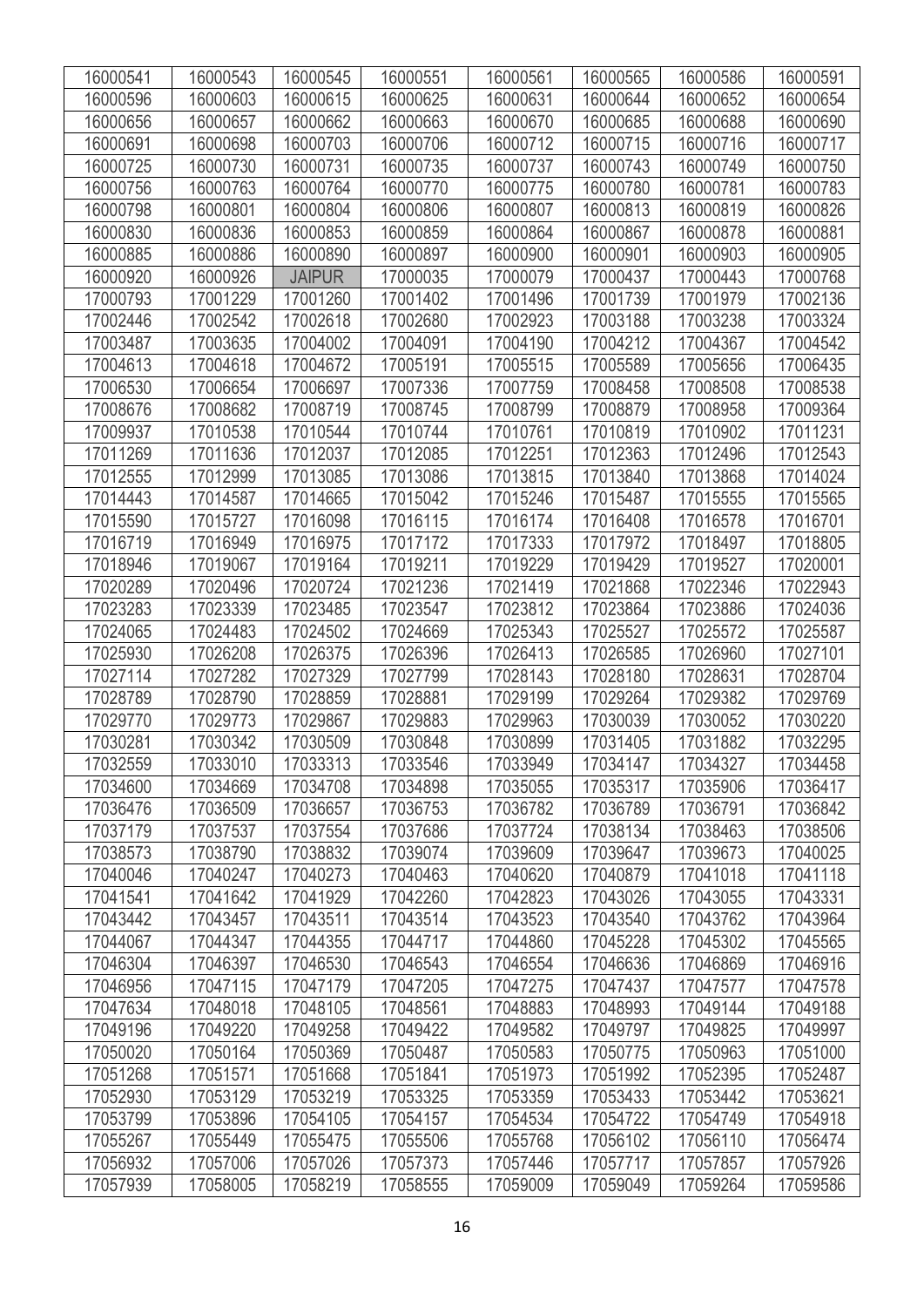| 17059647 | 17059669 | 17059972 | 17060414 | 17060648 | 17060841     | 17060934 | 17061151 |
|----------|----------|----------|----------|----------|--------------|----------|----------|
| 17061620 | 17061647 | 17061663 | 17061703 | 17061991 | 17062082     | 17062165 | 17062295 |
| 17062354 | 17062520 | 17062720 | 17062990 | 17063006 | 17063122     | 17063493 | 17063635 |
| 17063879 | 17063979 | 17065121 | 17065650 | 17066040 | 17066067     | 17066091 | 17066140 |
| 17066267 | 17066337 | 17066367 | 17066929 | 17066935 | 17066949     | 17067756 | 17067757 |
| 17068075 | 17068086 | 17068116 | 17068405 | 17068439 | 17068515     | 17068851 | 17069123 |
| 17069312 | 17069954 | 17069994 | 17070383 | 17070414 | 17070676     | 17070814 | 17070843 |
| 17070897 | 17071474 | 17071531 | 17071627 | 17071955 | 17072261     | 17072329 | 17072485 |
| 17072917 | 17072938 | 17073132 | 17073141 | 17073319 | 17073380     | 17073611 | 17074048 |
| 17074319 | 17074570 | 17074600 | 17074838 | 17074899 | 17075388     | 17075753 | 17075832 |
| 17076065 | 17076202 | 17076234 | 17076557 | 17076665 | 17076741     | 17077227 | 17077445 |
| 17077454 | 17077672 | 17077835 | 17077946 | 17077998 | 17078367     | 17078375 | 17078378 |
| 17078746 | 17079032 | 17079327 | 17079368 | 17079384 | 17079462     | 17079675 | 17079767 |
| 17079847 | 17079872 | 17080048 | 17080313 | 17080322 | 17080817     | 17080874 | 17080881 |
| 17080911 | 17081394 | 17081559 | 17081703 | 17082052 | 17082555     | 17083876 | 17084048 |
| 17084069 | 17084155 | 17084277 | 17084364 | 17084794 | 17085033     | 17085090 | 17085495 |
| 17085735 | 17085989 | 17086733 | 17086814 | 17086824 | 17087174     | 17087298 | 17087778 |
| 17088060 | 17088087 | 17088835 | 17088955 | 17089411 | 17089417     | 17089622 | 17089734 |
| 17089759 | 17089824 | 17089838 | 17089992 | 17090355 | 17090449     | 17090604 | 17090608 |
| 17090717 | 17090967 | 17090996 | 17091270 | 17091702 | 17091989     | 17092252 | 17092268 |
| 17092440 | 17092462 | 17092771 | 17092985 | 17093175 | 17094210     | 17094527 | 17094598 |
| 17094665 | 17094759 | 17095015 | 17095151 | 17095163 | 17095689     | 17095771 | 17096165 |
| 17096428 | 17096647 | 17096951 | 17097677 | 17097683 | 17098030     | 17098324 | 17098325 |
| 17098388 | 17098411 | 17098431 | 17098575 | 17098796 | 17099015     | 17099109 | 17099337 |
| 17099591 | 17099611 | 17100265 | 17100620 | 17100663 | 17100790     | 17100851 | 17100938 |
| 17100969 | 17101125 | 17101360 | 17101361 | 17101583 | <b>JAMMU</b> | 18000077 | 18000095 |
| 18000281 | 18000363 | 18000391 | 18000400 | 18000401 | 18000450     | 18000455 | 18000620 |
| 18000714 | 18000719 | 18000729 | 18000735 | 18000758 | 18000775     | 18000819 | 18000830 |
| 18001032 | 18001362 | 18001383 | 18001497 | 18001597 | 18001659     | 18001721 | 18001927 |
| 18001986 | 18002004 | 18002020 | 18002125 | 18002199 | 18002293     | 18002310 | 18002354 |
| 18002399 | 18002472 | 18002500 | 18002511 | 18002515 | 18002521     | 18002763 | 18002783 |
| 18002790 | 18002822 | 18002843 | 18002876 | 18002995 | 18003018     | 18003091 | 18003137 |
| 18003190 | 18003192 | 18003231 | 18003235 | 18003277 | 18003281     | 18003295 | 18003317 |
| 18003343 | 18003383 | 18003439 | 18003474 | 18003535 | 18003536     | 18003546 | 18003603 |
| 18003671 | 18003722 | 18003734 | 18003763 | 18003778 | 18003798     | 18003850 | 18003851 |
| 18003871 | 18003893 | 18003915 | 18003954 | 18003995 | 18004016     | 18004020 | 18004106 |
| 18004169 | 18004171 | 18004193 | 18004268 | 18004283 | 18004311     | 18004451 | 18004504 |
| 18004530 | 18004540 | 18004554 | 18004564 | 18004641 | 18004648     | 18004663 | 18004689 |
| 18004718 | 18004739 | 18004764 | 18004828 | 18004852 | 18004853     | 18004871 | 18004891 |
| 18004909 | 18004938 | 18005020 | 18005095 | 18005127 | 18005129     | 18005245 | 18005290 |
| 18005324 | 18005337 | 18005366 | 18005475 | 18005542 | 18005570     | 18005648 | 18005695 |
| 18005705 | 18005709 | 18005737 | 18005741 | 18005801 | 18005882     | 18005952 | 18005969 |
| 18005990 | 18006012 | 18006123 | 18006196 | 18006238 | 18006254     | 18006275 | 18006317 |
| 18006362 | 18006376 | 18006467 | 18006477 | 18006597 | 18006624     | 18006639 | 18006717 |
| 18006740 | 18006750 | 18006791 | 18006798 | 18006964 | 18007059     | 18007165 | 18007253 |
| 18007296 | 18007311 | 18007370 | 18007382 | 18007432 | 18007522     | 18007552 | 18007562 |
| 18007563 | 18007573 | 18007594 | 18007630 | 18007662 | 18007671     | 18007687 | 18007693 |
| 18007734 | 18007742 | 18007785 | 18007878 | 18007920 | 18007954     | 18007964 | 18007998 |
| 18008079 | 18008202 | 18008260 | 18008263 | 18008266 | 18008319     | 18008347 | 18008375 |
| 18008392 | 18008659 | 18008668 | 18008686 | 18008712 | 18008721     | 18008739 | 18008904 |
| 18008931 | 18008966 | 18009047 | 18009054 | 18009061 | 18009079     | 18009120 | 18009132 |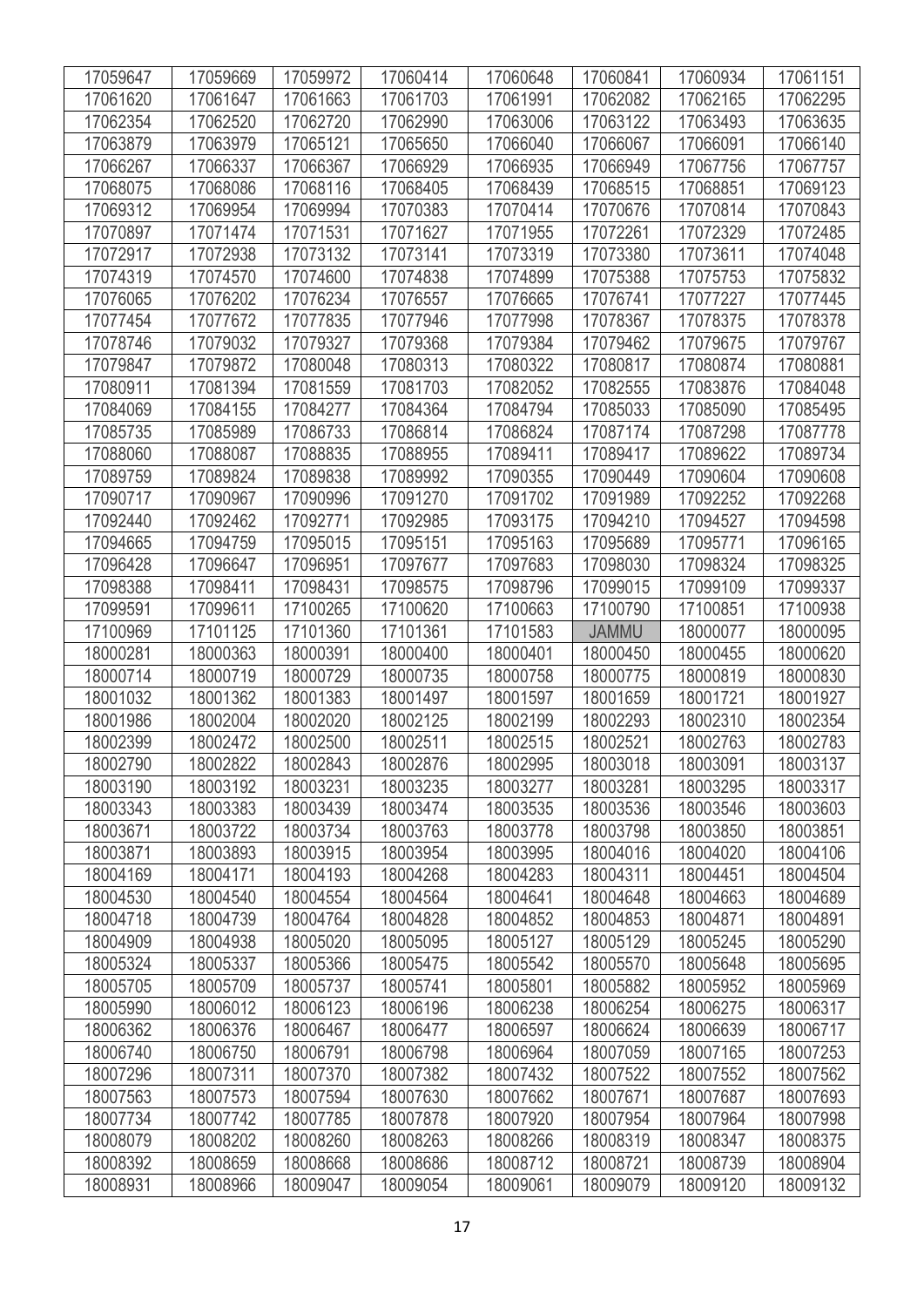| 18009135 | 18009171 | 18009182 | 18009220 | 18009234 | 18009283       | 18009356 | 18009366 |
|----------|----------|----------|----------|----------|----------------|----------|----------|
| 18009425 | 18009469 | 18009557 | 18009582 | 18009586 | 18009614       | 18009621 | 18009625 |
| 18009657 | 18009704 | 18009707 | 18009716 | 18009771 | 18009823       | 18009856 | 18009858 |
| 18009886 | 18010000 | 18010185 | 18010257 | 18010258 | 18010261       | 18010310 | 18010334 |
| 18010361 | 18010364 | 18010380 | 18010415 | 18010488 | 18010534       | 18010601 | 18010661 |
| 18010678 | 18010685 | 18010719 | 18010722 | 18010834 | 18010844       | 18010892 | 18010930 |
| 18010946 | 18011068 | 18011099 | 18011156 | 18011162 | 18011175       | 18011177 | 18011201 |
| 18011259 | 18011302 | 18011348 | 18011384 | 18011388 | 18011404       | 18011535 | 18011592 |
| 18011782 | 18011940 | 18012000 | 18012068 | 18012101 | 18012152       | 18012161 | 18012203 |
| 18012207 | 18012241 | 18012288 | 18012311 | 18012463 | 18012502       | 18012571 | 18012572 |
| 18012597 | 18012802 | 18012983 | 18012988 | 18013060 | 18013087       | 18013105 | 18013149 |
| 18013370 | 18013431 | 18013526 | 18013599 | 18013614 | 18013653       | 18013657 | 18013732 |
| 18013900 | 18013927 | 18013990 | 18014009 | 18014057 | 18014179       | 18014201 | 18014226 |
| 18014296 | 18014313 | 18014339 | 18014353 | 18014413 | 18014519       | 18014634 | 18014714 |
| 18014743 | 18014785 | 18014812 | 18014821 | 18014898 | 18014949       | 18014961 | 18014994 |
| 18015065 | 18015071 | 18015072 | 18015169 | 18015208 | 18015269       | 18015289 | 18015392 |
| 18015449 | 18015459 | 18015502 | 18015535 | 18015547 | <b>KOLKATA</b> | 19000070 | 19000088 |
| 19000197 | 19000273 | 19000354 | 19000374 | 19000415 | 19000511       | 19000695 | 19000699 |
| 19000775 | 19000788 | 19000905 | 19001030 | 19001195 | 19001335       | 19001338 | 19001611 |
| 19001706 | 19001707 | 19001766 | 19001876 | 19002067 | 19002087       | 19002136 | 19002174 |
| 19002310 | 19002371 | 19002411 | 19002413 | 19002546 | 19002679       | 19002858 | 19002887 |
| 19002922 | 19003014 | 19003072 | 19003101 | 19003125 | 19003212       | 19003446 | 19003476 |
| 19003574 | 19003592 | 19003831 | 19003899 | 19003901 | 19003999       | 19004013 | 19004043 |
| 19004049 | 19004258 | 19004322 | 19004529 | 19004601 | 19004648       | 19004674 | 19004733 |
| 19004831 | 19004888 | 19004925 | 19004961 | 19005264 | 19005270       | 19005276 | 19005433 |
| 19005566 | 19005603 | 19005611 | 19005627 | 19005718 | 19005739       | 19005812 | 19005873 |
| 19005874 | 19006024 | 19006189 | 19006218 | 19006256 | 19006486       | 19006570 | 19006671 |
| 19006672 | 19007129 | 19007243 | 19007334 | 19007351 | 19007433       | 19007434 | 19007451 |
| 19008011 | 19008013 | 19008032 | 19008060 | 19008304 | 19008310       | 19008358 | 19008534 |
| 19008596 | 19008706 | 19008721 | 19009005 | 19009009 | 19009077       | 19009134 | 19009259 |
| 19009582 | 19009898 | 19010006 | 19010046 | 19010211 | 19010549       | 19010612 | 19010622 |
| 19010623 | 19010773 | 19010877 | 19010957 | 19011036 | 19011048       | 19011065 | 19011224 |
| 19011331 | 19011363 | 19011364 | 19011377 | 19011388 | 19011615       | 19011646 | 19011776 |
| 19011914 | 19011930 | 19012038 | 19012180 | 19012310 | 19012910       | 19012944 | 19012991 |
| 19013049 | 19013394 | 19013431 | 19013561 | 19013806 | 19014179       | 19014213 | 19014383 |
| 19014466 | 19014645 | 19014688 | 19014726 | 19014770 | 19015308       | 19015373 | 19015403 |
| 19015441 | 19015569 | 19015607 | 19015630 | 19015768 | 19016054       | 19016130 | 19016150 |
| 19016151 | 19016400 | 19016425 | 19016452 | 19016472 | 19016643       | 19016655 | 19016817 |
| 19016965 | 19017104 | 19017246 | 19017334 | 19017339 | 19017433       | 19017457 | 19017616 |
| 19017682 | 19017812 | 19017943 | 19018509 | 19018570 | 19018599       | 19018691 | 19018722 |
| 19018965 | 19019069 | 19019178 | 19019378 | 19019557 | 19019606       | 19019879 | 19020017 |
| 19020073 | 19020212 | 19020243 | 19020762 | 19020962 | 19021178       | 19021367 | 19021389 |
| 19021532 | 19021641 | 19021778 | 19021888 | 19021899 | 19022009       | 19022022 | 19022161 |
| 19022564 | 19022605 | 19023159 | 19023446 | 19023566 | 19023737       | 19023768 | 19023809 |
| 19023880 | 19023991 | 19024124 | 19024266 | 19024396 | 19024519       | 19024620 | 19024729 |
| 19025234 | 19025285 | 19025628 | 19025710 | 19025764 | 19025804       | 19026186 | 19026308 |
| 19026310 | 19026322 | 19026364 | 19026367 | 19026396 | 19026416       | 19026587 | 19026621 |
| 19026784 | 19026811 | 19026846 | 19026871 | 19026972 | 19027111       | 19027128 | 19027151 |
| 19027215 | 19027319 | 19027492 | 19027543 | 19027584 | 19027596       | 19027654 | 19027921 |
| 19027928 | 19028007 | 19028018 | 19028028 | 19028285 | 19028429       | 19028473 | 19028487 |
| 19028494 | 19028503 | 19028598 | 19028603 | 19028609 | 19028669       | 19028670 | 19028671 |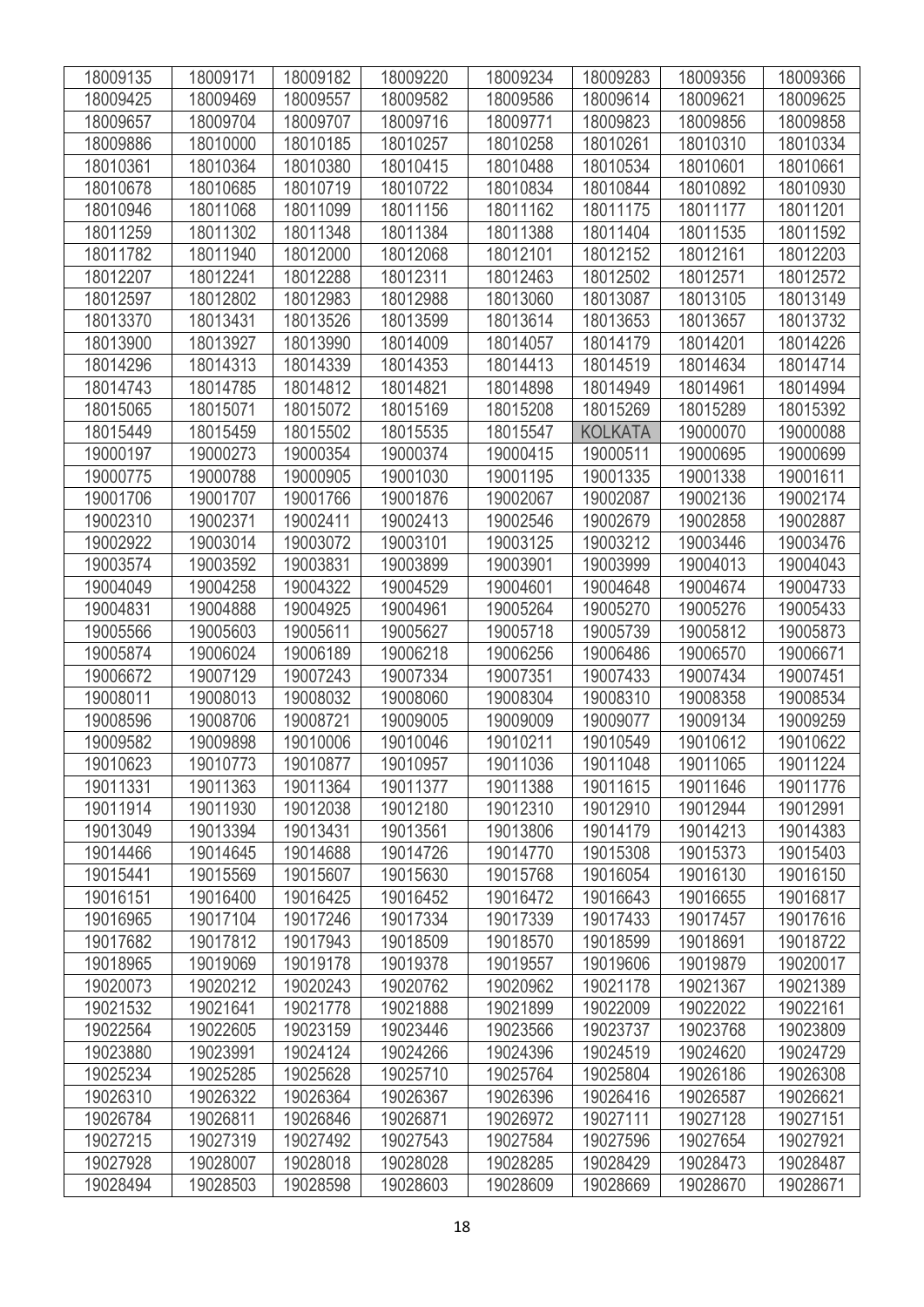| 19028781 | 19028865 | 19029131 | 19029157 | 19029279 | 19029306 | 19029329 | 19029350 |
|----------|----------|----------|----------|----------|----------|----------|----------|
| 19029362 | 19029363 | 19029404 | 19029427 | 19029445 | 19029589 | 19029723 | 19029810 |
| 19029839 | 19030027 | 19030097 | 19030157 | 19030229 | 19030335 | 19030531 | 19030570 |
| 19030573 | 19030668 | 19030681 | 19030730 | 19030869 | 19030995 | 19031035 | 19031100 |
| 19031151 | 19031199 | 19031381 | 19031491 | 19031507 | 19031534 | 19031770 | 19031772 |
| 19031823 | 19031910 | 19031941 | 19032185 | 19032235 | 19032249 | 19032293 | 19032298 |
| 19032386 | 19032514 | 19032564 | 19032678 | 19032738 | 19032836 | 19032844 | 19033007 |
| 19033008 | 19033014 | 19033020 | 19033023 | 19033135 | 19033151 | 19033269 | 19033273 |
| 19033328 | 19033676 | 19033697 | 19033703 | 19033793 | 19033850 | 19033862 | 19033978 |
| 19034158 | 19034275 | 19034336 | 19034357 | 19034486 | 19034722 | 19035333 | 19035399 |
| 19035508 | 19035653 | 19035903 | 19035960 | 19036128 | 19036340 | 19036446 | 19036529 |
| 19036569 | 19036665 | 19036899 | 19036908 | 19036942 | 19037275 | 19037306 | 19037451 |
| 19037539 | 19037674 | 19037701 | 19037875 | 19037998 | 19038025 | 19038252 | 19038296 |
| 19038298 | 19038718 | 19038784 | 19038821 | 19038822 | 19038961 | 19039021 | 19039110 |
| 19039152 | 19039255 | 19039385 | 19039485 | 19039599 | 19039708 | 19039803 | 19039880 |
| 19039881 | 19039884 | 19040126 | 19040170 | 19040344 | 19040348 | 19040378 | 19040423 |
| 19040539 | 19040755 | 19040865 | 19040922 | 19041107 | 19041308 | 19041489 | 19041612 |
| 19041618 | 19041840 | 19041878 | 19042001 | 19042160 | 19042187 | 19042256 | 19042274 |
| 19042362 | 19042485 | 19042505 | 19042540 | 19042641 | 19042655 | 19043082 | 19043091 |
| 19043371 | 19043380 | 19043393 | 19043503 | 19043673 | 19043715 | 19043824 | 19043830 |
| 19043857 | 19043912 | 19043976 | 19043978 | 19044016 | 19044017 | 19044018 | 19044023 |
| 19044028 | 19044146 | 19044156 | 19044192 | 19044366 | 19044384 | 19044580 | 19044586 |
| 19044635 | 19044880 | 19044970 | 19045039 | 19045094 | 19045137 | 19045155 | 19045195 |
| 19045236 | 19045278 | 19045814 | 19045819 | 19045829 | 19045830 | 19045834 | 19045835 |
| 19045889 | 19046114 | 19046139 | 19046163 | 19046325 | 19046449 | 19046598 | 19046771 |
| 19046871 | 19046957 | 19047267 | 19047326 | 19047572 | 19047696 | 19047824 | 19047898 |
| 19047923 | 19047974 | 19048068 | 19048130 | 19048385 | 19048580 | 19048581 | 19048836 |
| 19048849 | 19048948 | 19049052 | 19049673 | 19049683 | 19049720 | 19049749 | 19049888 |
| 19049934 | 19050013 | 19050070 | 19050437 | 19050579 | 19050652 | 19050739 | 19050841 |
| 19050856 | 19050898 | 19050925 | 19050949 | 19050968 | 19051025 | 19051041 | 19051116 |
| 19051157 | 19051162 | 19051476 | 19051636 | 19051643 | 19051696 | 19051701 | 19051774 |
| 19051876 | 19051912 | 19051960 | 19052001 | 19052035 | 19052273 | 19052314 | 19052398 |
| 19052445 | 19052526 | 19052711 | 19052748 | 19052759 | 19052769 | 19053257 | 19053339 |
| 19053551 | 19053573 | 19053733 | 19053743 | 19053744 | 19053817 | 19053870 | 19053972 |
| 19054000 | 19054127 | 19054166 | 19054174 | 19054346 | 19054347 | 19054377 | 19054472 |
| 19054739 | 19055016 | 19055110 | 19055319 | 19055323 | 19055636 | 19056019 | 19056113 |
| 19056309 | 19056362 | 19056449 | 19056498 | 19056513 | 19056638 | 19056845 | 19056879 |
| 19056942 | 19056992 | 19057102 | 19057349 | 19057359 | 19057407 | 19057460 | 19057665 |
| 19057737 | 19057802 | 19057909 | 19057925 | 19058180 | 19058195 | 19058350 | 19058504 |
| 19058595 | 19058933 | 19058998 | 19059069 | 19059171 | 19059202 | 19059285 | 19059309 |
| 19059348 | 19059415 | 19059418 | 19059469 | 19059551 | 19059627 | 19059781 | 19059857 |
| 19059862 | 19059864 | 19059877 | 19059880 | 19059890 | 19059941 | 19060112 | 19060313 |
| 19060362 | 19060377 | 19060540 | 19060578 | 19060885 | 19060886 | 19060968 | 19061170 |
| 19061203 | 19061378 | 19061422 | 19061610 | 19061737 | 19061769 | 19061846 | 19061931 |
| 19061938 | 19062102 | 19062146 | 19062232 | 19062362 | 19062372 | 19062424 | 19062462 |
| 19062491 | 19062502 | 19062554 | 19062557 | 19062641 | 19063016 | 19063046 | 19063069 |
| 19063263 | 19063410 | 19063442 | 19063677 | 19063734 | 19063847 | 19063853 | 19063899 |
| 19063903 | 19063904 | 19063937 | 19064023 | 19064184 | 19064265 | 19064283 | 19064352 |
| 19064378 | 19064416 | 19064480 | 19064572 | 19064639 | 19064656 | 19064690 | 19065037 |
| 19065093 | 19065142 | 19065334 | 19065669 | 19065738 | 19065769 | 19065793 | 19065879 |
| 19065950 | 19066090 | 19066262 | 19066263 | 19066267 | 19066268 | 19066656 | 19066736 |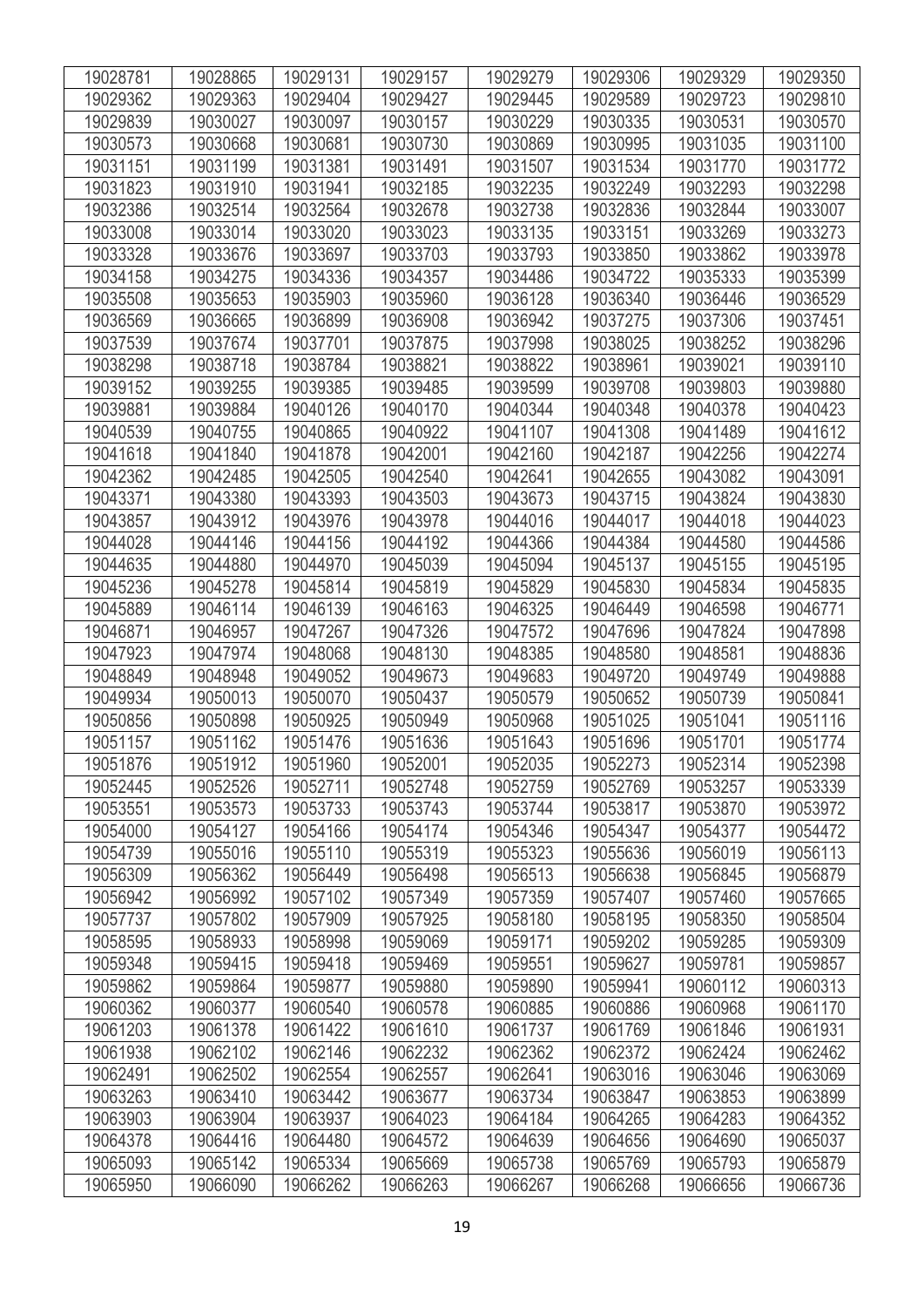| 19066779 | 19066833 | 19066979      | 19067017 | 19067131 | 19067497       | 19067619 | 19067643 |
|----------|----------|---------------|----------|----------|----------------|----------|----------|
| 19067912 | 19067937 | 19067970      | 19068020 | 19068024 | 19068351       | 19068422 | 19068533 |
| 19068615 | 19068711 | 19068834      | 19068854 | 19068994 | 19069001       | 19069010 | 19069016 |
| 19069175 | 19069200 | 19069308      | 19069341 | 19069458 | 19069773       | 19069821 | 19069827 |
| 19069831 | 19070390 | 19070391      | 19070475 | 19070492 | 19070517       | 19070721 | 19070877 |
| 19070878 | 19070998 | 19071029      | 19071307 | 19071381 | 19071520       | 19071523 | 19071581 |
| 19071779 | 19071851 | 19071881      | 19071891 | 19071963 | 19072041       | 19072322 | 19072343 |
| 19072368 | 19072390 | 19072406      | 19072486 | 19072693 | 19072894       | 19072938 | 19073039 |
| 19073126 | 19073152 | 19073182      | 19073453 | 19073497 | 19073522       | 19073528 | 19073534 |
| 19073661 | 19073753 | 19073800      | 19073810 | 19073877 | 19073897       | 19073924 | 19074019 |
| 19074032 | 19074195 | 19074243      | 19074303 | 19074305 | 19074323       | 19074339 | 19074379 |
| 19074522 | 19074682 | <b>LEH</b>    | 20000003 | 20000011 | 20000021       | 20000030 | 20000037 |
| 20000059 | 20000074 | 20000123      | 20000124 | 20000127 | 20000158       | 20000170 | 20000173 |
| 20000190 | 20000195 | 20000200      | 20000214 | 20000215 | 20000216       | 20000219 | 20000225 |
| 20000226 | 20000239 | 20000251      | 20000265 | 20000304 | 20000316       | 20000342 | 20000352 |
| 20000373 | 20000395 | 20000408      | 20000413 | 20000419 | 20000445       | 20000512 | 20000533 |
| 20000537 | 20000567 | 20000577      | 20000580 | 20000612 | 20000617       | 20000643 | 20000646 |
| 20000694 | 20000707 | 20000715      | 20000721 | 20000726 | 20000728       | 20000734 | 20000737 |
| 20000740 | 20000742 | 20000743      | 20000747 | 20000777 | 20000787       | 20000798 | 20000806 |
| 20000808 | 20000810 | 20000813      | 20000815 | 20000819 | 20000823       | 20000831 | 20000855 |
| 20000864 | 20000868 | 20000877      | 20000890 | 20000891 | 20000892       | 20000897 | 20000908 |
| 20000953 | 20000960 | 20000966      | 20000972 | 20000987 | 20001009       | 20001012 | 20001014 |
| 20001020 | 20001026 | 20001042      | 20001059 | 20001065 | 20001082       | 20001097 | 20001114 |
| 20001115 | 20001149 | 20001156      | 20001157 | 20001159 | <b>LUCKNOW</b> | 21000608 | 21000732 |
| 21002496 | 21003088 | 21003105      | 21003555 | 21003787 | 21003788       | 21004088 | 21005303 |
| 21005792 | 21005799 | 21006109      | 21006142 | 21006506 | 21007279       | 21007798 | 21008335 |
| 21008356 | 21008885 | 21008914      | 21009346 | 21009844 | 21010748       | 21010969 | 21011655 |
| 21012067 | 21012558 | 21012629      | 21012710 | 21012767 | 21013040       | 21013999 | 21014710 |
| 21014838 | 21015289 | 21015975      | 21016081 | 21016094 | 21017229       | 21017973 | 21018679 |
| 21019265 | 21019627 | 21019923      | 21021670 | 21021743 | 21021870       | 21022762 | 21023428 |
| 21024682 | 21024985 | 21025164      | 21026361 | 21026391 | 21027503       | 21027744 | 21028831 |
| 21029384 | 21031018 | 21031170      | 21031722 | 21031989 | 21032200       | 21033188 | 21034258 |
| 21034639 | 21034668 | 21034852      | 21036092 | 21036596 | 21036871       | 21037150 | 21037223 |
| 21037591 | 21038800 | 21039100      | 21039553 | 21039637 | 21039720       | 21039844 | 21040327 |
| 21041225 | 21041425 | 21042405      | 21042467 | 21042540 | 21042890       | 21044195 | 21044219 |
| 21044543 | 21044818 | 21044973      | 21045068 | 21045709 | 21045808       | 21045962 | 21046113 |
| 21046122 | 21046381 | 21046485      | 21047574 | 21047891 | 21048145       | 21048619 | 21048758 |
| 21048957 | 21049334 | 21050090      | 21052284 | 21053213 | 21053620       | 21054046 | 21054231 |
| 21054336 | 21054344 | 21054567      | 21055223 | 21055427 | 21056116       | 21056452 | 21056619 |
| 21056858 | 21056882 | 21057344      | 21057786 | 21058236 | 21058796       | 21058932 | 21059016 |
| 21060267 | 21060471 | 21060586      | 21060594 | 21060969 | 21061140       | 21061548 | 21061685 |
| 21062677 | 21063135 | 21063541      | 21063900 | 21064190 | 21064214       | 21064618 | 21064630 |
| 21065787 | 21066395 | 21066606      | 21066619 | 21066758 | 21067039       | 21067412 | 21067453 |
| 21067549 | 21067805 | 21068263      | 21068444 | 21068536 | 21068763       | 21068925 | 21069080 |
| 21069942 | 21071061 | <b>MEERUT</b> | 22000004 | 22000540 | 22000563       | 22000653 | 22000682 |
| 22000799 | 22000867 | 22000980      | 22001120 | 22001399 | 22001945       | 22002075 | 22002113 |
| 22002116 | 22002241 | 22002452      | 22002628 | 22002758 | 22002788       | 22003004 | 22003147 |
| 22003403 | 22003458 | 22003503      | 22003518 | 22003727 | 22003762       | 22003767 | 22003907 |
| 22004042 | 22004165 | 22004276      | 22004569 | 22004602 | 22004946       | 22005185 | 22005211 |
| 22005247 | 22005386 | 22005545      | 22005657 | 22005801 | 22006184       | 22006190 | 22006238 |
| 22006284 | 22006444 | 22006499      | 22006588 | 22006797 | 22006991       | 22007468 | 22007582 |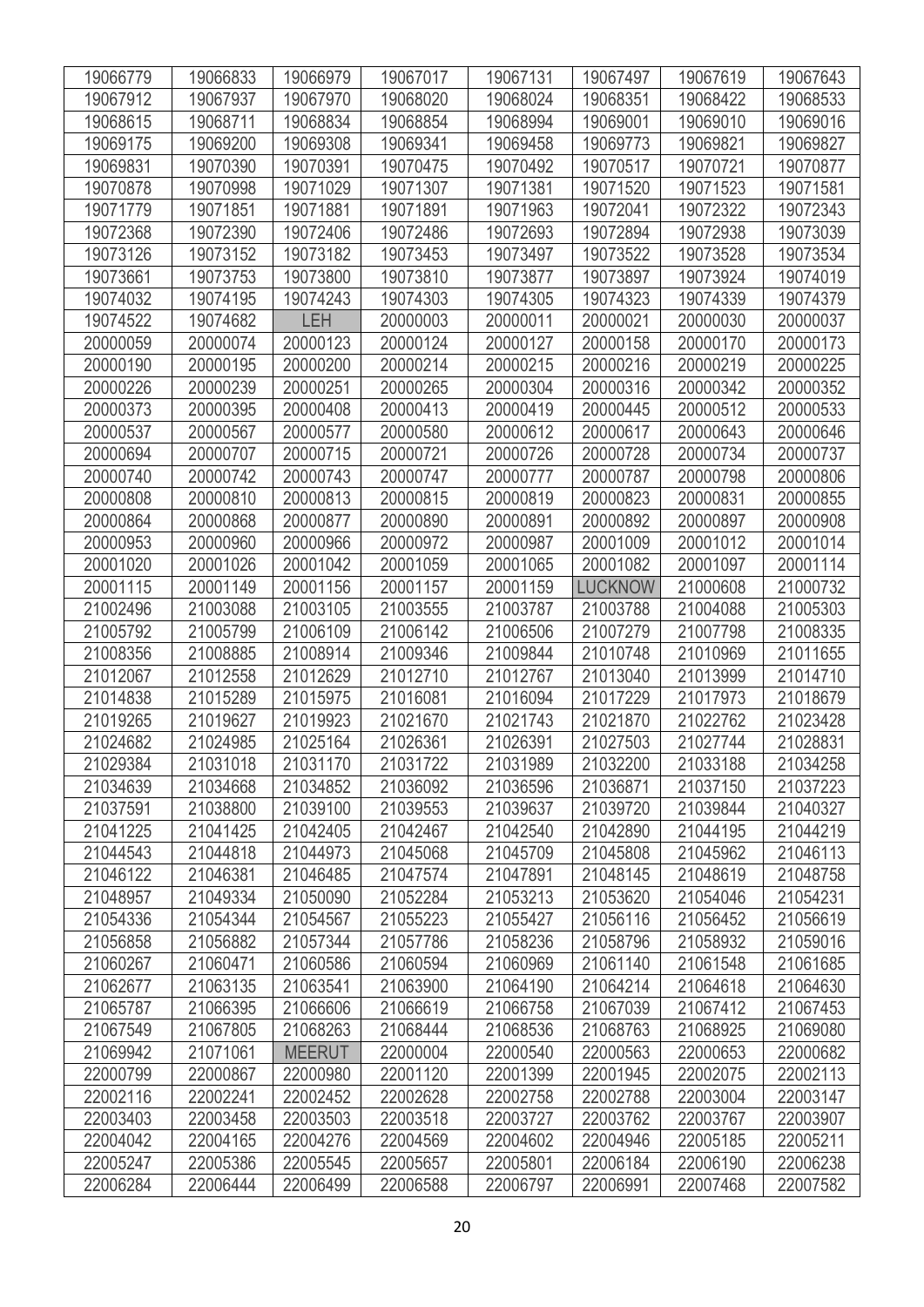| 22007627 | 22007636 | 22007669 | 22007982 | 22008101      | 22008463 | 22008494 | 22008742 |
|----------|----------|----------|----------|---------------|----------|----------|----------|
| 22008952 | 22008974 | 22009085 | 22009150 | 22009168      | 22009203 | 22009350 | 22009666 |
| 22009840 | 22009849 | 22009867 | 22010067 | 22010115      | 22010653 | 22010667 | 22010764 |
| 22011408 | 22012247 | 22012361 | 22012370 | 22012429      | 22012631 | 22012860 | 22012927 |
| 22013217 | 22013418 | 22013596 | 22013825 | 22013870      | 22013892 | 22013995 | 22014047 |
| 22014088 | 22014093 | 22014280 | 22014316 | 22014451      | 22014637 | 22014826 | 22014952 |
| 22015720 | 22015986 | 22016048 | 22016066 | 22016176      | 22016279 | 22016545 | 22017120 |
| 22017299 | 22017466 | 22017607 | 22017732 | 22017983      | 22019060 | 22019074 | 22019243 |
| 22019313 | 22019395 | 22019413 | 22019592 | 22019699      | 22020016 | 22020019 | 22020331 |
| 22020368 | 22020762 | 22020801 | 22021274 | <b>MUMBAI</b> | 23000130 | 23000132 | 23000212 |
| 23000419 | 23000524 | 23000544 | 23000549 | 23000690      | 23000728 | 23000749 | 23000963 |
| 23000967 | 23000972 | 23001014 | 23001046 | 23001101      | 23001230 | 23001327 | 23001396 |
| 23001679 | 23001694 | 23001748 | 23001785 | 23001824      | 23001840 | 23001892 | 23001900 |
| 23001937 | 23002017 | 23002020 | 23002215 | 23002216      | 23002223 | 23002378 | 23002383 |
| 23002425 | 23002440 | 23002590 | 23002611 | 23002631      | 23002657 | 23002764 | 23002841 |
| 23002876 | 23003006 | 23003105 | 23003187 | 23003260      | 23003365 | 23003398 | 23003425 |
| 23003458 | 23003478 | 23003510 | 23003573 | 23003789      | 23003936 | 23003951 | 23003954 |
| 23003985 | 23004055 | 23004065 | 23004210 | 23004214      | 23004225 | 23004347 | 23004405 |
| 23004496 | 23004518 | 23004579 | 23004661 | 23004749      | 23004841 | 23004956 | 23004976 |
| 23005008 | 23005253 | 23005459 | 23005588 | 23005668      | 23006010 | 23006130 | 23006210 |
| 23006300 | 23006450 | 23006492 | 23006559 | 23006573      | 23006574 | 23006594 | 23006674 |
| 23006675 | 23006693 | 23006819 | 23006923 | 23007010      | 23007047 | 23007367 | 23007423 |
| 23007565 | 23007677 | 23007795 | 23007998 | 23008003      | 23008011 | 23008022 | 23008114 |
| 23008144 | 23008223 | 23008513 | 23008561 | 23008584      | 23008673 | 23009018 | 23009026 |
| 23009117 | 23009261 | 23009307 | 23009312 | 23009340      | 23009628 | 23009629 | 23009652 |
| 23009660 | 23009894 | 23009972 | 23009994 | 23010000      | 23010146 | 23010161 | 23010307 |
| 23010352 | 23010382 | 23010487 | 23010546 | 23010589      | 23010705 | 23010709 | 23010761 |
| 23010917 | 23011118 | 23011180 | 23011256 | 23011273      | 23011305 | 23011328 | 23011471 |
| 23011676 | 23011726 | 23011780 | 23011975 | 23011990      | 23012181 | 23012205 | 23012330 |
| 23012624 | 23012674 | 23012681 | 23012718 | 23012740      | 23012741 | 23012753 | 23012788 |
| 23012830 | 23012948 | 23013249 | 23013310 | 23013339      | 23013546 | 23013605 | 23013829 |
| 23013937 | 23013952 | 23014071 | 23014080 | 23014182      | 23014206 | 23014451 | 23014729 |
| 23014879 | 23014988 | 23015055 | 23015226 | 23015343      | 23015465 | 23015485 | 23015669 |
| 23015747 | 23015951 | 23016003 | 23016004 | 23016197      | 23016212 | 23016268 | 23016656 |
| 23016706 | 23016843 | 23016883 | 23017118 | 23017192      | 23017434 | 23017527 | 23017630 |
| 23017739 | 23017856 | 23018136 | 23018279 | 23018493      | 23018532 | 23018625 | 23018708 |
| 23018721 | 23018745 | 23019191 | 23019198 | 23019211      | 23019449 | 23019467 | 23019530 |
| 23019531 | 23019701 | 23019771 | 23019854 | 23020067      | 23020156 | 23020220 | 23020339 |
| 23020458 | 23020558 | 23020707 | 23020783 | 23020796      | 23020925 | 23020955 | 23020999 |
| 23021021 | 23021065 | 23021094 | 23021172 | 23021195      | 23021198 | 23021206 | 23021256 |
| 23021492 | 23021509 | 23021675 | 23021704 | 23021713      | 23021806 | 23021818 | 23021834 |
| 23021854 | 23021952 | 23022017 | 23022026 | 23022124      | 23022231 | 23022423 | 23022523 |
| 23022554 | 23023005 | 23023017 | 23023146 | 23023151      | 23023152 | 23023161 | 23023265 |
| 23023461 | 23023636 | 23023668 | 23023697 | 23023815      | 23023882 | 23023933 | 23024003 |
| 23024101 | 23024201 | 23024264 | 23024266 | 23024393      | 23024417 | 23024509 | 23024541 |
| 23024659 | 23024759 | 23024764 | 23025274 | 23025330      | 23025440 | 23025526 | 23025632 |
| 23025649 | 23025715 | 23025794 | 23025956 | 23026115      | 23026117 | 23026161 | 23026224 |
| 23026246 | 23026338 | 23026711 | 23027279 | 23027353      | 23027369 | 23027545 | 23027669 |
| 23027709 | 23027711 | 23027758 | 23027762 | 23027849      | 23027859 | 23028027 | 23028128 |
| 23028146 | 23028191 | 23028397 | 23028476 | 23028545      | 23028783 | 23028802 | 23028836 |
| 23028978 | 23029017 | 23029021 | 23029202 | 23029271      | 23029273 | 23029299 | 23029349 |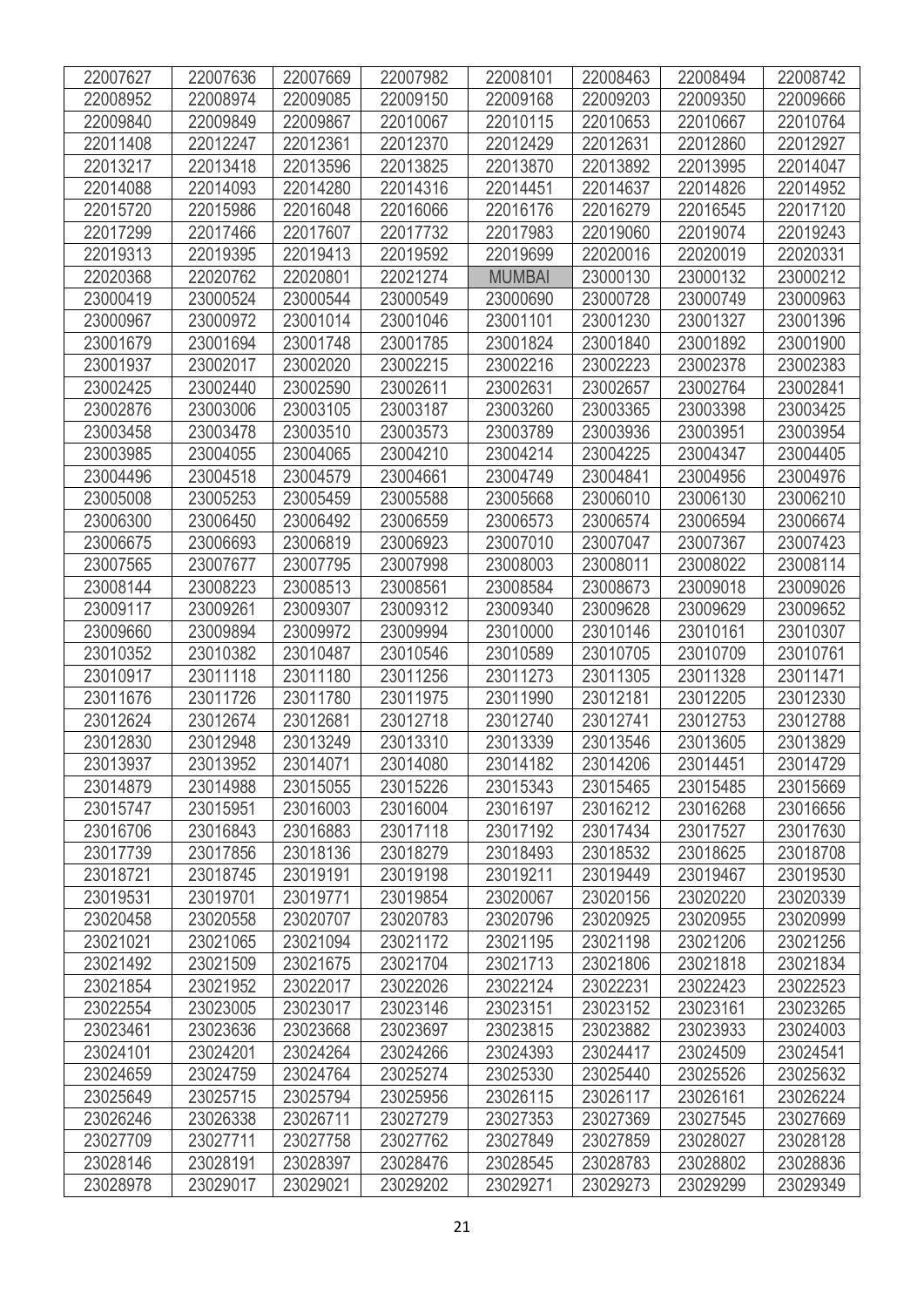| 23029368 | 23029438 | 23029448 | 23029515 | 23029869 | 23029906 | 23030115 | 23030128 |
|----------|----------|----------|----------|----------|----------|----------|----------|
| 23030428 | 23030480 | 23030498 | 23030591 | 23030633 | 23030787 | 23030917 | 23030975 |
| 23031041 | 23031055 | 23031087 | 23031588 | 23031749 | 23031891 | 23031916 | 23031957 |
| 23031981 | 23032056 | 23032245 | 23032274 | 23032289 | 23032317 | 23032366 | 23032388 |
| 23032558 | 23032567 | 23032583 | 23032596 | 23032892 | 23033006 | 23033083 | 23033095 |
| 23033223 | 23033297 | 23033366 | 23033379 | 23033470 | 23033711 | 23033780 | 23033822 |
| 23033830 | 23033956 | 23033998 | 23034024 | 23034090 | 23034098 | 23034148 | 23034183 |
| 23034617 | 23034691 | 23034744 | 23034781 | 23034860 | 23034870 | 23034937 | 23034961 |
| 23034962 | 23034980 | 23035033 | 23035066 | 23035233 | 23035381 | 23035428 | 23035506 |
| 23035599 | 23035611 | 23035658 | 23035713 | 23035862 | 23035934 | 23035969 | 23036024 |
| 23036127 | 23036185 | 23036291 | 23036320 | 23036466 | 23036604 | 23036632 | 23036844 |
| 23037054 | 23037063 | 23037187 | 23037222 | 23037248 | 23037289 | 23037320 | 23037708 |
| 23037721 | 23037878 | 23037972 | 23037987 | 23038052 | 23038594 | 23038767 | 23038796 |
| 23038841 | 23038926 | 23038954 | 23039005 | 23039054 | 23039181 | 23039318 | 23039386 |
| 23039427 | 23039504 | 23039671 | 23039933 | 23040157 | 23040276 | 23040601 | 23040675 |
| 23040685 | 23040745 | 23040767 | 23040770 | 23040809 | 23040849 | 23041151 | 23041177 |
| 23041342 | 23041415 | 23041416 | 23041654 | 23041704 | 23042071 | 23042116 | 23042138 |
| 23042142 | 23042231 | 23042267 | 23042309 | 23042414 | 23042478 | 23042530 | 23042662 |
| 23042706 | 23042708 | 23042739 | 23042815 | 23042816 | 23042828 | 23042844 | 23042860 |
| 23042926 | 23042961 | 23042983 | 23043039 | 23043057 | 23043070 | 23043175 | 23043282 |
| 23043358 | 23043391 | 23043475 | 23043543 | 23043606 | 23043758 | 23043809 | 23043914 |
| 23043941 | 23043994 | 23044124 | 23044266 | 23044272 | 23044278 | 23044313 | 23044416 |
| 23044554 | 23044609 | 23044746 | 23045000 | 23045038 | 23045195 | 23045259 | 23045455 |
| 23045485 | 23045666 | 23046008 | 23046213 | 23046215 | 23046238 | 23046478 | 23046489 |
| 23046543 | 23046590 | 23046849 | 23046926 | 23046996 | 23047274 | 23047322 | 23047340 |
| 23047347 | 23047460 | 23047470 | 23047542 | 23047582 | 23047626 | 23047629 | 23047773 |
| 23048038 | 23048109 | 23048186 | 23048349 | 23048434 | 23048452 | 23048581 | 23048702 |
| 23048768 | 23048853 | 23049164 | 23049182 | 23049377 | 23049419 | 23049471 | 23049495 |
| 23049581 | 23049584 | 23049609 | 23049662 | 23049728 | 23049913 | 23050125 | 23050162 |
| 23050422 | 23050485 | 23050660 | 23050715 | 23050841 | 23050912 | 23051012 | 23051164 |
| 23051196 | 23051320 | 23051524 | 23051532 | 23051536 | 23051735 | 23051783 | 23051836 |
| 23051871 | 23051967 | 23052130 | 23052238 | 23052316 | 23052376 | 23052424 | 23052428 |
| 23052506 | 23052539 | 23052557 | 23052583 | 23052638 | 23052677 | 23052845 | 23052851 |
| 23052883 | 23052914 | 23052935 | 23052955 | 23053259 | 23053263 | 23053436 | 23053605 |
| 23053652 | 23053844 | 23053890 | 23053905 | 23053996 | 23054084 | 23054337 | 23054417 |
| 23054439 | 23054471 | 23054503 | 23054564 | 23054719 | 23055006 | 23055042 | 23055152 |
| 23055163 | 23055182 | 23055225 | 23055265 | 23055295 | 23055325 | 23055383 | 23055401 |
| 23055487 | 23055548 | 23055729 | 23055752 | 23055977 | 23056018 | 23056066 | 23056203 |
| 23056312 | 23056340 | 23056691 | 23056760 | 23056773 | 23056804 | 23056999 | 23057010 |
| 23057148 | 23057273 | 23057407 | 23057449 | 23057588 | 23057726 | 23057772 | 23057905 |
| 23058100 | 23058138 | 23058180 | 23058239 | 23058342 | 23058373 | 23058666 | 23058716 |
| 23058735 | 23058787 | 23058862 | 23058968 | 23059124 | 23059182 | 23059216 | 23059249 |
| 23059295 | 23059443 | 23059464 | 23059581 | 23059585 | 23059784 | 23059864 | 23060018 |
| 23060130 | 23060218 | 23060233 | 23060307 | 23060327 | 23060359 | 23060493 | 23060520 |
| 23060591 | 23060604 | 23060748 | 23060765 | 23060798 | 23060839 | 23060880 | 23060903 |
| 23060993 | 23061035 | 23061042 | 23061223 | 23061250 | 23061266 | 23061280 | 23061324 |
| 23061577 | 23061770 | 23061832 | 23061914 | 23062004 | 23062037 | 23062064 | 23062129 |
| 23062275 | 23062388 | 23062395 | 23062463 | 23062486 | 23062545 | 23062806 | 23062823 |
| 23062849 | 23063429 | 23063450 | 23063581 | 23063675 | 23063872 | 23063964 | 23063987 |
| 23064028 | 23064233 | 23064254 | 23064268 | 23064270 | 23064473 | 23064680 | 23064732 |
| 23064888 | 23064933 | 23064950 | 23064979 | 23065140 | 23065315 | 23065450 | 23065523 |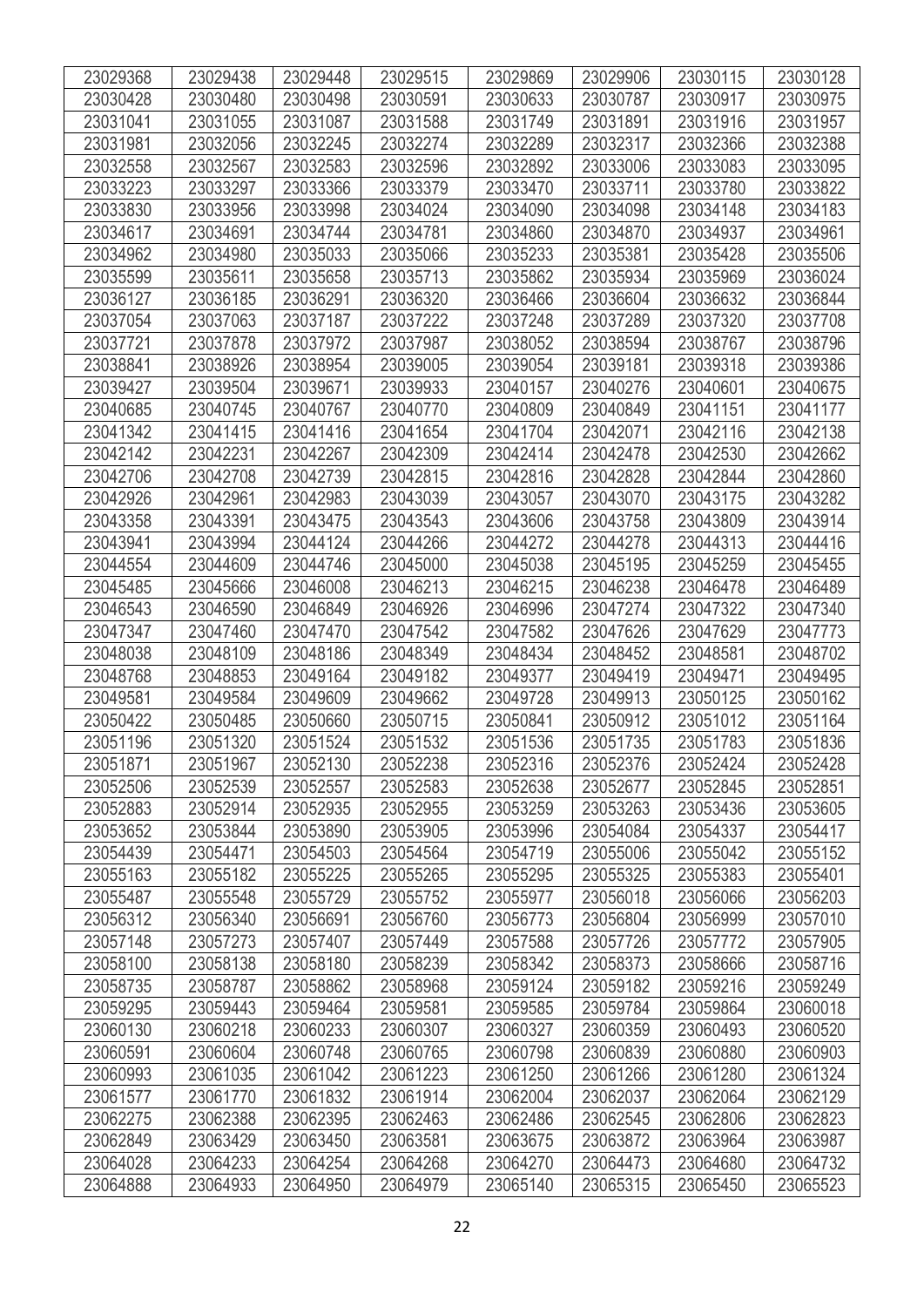| 23065699             | 23065807             | 23065837             | 23065860             | 23065936             | 23065949             | 23066028             | 23066102             |
|----------------------|----------------------|----------------------|----------------------|----------------------|----------------------|----------------------|----------------------|
| 23066150             | 23066165             | 23066345             | 23066480             | 23066719             | 23066850             | 23066975             | 23067228             |
| 23067277             | 23067359             | 23067414             | 23067423             | 23067526             | 23067569             | 23067639             | 23067760             |
| 23067778             | 23067961             | 23068048             | 23068182             | 23068541             | 23068576             | 23068829             | 23068934             |
| 23069051             | <b>NAGPUR</b>        | 24000061             | 24000407             | 24000417             | 24000662             | 24001029             | 24001310             |
| 24001334             | 24001554             | 24001989             | 24002083             | 24002148             | 24002470             | 24003074             | 24003312             |
| 24003554             | 24003963             | 24004090             | 24004198             | 24004255             | 24004686             | 24004772             | 24004841             |
| 24005017             | 24005108             | 24005439             | 24005666             | 24005828             | 24005861             | 24005873             | 24006082             |
| 24006217             | 24006494             | 24006538             | 24006659             | 24006957             | 24007013             | 24007209             | 24007304             |
| 24008101             | 24008316             | 24008696             | 24008700             | 24009256             | 24009554             | 24009760             | 24009816             |
| 24010273             | 24010601             | 24011033             | 24011134             | 24011407             | 24011535             | 24011557             | 24011560             |
| 24011696             | 24011776             | 24011785             | 24011811             | 24012169             | 24012193             | 24012324             | 24012440             |
| 24012583             | 24012585             | 24012690             | 24012805             | 24012840             | 24012962             | 24012964             | 24013130             |
| 24013616             | 24014058             | 24014081             | 24014243             | 24014277             | 24014440             | 24014569             | 24014860             |
| 24015000             | 24015045             | 24015114             | <b>PATNA</b>         | 25000032             | 25000304             | 25000870             | 25002536             |
| 25002875             | 25003297             | 25003509             | 25003548             | 25003961             | 25003990             | 25004281             | 25004429             |
| 25004597             | 25004811             | 25005034             | 25005338             | 25005346             | 25005451             | 25005665             | 25005706             |
| 25005982             | 25006043             | 25006098             | 25006444             | 25006459             | 25006505             | 25006550             | 25006606             |
| 25006634             | 25007325             | 25007362             | 25007480             | 25007628             | 25007693             | 25008435             | 25008463             |
| 25008493             | 25008734             | 25009223             | 25009915             | 25010330             | 25010391             | 25010436             | 25010620             |
| 25010682             | 25010922             | 25010996             | 25011037             | 25011394             | 25011594             | 25011812             | 25011833             |
| 25012070             | 25012352             | 25013586             | 25014845             | 25015257             | 25015772             | 25015834             | 25016384             |
| 25016947             | 25017442             | 25017797             | 25017859             | 25019353             | 25020301             | 25020698             | 25020798             |
| 25021304             | 25021628             | 25022203             | 25022355             | 25022483             | 25022512             | 25022632             | 25022967             |
| 25023735             | 25023846             | 25023978             | 25025169             | 25025332             | 25025906             | 25026178             | 25026773             |
| 25026922             | 25027009             | 25027138             | 25027596             | 25028150             | 25028220             | 25028297             | 25029518             |
| 25029619             | 25029659             | 25029929             | 25030080             | 25030088             | 25030605             | 25031048             | 25031450             |
| 25031541             | 25032016             | 25032244             | 25032837             | 25033096             | 25033320             | 25033419             | 25033603             |
| 25034712             | 25034992             | 25035759             | 25036064             | 25036335             | 25036471             | 25036511             | 25036527             |
| 25037021             | 25037137             | 25037275             | 25037618             | 25037691             | 25037901             | 25038284             | 25038334             |
| 25039358             | 25039944             | 25040263             | 25040418             | 25040461             | 25040906             | 25041153             | 25041500             |
| 25042387             | 25042790             | 25042794             | 25042800             | 25043040             | 25043058             | 25043251             | 25043266             |
| 25043367             | 25043561             | 25043774             | 25044160             | 25044303             | 25044471             | 25045286             | 25045852             |
| 25047570             | 25047601             | 25047955             | 25048155             | 25048757             | 25048939             | 25049362             | 25050511             |
| 25050910             | 25051250             | 25052260             | 25052340             | 25052397             | 25052674             | 25052996             | 25053149             |
| 25053615<br>25056479 | 25053668<br>25056602 | 25053766             | 25053985             | 25054908<br>25057168 | 25055328<br>25057372 | 25055456<br>25057651 | 25055996<br>25057900 |
| 25058174             | 25058657             | 25056863<br>25058947 | 25056943<br>25060431 | 25060736             | 25060977             | 25060988             | 25061146             |
| 25061557             | 25061710             | 25061711             | 25062589             | 25062769             | 25062892             | 25063105             | 25063357             |
| 25063376             | 25063571             | 25063715             | 25063806             | 25064597             | 25064989             | 25065096             | 25065166             |
| 25065224             | 25065384             | 25065615             | 25065623             | 25065750             | 25066110             | 25066581             | 25066629             |
| 25066678             | 25067010             | 25067831             | 25068776             | 25069209             | 25069516             | 25069679             | 25070534             |
| 25070581             | 25071159             | 25071357             | 25071359             | 25071367             | 25071487             | 25071858             | 25072384             |
| 25073162             | 25073323             | 25073442             | 25073657             | 25074177             | 25074665             | 25074944             | 25075063             |
| 25075327             | 25076270             | 25076729             | 25076816             | 25076946             | 25077188             | 25077247             | 25078332             |
| 25078385             | 25078554             | 25078811             | 25079247             | 25079294             | 25079795             | 25080116             | 25080916             |
| 25080983             | 25081148             | 25081181             | 25081290             | 25081342             | 25081474             | 25081671             | 25081767             |
| 25081913             | 25082452             | 25082639             | 25082814             | 25083017             | 25083579             | 25083662             | 25084350             |
| 25084422             | 25084633             | 25084719             | 25084798             | 25085047             | 25085140             | 25085348             | 25085504             |
| 25085548             | 25085678             | 25085934             | 25085940             | 25086331             | 25086409             | 25086626             | 25087408             |
| 25088285             | 25088378             | 25088788             | 25089077             | 25089332             | 25089339             | 25089393             | 25089446             |
|                      |                      |                      |                      |                      |                      |                      |                      |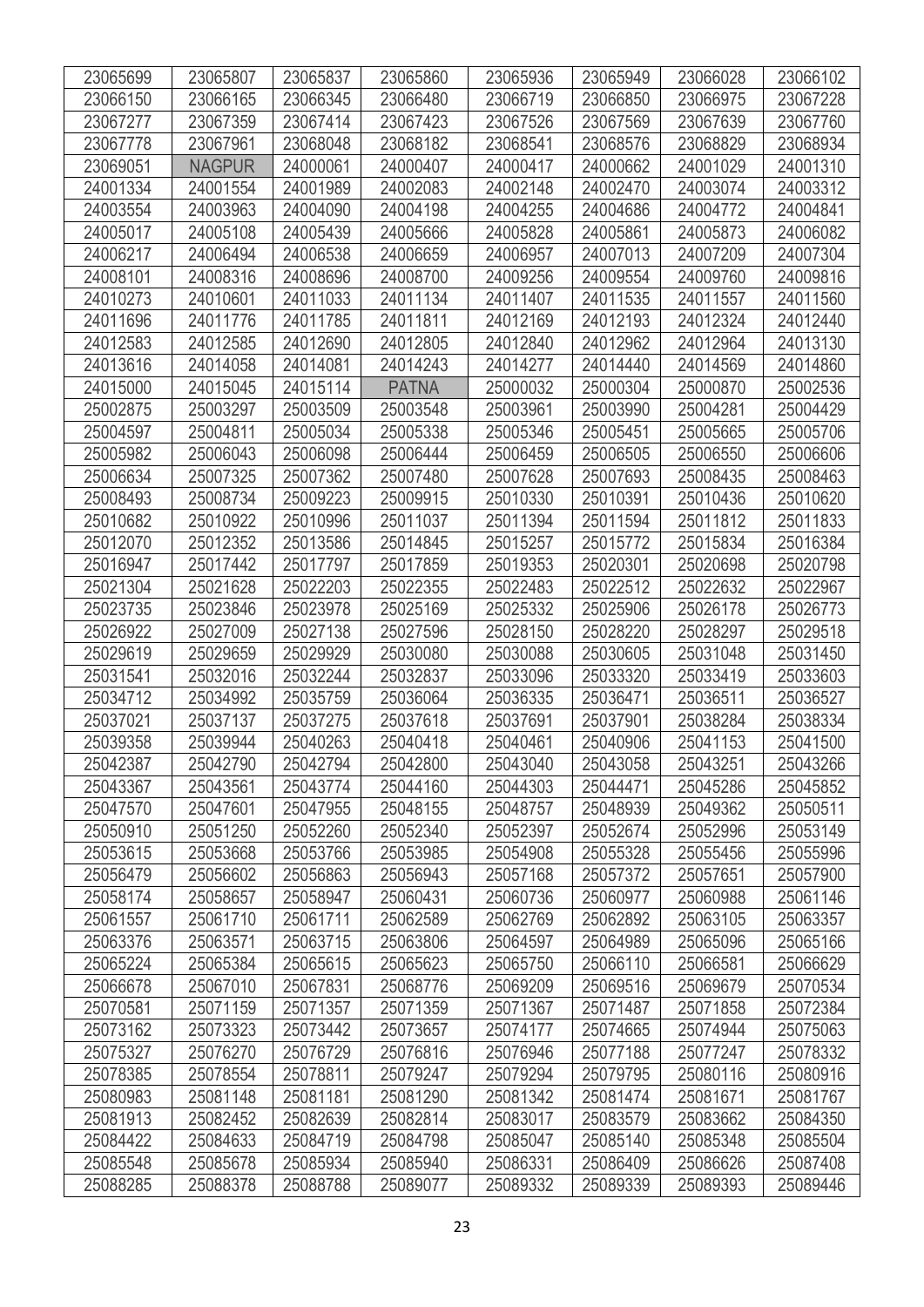| 25089472 | 25089927 | 25090104      | 25090476      | 25090888 | 25091045 | 25091441 | 25091760        |
|----------|----------|---------------|---------------|----------|----------|----------|-----------------|
| 25092828 | 25092836 | <b>RAIPUR</b> | 26000035      | 26000097 | 26000256 | 26000260 | 26000309        |
| 26000334 | 26000388 | 26000512      | 26000546      | 26000639 | 26000742 | 26000750 | 26000905        |
| 26000948 | 26000998 | 26001087      | 26001150      | 26001203 | 26001219 | 26001283 | 26001302        |
| 26001359 | 26001378 | 26001427      | 26001585      | 26001610 | 26001695 | 26001851 | 26001876        |
| 26001885 | 26001893 | 26001916      | 26002295      | 26002357 | 26002457 | 26002472 | 26002496        |
| 26002537 | 26002630 | 26002639      | 26002642      | 26002695 | 26002775 | 26002827 | 26002832        |
| 26002845 | 26003196 | 26003275      | 26003329      | 26003348 | 26003360 | 26003372 | 26003456        |
| 26003528 | 26003675 | 26003680      | 26003733      | 26003751 | 26003761 | 26003785 | 26003910        |
| 26003913 | 26003919 | 26004054      | 26004093      | 26004235 | 26004391 | 26004512 | 26004532        |
| 26004538 | 26004603 | 26004614      | 26004646      | 26004713 | 26004726 | 26004797 | 26004843        |
| 26004848 | 26005057 | 26005078      | 26005097      | 26005103 | 26005112 | 26005114 | 26005201        |
| 26005220 | 26005415 | 26005537      | 26005642      | 26005653 | 26005704 | 26005737 | 26005740        |
| 26005826 | 26005838 | 26005846      | 26005855      | 26005863 | 26005921 | 26005930 | 26005997        |
| 26006048 | 26006065 | 26006078      | 26006080      | 26006142 | 26006278 | 26006286 | 26006328        |
| 26006513 | 26006534 | 26006545      | 26006563      | 26006641 | 26006662 | 26006671 | 26006752        |
| 26006786 | 26006804 | 26006822      | 26006850      | 26006995 | 26007096 | 26007116 | 26007177        |
| 26007204 | 26007265 | 26007388      | 26007405      | 26007450 | 26007550 | 26007572 | 26007591        |
| 26007728 | 26007732 | 26007745      | 26007763      | 26007778 | 26007790 | 26007827 | 26007892        |
| 26007937 | 26007966 | 26008000      | 26008068      | 26008090 | 26008098 | 26008126 | 26008306        |
| 26008337 | 26008404 | 26008555      | 26008575      | 26008591 | 26008592 | 26008624 | 26008772        |
| 26008784 | 26008900 | 26009071      | 26009074      | 26009082 | 26009121 | 26009153 | 26009222        |
| 26009245 | 26009287 | 26009434      | 26009445      | 26009514 | 26009552 | 26009571 | 26009648        |
| 26009786 | 26009792 | 26009836      | <b>RANCHI</b> | 27000341 | 27000439 | 27000462 | 27001050        |
| 27001198 | 27001374 | 27001545      | 27001689      | 27002213 | 27002617 | 27002668 | 27003080        |
| 27004159 | 27004504 | 27004837      | 27004875      | 27004957 | 27005200 | 27005351 | 27005740        |
| 27005925 | 27006380 | 27006427      | 27006814      | 27007352 | 27007616 | 27007703 | 27008114        |
| 27008581 | 27008615 | 27008996      | 27009884      | 27009918 | 27010236 | 27010343 | 27010580        |
| 27010744 | 27010896 | 27011694      | 27012910      | 27012959 | 27013354 | 27013422 | 27014863        |
| 27015607 | 27015987 | 27016337      | 27016606      | 27016765 | 27016874 | 27016886 | 27017686        |
| 27017776 | 27017910 | 27017960      | 27018073      | 27018099 | 27018493 | 27019075 | 27019898        |
| 27020111 | 27020180 | 27020550      | 27021091      | 27021224 | 27021700 | 27022003 | 27022411        |
| 27022863 | 27022869 | 27022878      | 27023281      | 27023327 | 27023925 | 27024404 | 27024695        |
| 27025013 | 27025503 | 27025699      | 27026687      | 27026911 | 27026927 | 27027222 | 27027613        |
| 27027910 | 27027966 | 27028036      | 27028125      | 27028371 | 27028559 | 27028635 | 27028689        |
| 27028840 | 27029137 | 27029271      | 27029795      | 27031034 | 27031138 | 27031177 | 27031280        |
| 27031505 | 27031549 | 27032126      | 27032984      | 27033342 | 27033471 | 27033638 | 27033654        |
| 27034044 | 27034171 | 27034308      | 27034603      | 27035190 | 27036943 | 27037048 | 27037873        |
| 27038459 | 27039437 | 27039574      | 27039616      | 27040138 | 27040678 | 27040827 | 27040968        |
| 27041465 | 27041593 | 27041654      | 27041692      | 27041846 | 27041861 | 27042704 | 27042979        |
| 27043487 | 27043663 | 27043680      | 27043742      | 27043897 | 27044125 | 27044580 | 27044823        |
| 27044979 | 27045158 | 27045193      | 27045237      | 27045927 | 27046889 | 27046939 | 27046993        |
| 27046998 | 27047366 | 27048275      | 27049121      | 27049245 | 27049592 | 27049845 | 27049892        |
| 27050052 | 27050135 | 27050635      | 27050737      | 27050892 | 27050963 | 27051154 | 27051201        |
| 27051267 | 27051318 | 27051775      | 27051864      | 27052028 | 27052117 | 27052154 | 27052760        |
| 27053666 | 27053916 | 27054015      | 27054162      | 27054586 | 27054594 | 27054739 | <b>SHILLONG</b> |
| 28000005 | 28000019 | 28000033      | 28000051      | 28000052 | 28000053 | 28000076 | 28000079        |
| 28000087 | 28000123 | 28000126      | 28000128      | 28000249 | 28000251 | 28000276 | 28000283        |
| 28000304 | 28000306 | 28000311      | 28000312      | 28000327 | 28000401 | 28000411 | 28000416        |
| 28000447 | 28000483 | 28000488      | 28000507      | 28000537 | 28000547 | 28000554 | 28000555        |
| 28000558 | 28000605 | 28000614      | 28000625      | 28000642 | 28000649 | 28000676 | 28000677        |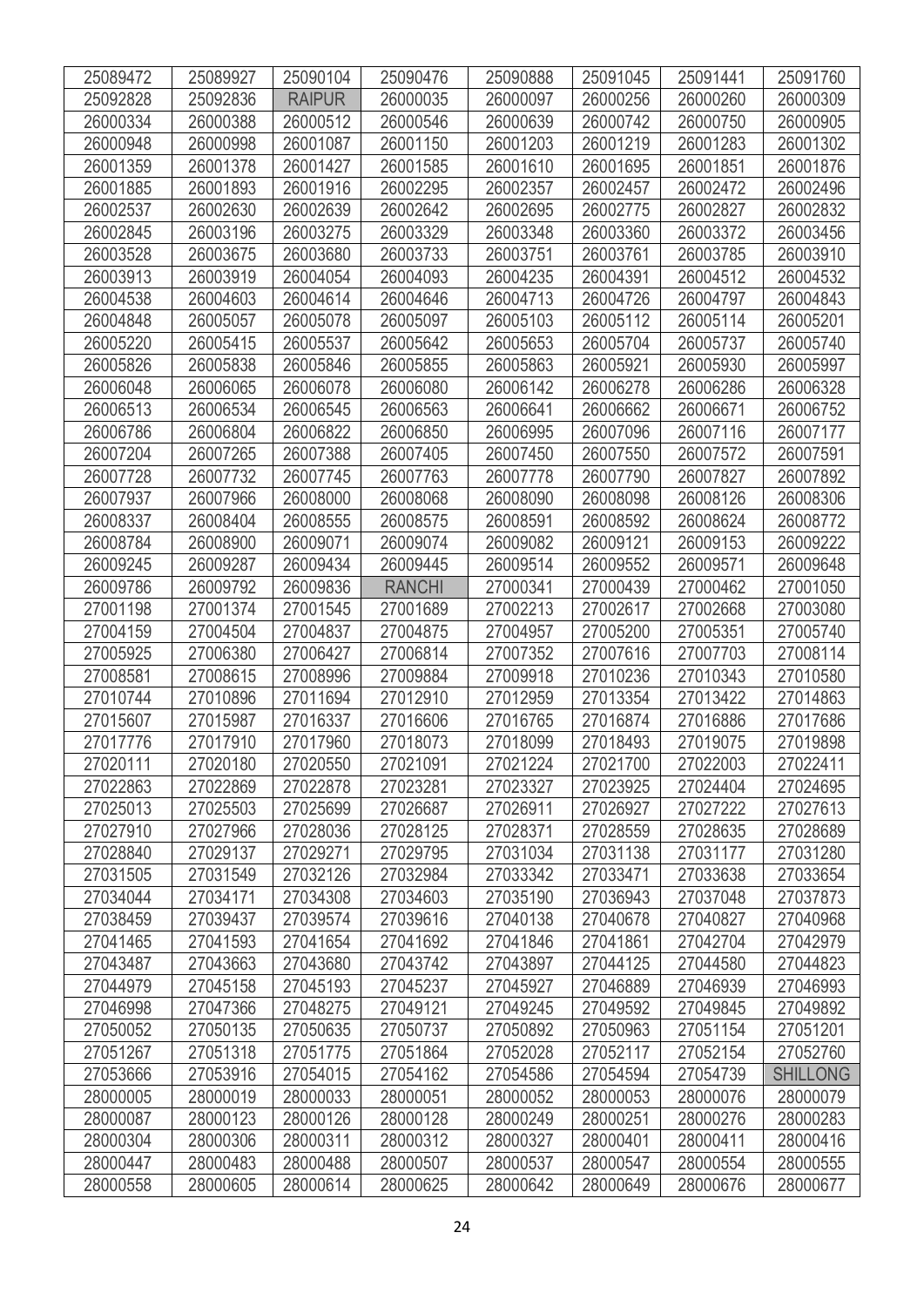| 28000725 | 28000747      | 28000756 | 28000758 | 28000761 | 28000770 | 28000773 | 28000776        |
|----------|---------------|----------|----------|----------|----------|----------|-----------------|
| 28000778 | 28000788      | 28000789 | 28000791 | 28000793 | 28000810 | 28000811 | 28000844        |
| 28000889 | <b>SHIMLA</b> | 29000025 | 29000057 | 29000148 | 29000169 | 29000235 | 29000322        |
| 29000335 | 29000366      | 29000492 | 29000498 | 29000552 | 29000644 | 29000648 | 29000752        |
| 29000766 | 29000809      | 29000818 | 29000875 | 29000921 | 29000938 | 29000982 | 29000997        |
| 29001034 | 29001151      | 29001160 | 29001248 | 29001324 | 29001325 | 29001345 | 29001351        |
| 29001579 | 29001588      | 29001626 | 29001628 | 29001661 | 29001676 | 29001696 | 29001701        |
| 29001702 | 29001703      | 29001711 | 29001731 | 29001735 | 29001774 | 29001874 | 29001884        |
| 29001984 | 29002013      | 29002033 | 29002083 | 29002259 | 29002278 | 29002388 | 29002413        |
| 29002431 | 29002442      | 29002514 | 29002553 | 29002559 | 29002614 | 29002624 | 29002625        |
| 29002638 | 29002704      | 29002714 | 29002826 | 29002954 | 29003036 | 29003039 | 29003109        |
| 29003149 | 29003162      | 29003192 | 29003220 | 29003261 | 29003359 | 29003451 | 29003461        |
| 29003526 | 29003531      | 29003628 | 29003629 | 29003643 | 29003711 | 29003750 | 29003753        |
| 29003828 | 29003848      | 29003888 | 29003901 | 29003930 | 29003953 | 29003955 | 29003975        |
| 29004016 | 29004019      | 29004082 | 29004091 | 29004131 | 29004151 | 29004277 | 29004300        |
| 29004317 | 29004482      | 29004534 | 29004542 | 29004585 | 29004683 | 29004687 | 29004741        |
| 29004746 | 29004793      | 29004808 | 29004856 | 29004902 | 29004961 | 29004977 | 29005061        |
| 29005157 | 29005313      | 29005399 | 29005423 | 29005487 | 29005588 | 29005624 | 29005676        |
| 29005679 | 29005697      | 29005788 | 29005795 | 29005930 | 29006046 | 29006100 | 29006118        |
| 29006194 | 29006207      | 29006210 | 29006287 | 29006292 | 29006311 | 29006339 | 29006371        |
| 29006385 | 29006425      | 29006500 | 29006581 | 29006604 | 29006644 | 29006746 | 29006751        |
| 29006922 | 29007002      | 29007021 | 29007067 | 29007104 | 29007124 | 29007208 | 29007223        |
| 29007237 | 29007319      | 29007367 | 29007387 | 29007394 | 29007413 | 29007430 | 29007436        |
| 29007502 | 29007564      | 29007847 | 29007936 | 29007970 | 29008039 | 29008049 | 29008130        |
| 29008186 | 29008218      | 29008228 | 29008317 | 29008353 | 29008426 | 29008457 | <b>SILIGURI</b> |
| 30000010 | 30000029      | 30000083 | 30000157 | 30000233 | 30000274 | 30000275 | 30000292        |
| 30000300 | 30000398      | 30000442 | 30000555 | 30000557 | 30000565 | 30000588 | 30000598        |
| 30000610 | 30000645      | 30000679 | 30000689 | 30000702 | 30000722 | 30000726 | 30000732        |
| 30000742 | 30000800      | 30000810 | 30000855 | 30000951 | 30000968 | 30000971 | 30001138        |
| 30001140 | 30001146      | 30001184 | 30001338 | 30001363 | 30001366 | 30001404 | 30001520        |
| 30001652 | 30001678      | 30001711 | 30001823 | 30001858 | 30002035 | 30002054 | 30002103        |
| 30002122 | 30002156      | 30002158 | 30002200 | 30002262 | 30002268 | 30002298 | 30002313        |
| 30002337 | 30002341      | 30002386 | 30002388 | 30002432 | 30002521 | 30002544 | 30002604        |
| 30002652 | 30002676      | 30002789 | 30002808 | 30002837 | 30002929 | 30003060 | 30003110        |
| 30003154 | 30003245      | 30003369 | 30003422 | 30003477 | 30003503 | 30003527 | 30003542        |
| 30003602 | 30003669      | 30003705 | 30003719 | 30003749 | 30003796 | 30003803 | 30003828        |
| 30003859 | 30003870      | 30003882 | 30003883 | 30003884 | 30003907 | 30003924 | 30003929        |
| 30003998 | 30004015      | 30004051 | 30004145 | 30004176 | 30004246 | 30004259 | 30004377        |
| 30004457 | 30004483      | 30004584 | 30004646 | 30004666 | 30004688 | 30004710 | 30004785        |
| 30004866 | 30004877      | 30004914 | 30004925 | 30004956 | 30004966 | 30005009 | 30005017        |
| 30005049 | 30005064      | 30005243 | 30005254 | 30005284 | 30005350 | 30005355 | 30005402        |
| 30005462 | 30005548      | 30005573 | 30005593 | 30005609 | 30005619 | 30005641 | 30005700        |
| 30005717 | 30005775      | 30005799 | 30005965 | 30005977 | 30006022 | 30006148 | 30006167        |
| 30006209 | 30006271      | 30006272 | 30006374 | 30006523 | 30006582 | 30006591 | 30006736        |
| 30006843 | 30006936      | 30006948 | 30007216 | 30007234 | 30007251 | 30007351 | 30007396        |
| 30007435 | 30007447      | 30007545 | 30007554 | 30007764 | 30007858 | 30007951 | 30007956        |
| 30008029 | 30008034      | 30008102 | 30008166 | 30008204 | 30008234 | 30008243 | 30008244        |
| 30008269 | 30008281      | 30008345 | 30008377 | 30008419 | 30008422 | 30008500 | 30008516        |
| 30008520 | 30008582      | 30008586 | 30008600 | 30008690 | 30008717 | 30008757 | 30008773        |
| 30008791 | 30008881      | 30008900 | 30008955 | 30009009 | 30009026 | 30009030 | 30009092        |
| 30009101 | 30009104      | 30009204 | 30009313 | 30009497 | 30009570 | 30009587 | 30009623        |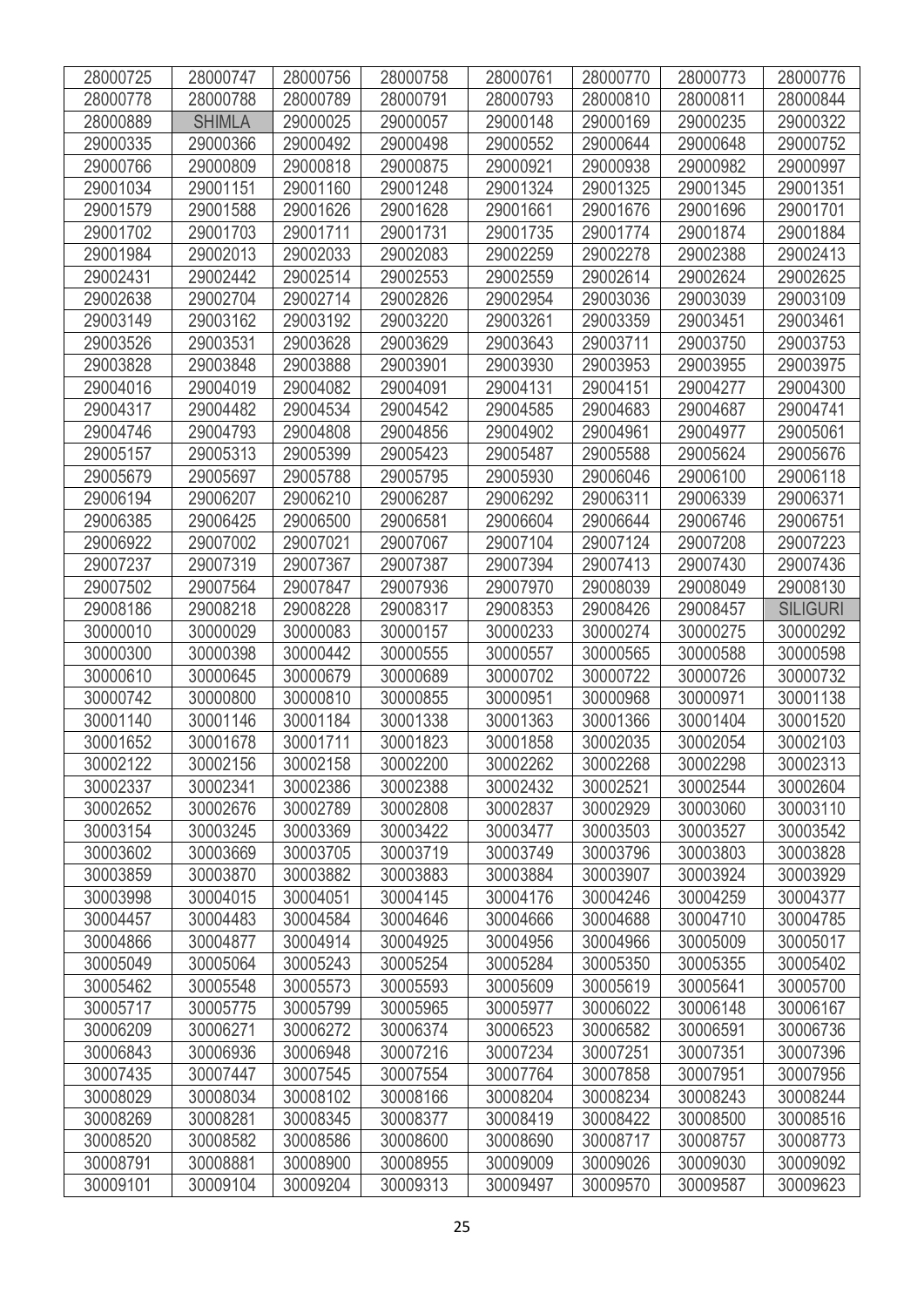| 30009677          | 30009845 | 30009861 | 30009893 | 30009896 | 30009991 | 30010269 | 30010457 |
|-------------------|----------|----------|----------|----------|----------|----------|----------|
| 30010476          | 30010495 | 30010523 | 30010583 | 30010590 | 30010593 | 30010594 | 30010609 |
| 30010622          | 30010636 | 30010864 | 30010943 | 30011053 | 30011115 | 30011155 | 30011174 |
| 30011219          | 30011224 | 30011355 | 30011388 | 30011409 | 30011417 | 30011441 | 30011497 |
| 30011530          | 30011534 | 30011589 | 30011623 | 30011648 | 30011794 | 30011855 | 30011874 |
| 30011942          | 30011987 | 30012034 | 30012100 | 30012136 | 30012185 | 30012208 | 30012221 |
| 30012248          | 30012303 | 30012509 | 30012510 | 30012559 | 30012700 | 30012708 | 30012762 |
| 30012785          | 30012806 | 30012807 | 30012834 | 30012836 | 30012908 | 30013055 | 30013057 |
| 30013092          | 30013148 | 30013158 | 30013192 | 30013206 | 30013382 | 30013404 | 30013426 |
| <b>SRINAGAR</b>   | 31000015 | 31000018 | 31000021 | 31000064 | 31000066 | 31000068 | 31000081 |
| 31000087          | 31000092 | 31000098 | 31000112 | 31000121 | 31000128 | 31000130 | 31000141 |
| 31000152          | 31000160 | 31000167 | 31000195 | 31000199 | 31000205 | 31000222 | 31000227 |
| 31000230          | 31000232 | 31000233 | 31000250 | 31000251 | 31000281 | 31000283 | 31000292 |
| 31000312          | 31000329 | 31000330 | 31000354 | 31000359 | 31000364 | 31000366 | 31000367 |
| 31000370          | 31000379 | 31000417 | 31000421 | 31000438 | 31000439 | 31000442 | 31000453 |
| 31000460          | 31000464 | 31000470 | 31000475 | 31000501 | 31000502 | 31000504 | 31000517 |
| 31000521          | 31000540 | 31000541 | 31000557 | 31000566 | 31000569 | 31000587 | 31000612 |
| 31000619          | 31000627 | 31000646 | 31000650 | 31000655 | 31000660 | 31000661 | 31000667 |
| 31000677          | 31000682 | 31000699 | 31000701 | 31000704 | 31000719 | 31000729 | 31000741 |
| 31000750          | 31000769 | 31000774 | 31000791 | 31000798 | 31000799 | 31000800 | 31000808 |
| 31000809          | 31000811 | 31000820 | 31000830 | 31000858 | 31000867 | 31000871 | 31000877 |
| 31000923          | 31000925 | 31000926 | 31000927 | 31000929 | 31000941 | 31000949 | 31000955 |
| 31000956          | 31000964 | 31000966 | 31000971 | 31000977 | 31000980 | 31000981 | 31000983 |
| 31000986          | 31000992 | 31000994 | 31001000 | 31001009 | 31001016 | 31001027 | 31001032 |
| 31001040          | 31001041 | 31001054 | 31001056 | 31001062 | 31001073 | 31001093 | 31001099 |
| 31001115          | 31001120 | 31001122 | 31001131 | 31001133 | 31001138 | 31001140 | 31001146 |
| 31001147          | 31001154 | 31001166 | 31001175 | 31001176 | 31001186 | 31001189 | 31001190 |
| 31001192          | 31001214 | 31001218 | 31001220 | 31001224 | 31001240 | 31001260 | 31001306 |
| 31001337          | 31001351 | 31001364 | 31001365 | 31001366 | 31001376 | 31001377 | 31001380 |
| 31001385          | 31001386 | 31001396 | 31001405 | 31001407 | 31001408 | 31001442 | 31001466 |
| 31001474          | 31001478 | 31001506 | 31001516 | 31001518 | 31001519 | 31001528 | 31001533 |
| 31001535          | 31001542 | 31001545 | 31001547 | 31001554 | 31001565 | 31001567 | 31001571 |
| 31001605          | 31001607 | 31001612 | 31001617 | 31001623 | 31001668 | 31001669 | 31001670 |
| 31001675          | 31001676 | 31001678 | 31001679 | 31001691 | 31001700 | 31001702 | 31001703 |
| 31001705          | 31001709 | 31001713 | 31001714 | 31001725 | 31001730 | 31001739 | 31001740 |
| 31001753          | 31001788 | 31001800 | 31001807 | 31001813 | 31001825 | 31001837 | 31001840 |
| 31001842          | 31001854 | 31001869 | 31001878 | 31001880 | 31001887 | 31001894 | 31001899 |
| 31001903          | 31001914 | 31001920 | 31001921 | 31001924 | 31001926 | 31001927 | 31001930 |
| 31001932          | 31001936 | 31001938 | 31001945 | 31001946 | 31001976 | 31001977 | 31001979 |
| 31001981          | 31001986 | 31001994 | 31001996 | 31001997 | 31002008 | 31002009 | 31002010 |
| <b>TRIVANDRUM</b> | 32000061 | 32000132 | 32000139 | 32000186 | 32000562 | 32000673 | 32000778 |
| 32001076          | 32001120 | 32001406 | 32001467 | 32001666 | 32002062 | 32002144 | 32002214 |
| 32002228          | 32002432 | 32002577 | 32002638 | 32002664 | 32002759 | 32003044 | 32003085 |
| 32003099          | 32003178 | 32003228 | 32003238 | 32004029 | 32004122 | 32004230 | 32004363 |
| 32004377          | 32004443 | 32004603 | 32004868 | 32004923 | 32005044 | 32005167 | 32005180 |
| 32005469          | 32005477 | 32005492 | 32005506 | 32005760 | 32005932 | 32005937 | 32005949 |
| 32005966          | 32006445 | 32006730 | 32006776 | 32006874 | 32006941 | 32006972 | 32007012 |
| 32007076          | 32007236 | 32007358 | 32007488 | 32007518 | 32007641 | 32007953 | 32007989 |
| 32008069          | 32008122 | 32008244 | 32008252 | 32008304 | 32008367 | 32008435 | 32008570 |
| 32008665          | 32008699 | 32008733 | 32008799 | 32008833 | 32008861 | 32008924 | 32008946 |
| 32008966          | 32009056 | 32009091 | 32009096 | 32009157 | 32009311 | 32009403 | 32009491 |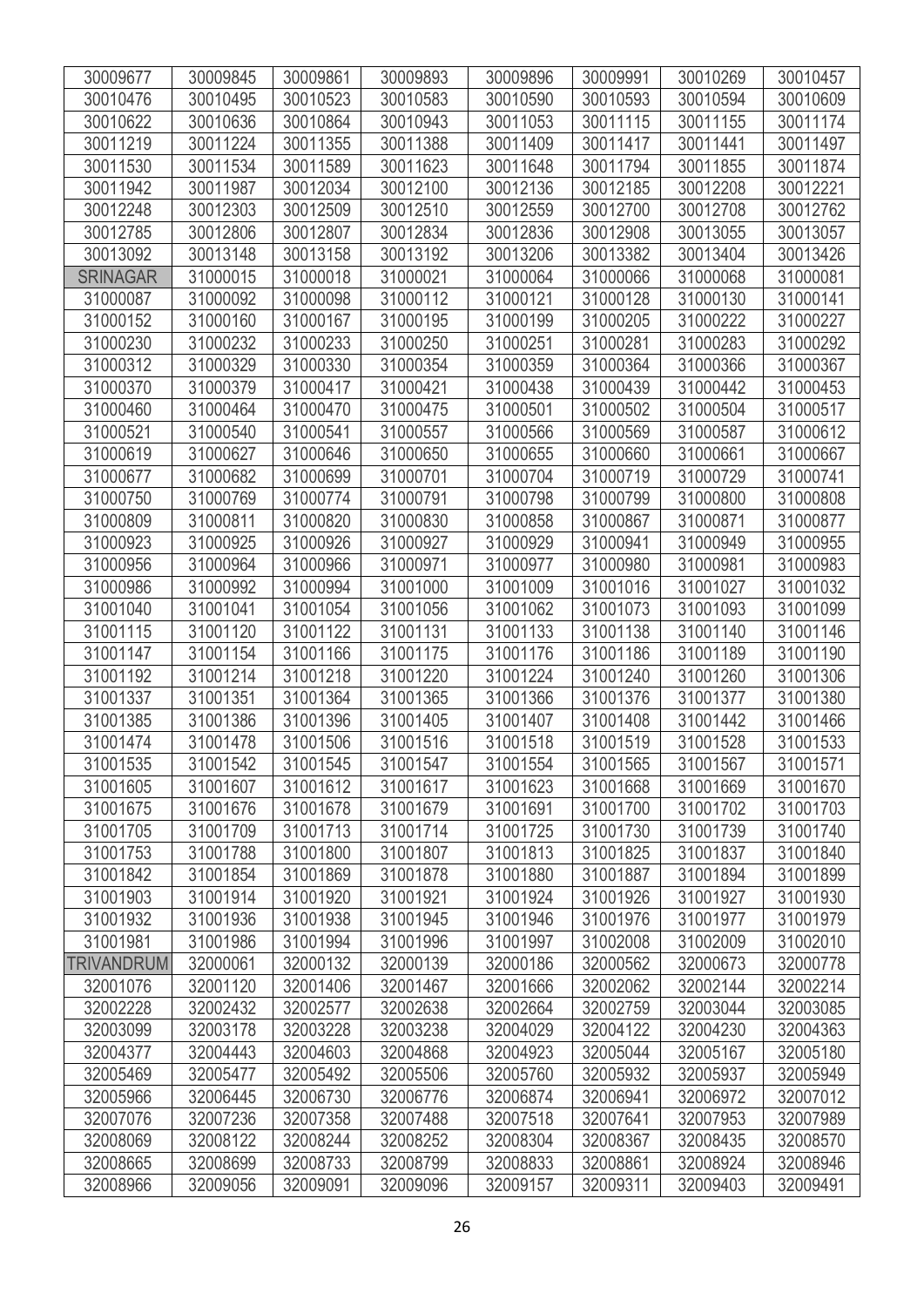| 32009799 | 32009805 | 32009970 | 32010045 | 32010048 | 32010053 | 32010072 | 32010207 |
|----------|----------|----------|----------|----------|----------|----------|----------|
| 32010299 | 32010343 | 32010345 | 32010430 | 32010798 | 32010906 | 32010939 | 32010946 |
| 32011152 | 32011208 | 32011443 | 32011496 | 32011623 | 32011644 | 32011818 | 32012192 |
| 32012381 | 32012397 | 32012444 | 32012491 | 32012720 | 32012848 | 32013094 | 32013117 |
| 32013217 | 32013285 | 32013348 | 32013377 | 32013384 | 32013411 | 32013414 | 32013428 |
| 32013527 | 32013591 | 32013908 | 32013988 | 32014007 | 32014217 | 32014246 | 32014446 |
| 32014474 | 32014595 | 32014812 | 32014858 | 32015236 | 32015381 | 32015681 | 32015882 |
| 32016179 | 32016281 | 32016428 | 32016469 | 32016473 | 32016555 | 32016601 | 32016637 |
| 32016879 | 32016922 | 32016941 | 32017804 | 32017892 | 32018196 | 32018224 | 32018271 |
| 32018462 | 32018806 | 32019035 | 32019181 | 32019274 | 32019509 | 32019704 | 32019765 |
| 32019908 | 32020137 | 32020151 | 32020234 | 32020335 | 32020434 | 32020639 | 32020644 |
| 32020699 | 32020827 | 32020906 | 32021003 | 32021073 | 32021096 | 32021434 | 32021445 |
| 32021637 | 32021917 | 32022232 | 32022265 | 32022482 | 32022533 | 32022696 | 32022750 |
| 32022882 | 32022902 | 32023023 | 32023035 | 32023053 | 32023076 | 32023295 | 32023350 |
| 32023417 | 32023673 | 32023943 | 32024084 | 32024103 | 32024194 | 32024201 | 32024221 |
| 32024307 | 32024490 | 32025182 | 32025401 | 32025588 | 32025602 | 32026147 | 32026161 |
| 32026219 | 32026248 | 32026307 | 32026345 | 32026532 | 32026552 | 32026739 | 32026911 |
| 32026949 | 32026951 | 32027357 | 32027368 | 32027615 | 32027659 | 32027684 | 32027828 |
| 32027858 | 32028210 | 32028299 | 32028366 | 32028548 | 32028754 | 32028775 | 32029172 |
| 32029344 | 32029354 | 32029518 | 32029652 | 32029658 | 32029673 | 32029741 | 32029841 |
| 32029972 | 32029976 | 32030021 | 32030150 | 32030353 | 32030385 | 32030613 | 32030823 |
| 32031029 | 32031101 | 32031388 | 32031457 | 32031474 | 32031530 | 32031570 | 32031648 |
| 32031729 | 32031791 | 32032009 | 32032028 | 32032160 | 32032211 | 32032228 | 32032275 |
| 32032369 | 32032456 | 32032586 | 32032680 | 32032722 | 32032762 | 32032834 | 32032887 |
| 32032945 | 32033131 | 32033166 | 32033170 | 32033189 | 32033883 | 32033960 | 32034179 |
| 32034198 | 32034224 | 32034473 | 32034556 | 32034557 | 32034714 | 32034761 | 32034833 |
| 32034852 | 32034916 | 32035118 | 32035186 | 32035403 | 32035548 | 32035581 | 32035825 |
| 32035919 | 32036597 | 32036664 | 32036787 | 32036848 | 32037448 | 32037482 | 32037607 |
| 32037613 | 32037849 | 32037893 | 32037899 | 32037947 | 32037970 | 32037997 | 32038341 |
| 32038598 | 32038663 | 32038673 | 32039063 | 32039092 | 32039326 | 32039402 | 32039608 |
| 32039632 | 32039722 | 32039816 | 32039835 | 32039845 | 32039975 | 32040052 | 32040053 |
| 32040171 | 32040273 | 32040378 | 32040581 | 32040642 | 32040676 | 32040724 | 32040883 |
| 32040905 | 32041033 | 32041045 | 32041118 | 32041322 | 32041478 | 32041755 | 32041793 |
| 32041986 | 32042040 | 32042150 | 32042178 | 32042378 | 32042458 | 32042583 | 32042771 |
| 32042828 | 32042903 | 32042934 | 32042986 | 32043250 | 32043567 | 32043644 | 32044072 |
| 32044077 | 32044385 | 32044530 | 32044552 | 32044703 | 32044728 | 32044732 | 32044864 |
| 32044911 | 32044928 | 32045057 | 32045126 | 32045174 | 32045371 | 32045489 | 32045560 |
| 32045570 | 32045621 | 32045720 | 32046059 | 32046112 | 32046203 | 32046273 | 32046749 |
| 32046940 | 32047177 | 32047236 | 32047264 | 32047439 | 32047564 | 32047592 | 32047880 |
| 32047901 | 32047950 | 32048026 | 32048232 | 32048248 | 32048260 | 32048409 | 32048428 |
| 32048447 | 32048612 | 32048634 | 32048649 | 32049096 | 32049166 | 32049184 | 32049214 |
| 32049220 | 32049234 | 32049320 | 32049343 | 32049423 | 32049446 | 32049631 | 32049647 |
| 32049918 | 32049956 | 32049992 | 32050153 | 32050199 | 32050322 | 32050833 | 32051132 |
| 32051151 | 32051478 | 32051528 | 32051703 | 32051929 | 32052139 | 32052455 | 32052476 |
| 32052512 | 32052538 | 32052653 | 32052656 | 32053029 | 32053051 | 32053087 | 32053310 |
| 32053430 | 32053538 | 32053773 | 32054090 | 32054487 | 32054726 | 32055045 | 32055209 |
| 32055370 | 32055479 | 32055734 | 32055839 | 32055904 | 32056322 | 32056358 | 32056459 |
| 32056567 | 32056576 | 32056652 | 32056679 | 32056691 | 32056749 | 32056765 | 32056782 |
| 32056908 | 32056922 | 32057046 | 32057131 | 32057255 | 32057414 | 32057424 | 32057610 |
| 32057631 | 32057937 | 32058019 | 32058138 | 32058146 | 32058239 | 32058472 | 32058532 |
| 32058607 | 32058708 | 32058714 | 32058833 | 32058891 | 32058940 | 32058944 | 32058984 |